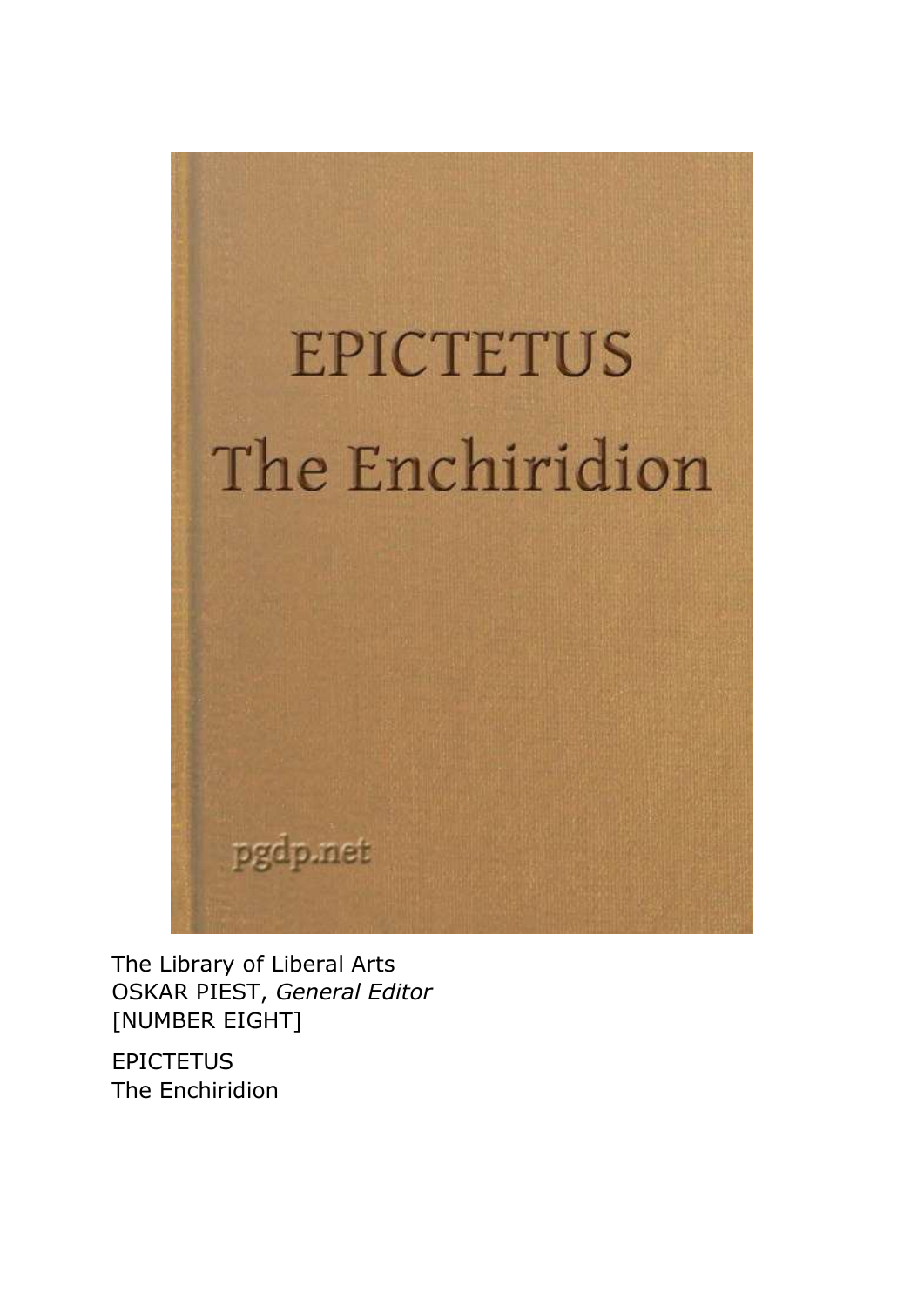#### **The Enchiridion By EPICTETUS**

Translated by THOMAS W.HIGGINSON

With an Introduction by ALBERT SALOMON *Professor of Sociology New School for Social Research*

THE LIBERAL ARTS PRESS NEW YORK

COPYRIGHT, 1948 THE LIBERAL ARTS PRESS, INC.

First Edition, *October, 1948* Reprinted *December, 1950*; *August, 1954* Second Edition, *November, 1955*

Published at 153 West 72nd Street, New York 23, N.Y. Printed in the United States of America

### **CONTENTS**

[Note on the Text](https://www.gutenberg.org/files/45109/45109-h/45109-h.htm#c1) 6

[Introduction](https://www.gutenberg.org/files/45109/45109-h/45109-h.htm#c2) 7

[Selected Bibliography](https://www.gutenberg.org/files/45109/45109-h/45109-h.htm#c3) 13

[The Enchiridion](https://www.gutenberg.org/files/45109/45109-h/45109-h.htm#c4) 17

[6]

#### **NOTE ON THE TEXT**

The text of the second edition is a reprint of the first edition except for a few minor corrections in style, punctuation, and spelling, which have been revised to conform to current American usage.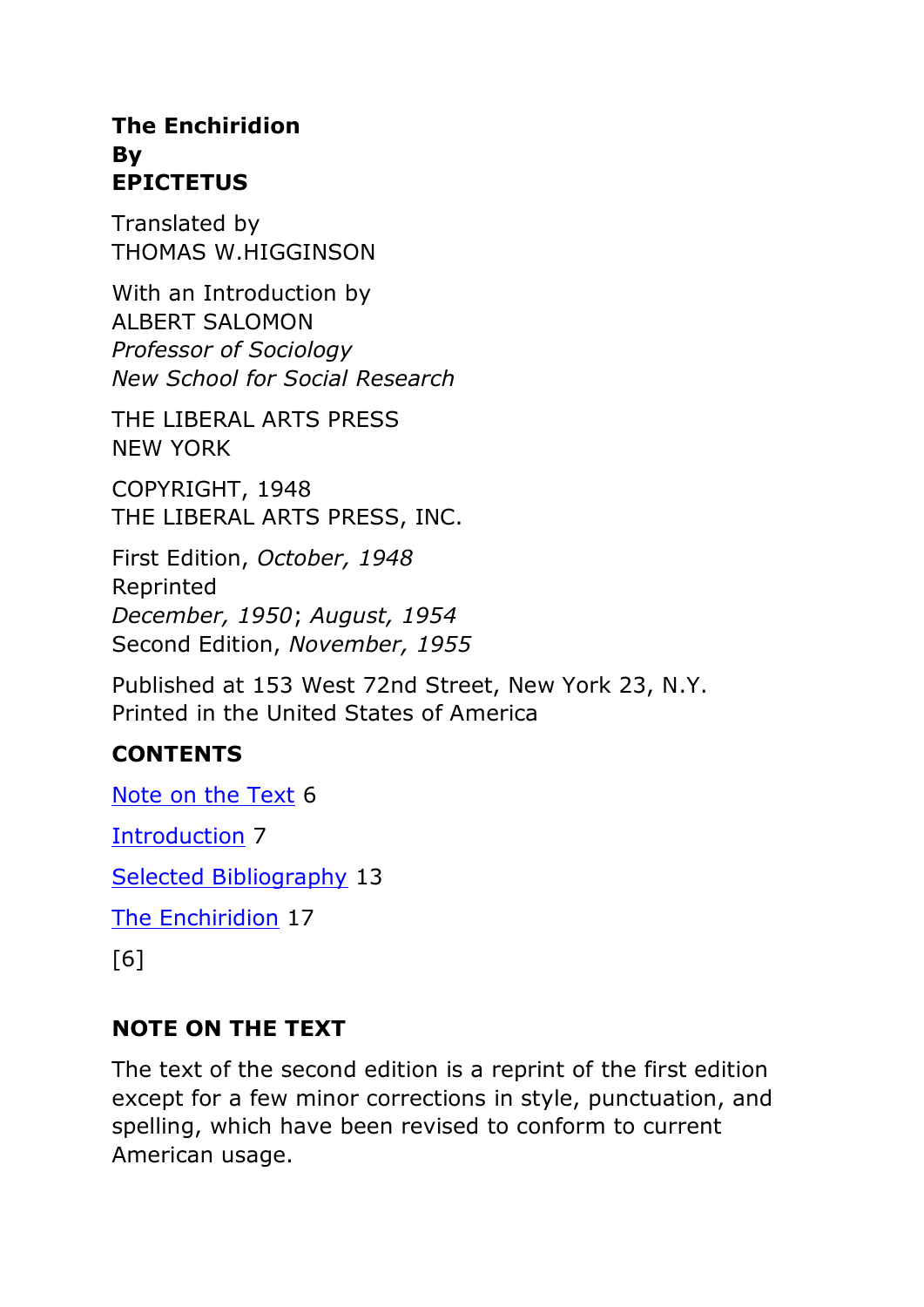The editorial staff of the publishers has added a few explanatory notes which are set in brackets and marked "Ed."

O.P.

[7]

## **INTRODUCTION**

The little book by Epictetus called *Enchiridion* or "manual" has played a disproportionately large role in the rise of modern attitudes and modern philosophy.As soon as it had been translated into the vernacular languages, it became a bestseller among independent intellectuals, among anti-Christian thinkers, and among philosophers of a subjective cast.Montaigne had a copy of the *Enchiridion* among his books.Pascal violently rejected the megalomaniac pride of the Stoic philosopher.Frederick the Great carried the book with him on all campaigns.It was a source of inspiration and encouragement to Anthony, Earl of Shaftesbury, in the serious illness which ended only in his death; many pages of his diaries contain passages copied from the *Enchiridion*.It has been studied and widely quoted by Scottish philosophers like Francis Hutcheson, Adam Smith, and Adam Ferguson who valued Stoic moral philosophy for its reconciliation of social dependency and personal independence.

That there was a rebirth of Stoicism in the centuries of rebirth which marked the emergence of the modern age was not mere chance.Philosophical, moral, and social conditions of the time united to cause it.Roman Stoicism had been developed in times of despotism as a philosophy of lonely and courageous souls who had recognized the redeeming power of philosophical reason in all the moral and social purposes of life.Philosophy as a way of life makes men free.It is the last ditch stand of liberty in a world of servitude.Many elements in the new age led to thought which had structural affinity with Roman Stoicism.Modern times had created the independent thinker, the free intellectual in a secular civilization.Modern times had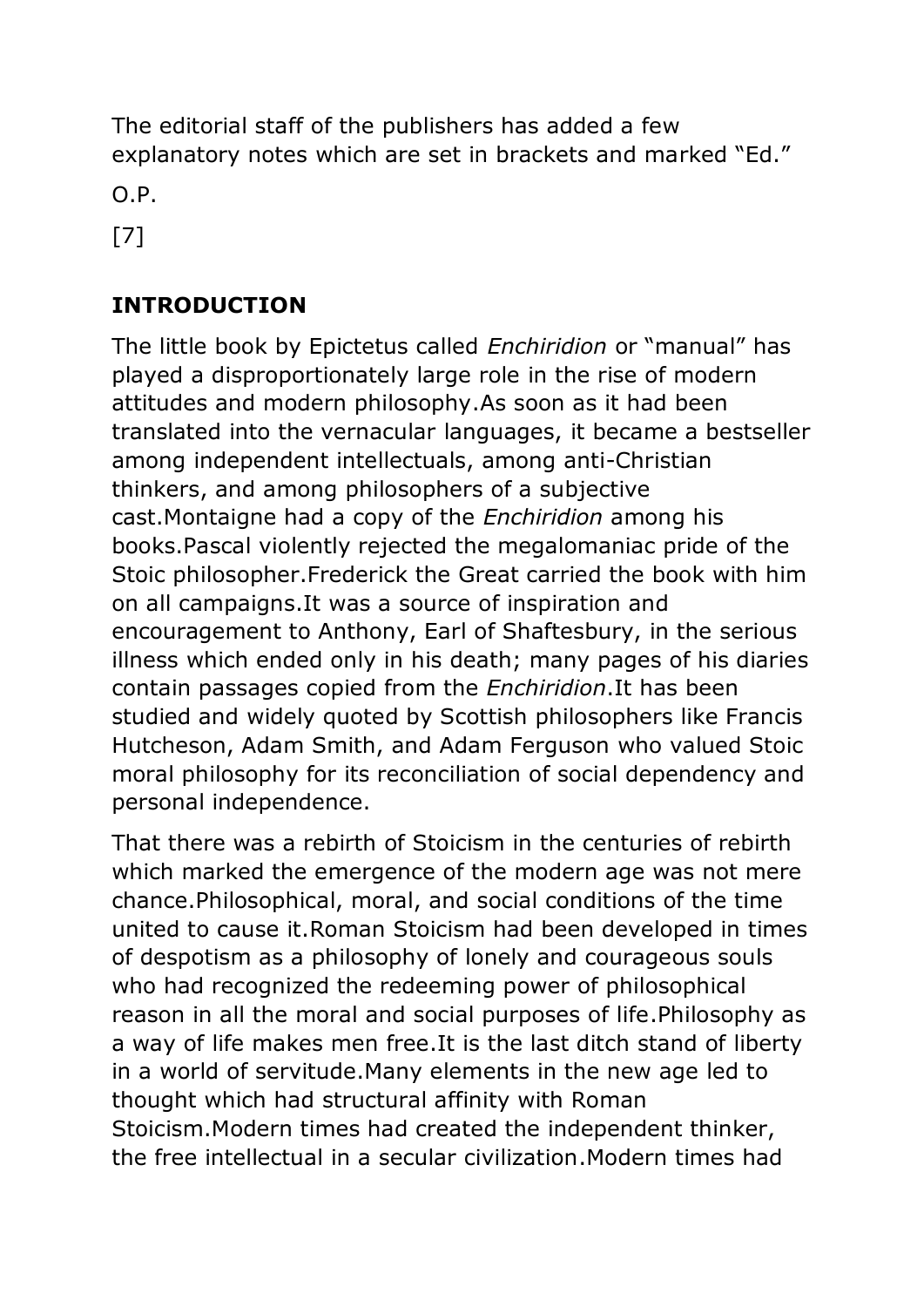destroyed medieval liberties and had established the new despotism of the absolute state supported by ecclesiastical authority.Modern philosophies continued the [8] basic trend in Stoicism in making the subjective consciousness the foundation of philosophy.The Stoic emphasis on moral problems was also appealing in an era of rapid transition when all the values which had previously been taken for granted were questioned and reconsidered.

While it is interesting to observe how varied were the effects produced by this small volume, this epitome of the Stoic system of moral philosophy, these effects seem still more remarkable when we consider that it was not intended to be a philosophical treatise on Stoicism for students.It was, rather, to be a guide for the advanced student of Stoicism to show him the best roads toward the goal of becoming a true philosopher.Thus Epictetus and his *Enchiridion* have a unique position in Roman Stoicism.Seneca and Marcus Aurelius had selected Stoic philosophy as the most adequate system for expressing their existential problems of independence, solitude, and history.In this enterprise, Seneca made tremendous strides toward the insights of social psychology as a by-product of his consciousness of decadence (in this he was close to Nietzsche), but he was not primarily concerned with the unity of the Stoic system.Marcus Aurelius changed the philosophical doctrine into the regimen of the lonesome ruler.In contrast to both, Epictetus was teaching Stoic philosophy as a doctrine and as a way of life.The *Enchiridion* is a summary of theoretical and applied Stoicism.

Epictetus was the son of a woman slave, born between 50 and 60 A.D.at Hieropolis in Phrygia.We do not know how he came to Rome.He was there as slave to one of Nero's distinguished freedmen who served as the Emperor's secretary.While still in service, Epictetus took courses with Musonius Rufus, the fashionable Stoic philosopher, who was impressed by the sincere and dynamic personality of the young slave and trained him to be a Stoic philosopher.Epictetus became a free man and began teaching philosophy on street corners, in the market,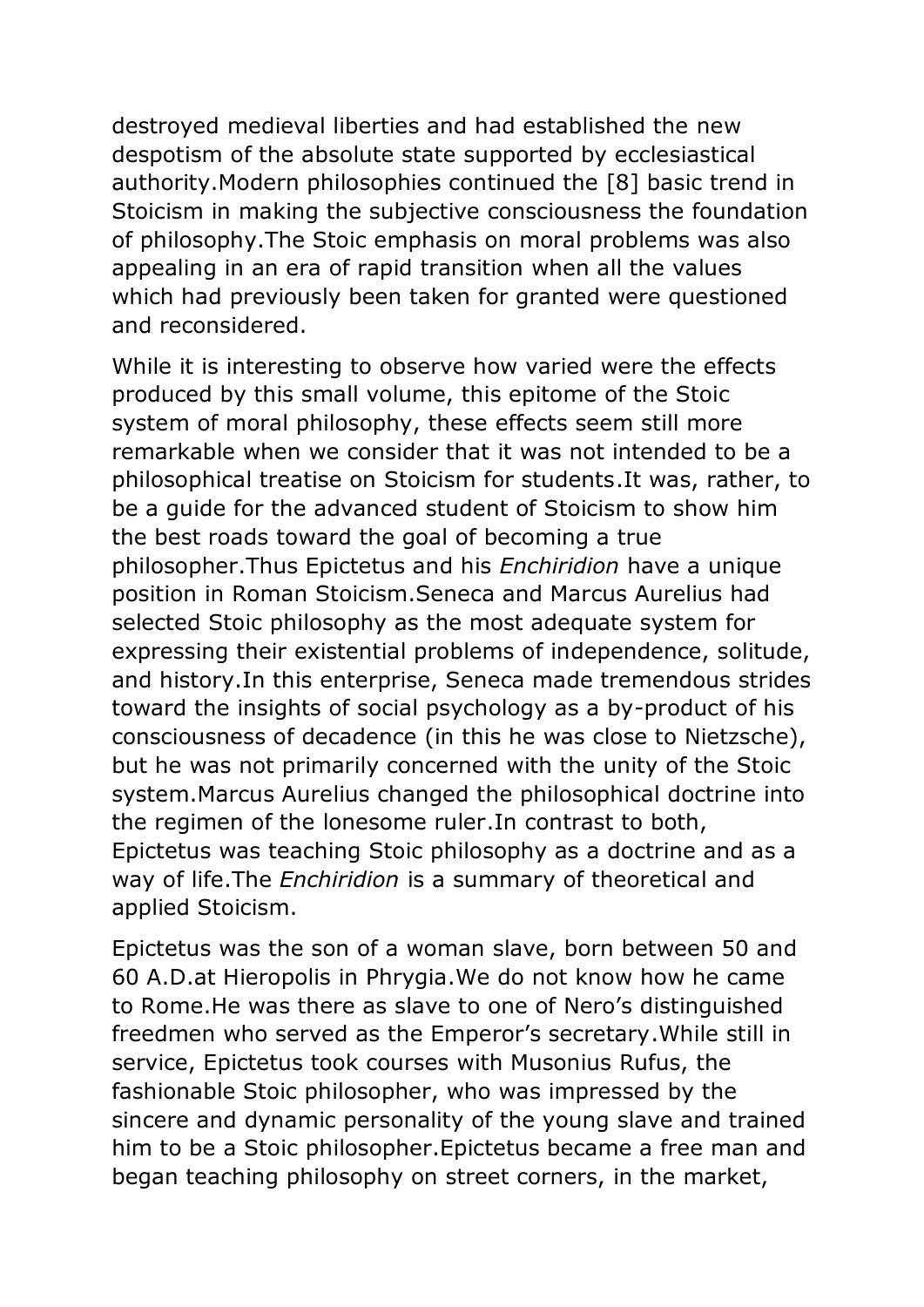but he was not successful.During the rule of Domitian, Epictetus with many other philosophers was exiled from Rome, probably between 89 and 92 A.D.He went to Nicopolis, [9] across Actium in Epirus, where he conducted his own school.He was so well regarded and highly esteemed that he established the reputation of the place as the town of Epictetus' school.Students came from Athens and Rome to attend his classes.Private citizens came to ask his advice and guidance.Some of his students returned to their homes to enter the traditional careers to which they were socially obligated.Others assumed the philosophic way of life in order to escape into the sphere of Stoic freedom.

Among the students was a young Roman, Flavius Arrian, who took courses at Nicopolis when Epictetus was already old.Flavius, who was born in 108 A.D., was one of the intimates of Hadrian, who made him consul in 130 A.D.He probably studied with Epictetus between the years 123 and 126 A.D.The informal philosophical talks which Epictetus had with his students fascinated him.Needless to say there were also systematic courses in the fields of philosophy.But it was the informal discourses which convinced Arrian that he had finally discovered a Stoic Socrates or a Stoic Diogenes, who was not merely teaching a doctrine, but also living the truth.Arrian recorded many of the discourses and informal conversations of Epictetus with his intimate students.He took them down in shorthand in order not to lose the ineffable liveliness, grace, and wit of the beloved teacher.Arrian retired into private life after the death of Hadrian in 138 A.D.and dedicated himself to his literary work.He published his notes on Epictetus' teaching under the title: *Discourses in Four Books*.The *Enchiridion*, which was also arranged by Arrian, is a brief summary of the basic ideas of Stoic philosophy and an introduction to the techniques required to transform Stoic philosophy into a way of life.

Thus we do not have any original writings of Epictetus.Like G.H.Mead in recent times, he was completely dedicated to the human and intellectual problems of his students.He left it for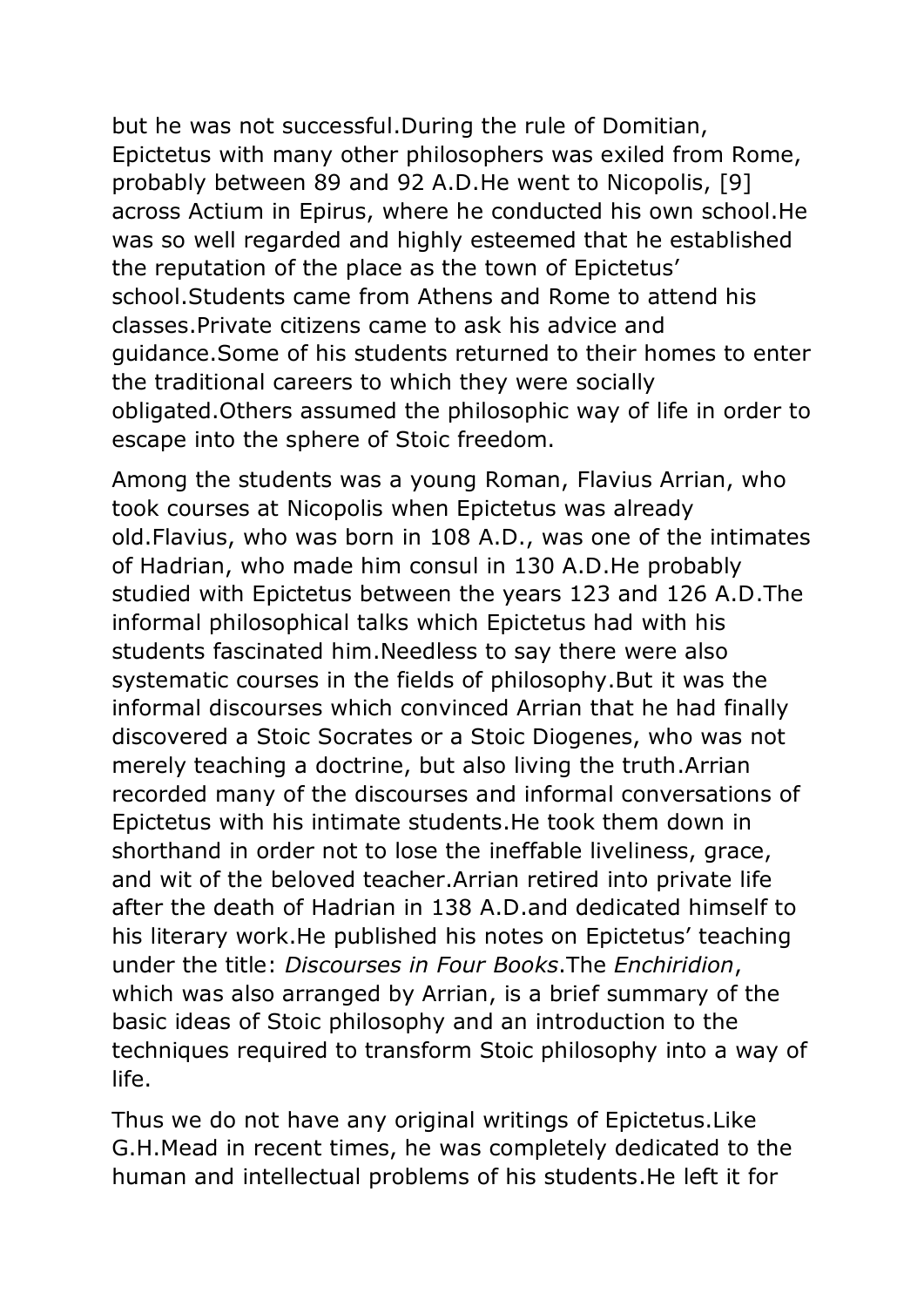them to preserve what they considered to be the lasting message of the teacher.In contrast to Seneca and Marcus Aurelius, Epictetus had no subjective approach to the [10] Stoic doctrines.Moral philosophy was the center of his teaching, and epistemology was only instrumental.It is even permissible to say that he took physics or cosmology too lightly.If this is granted, we must admit that he is completely absorbed by the fundamentals of Stoic thought as presented in the *Enchiridion*.Epictetus' personality is totally integrated in the act of reasoning which establishes conformity with nature.

A remarkable difference between the *Discourses* and the *Enchiridion* should be mentioned.The *Discourses* are a living image of the teacher in action; they present the process of philosophizing, not the finished product.They show the enthusiastic and sober, the realistic and pathetic moralist in constantly changing perspectives determined by the changing students with their various concerns, problems, and questions; his teachings, his formulations, have direct reference to the various life situations in which the students should apply and practice the master's Stoic teaching.No human situation is omitted; as a guide to conduct, philosophy has relevance for all.Whether the students have to attend a dinner party, whether they are among competitors in a stadium or in a swimming pool, whether they have to present themselves at court or in an office, whether they are in the company of their mothers and sisters or of girl friends, in all human situations the philosopher knows the correct advice for the philosophical apprentice.Thus, in the *Discourses*, Arrian presents the unique individuality of the philosopher and of his applied moral method in living contact with various students in concrete situations.Epictetus as teacher anticipates very modern educational methods in his regard for the structure of situations and the changing perspectives in human relationships.

Nothing like this is revealed in the *Enchiridion*.Gone is the Stoic philosopher as living spirit.What remains is the living spirit of Stoicism.The *Enchiridion* is a manual for the combat officer.This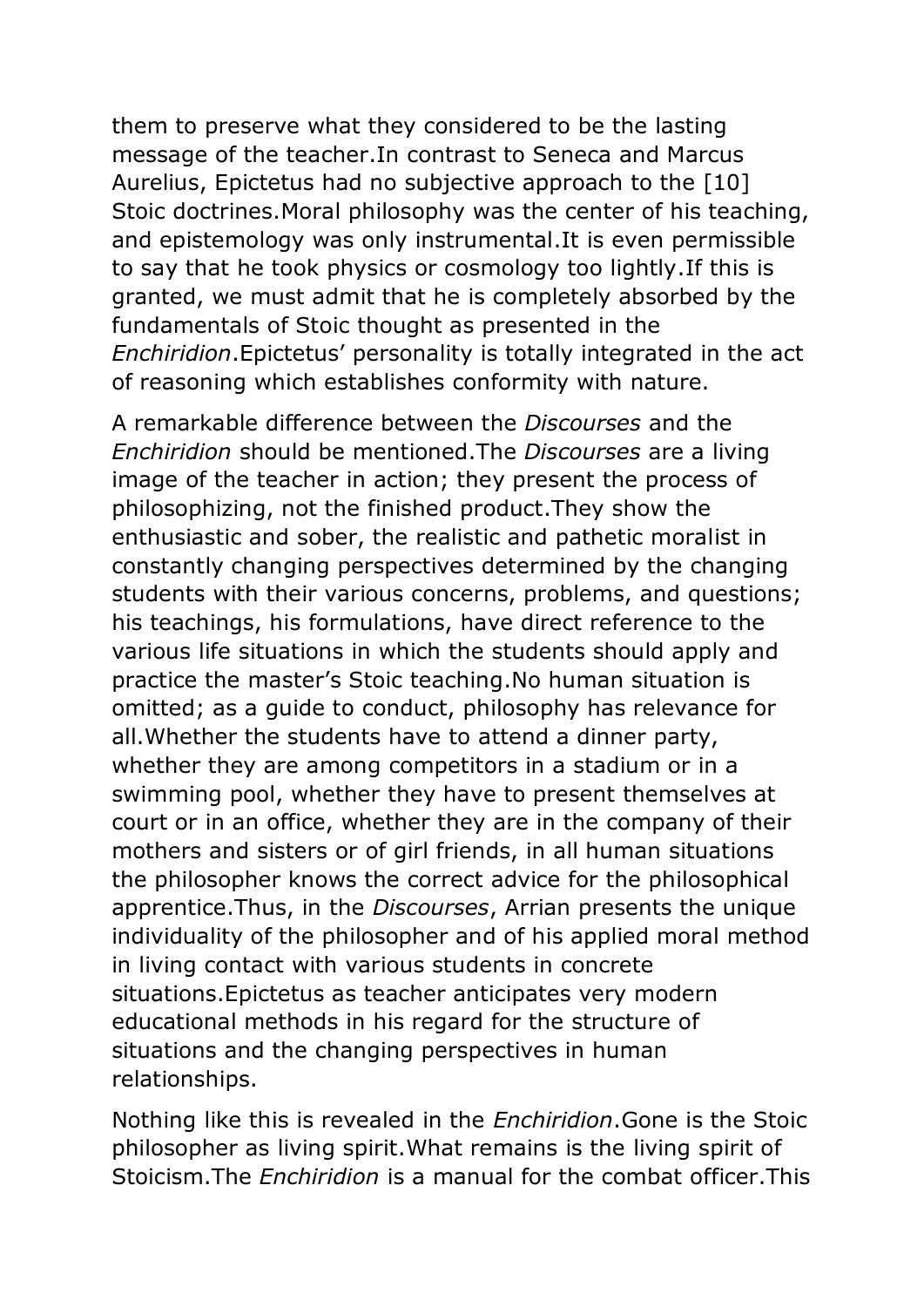analogy should be taken seriously.The Roman Stoics coined the formula: *Vivere militare!* (Life is being a soldier.) The student of philosophy is a private, the [11] advancing Stoic is a noncommissioned officer, and the philosopher is the combat officer.For this reason all Roman Stoics apply metaphors and images derived from military life.Apprentice students of Stoicism are described as messengers, as scouts of God, as representatives of divine nature.The advancing student who is close to the goal of being a philosopher has the rank of an officer.He is already able to establish inner freedom and independence.He understands the basic Stoic truth of subjective consciousness, which is to distinguish what is in our power from what is not in our power.Not in our power are all the elements which constitute our environment, such as wealth, health, reputation, social prestige, power, the lives of those we love, and death.In our power are our thinking, our intentions, our desires, our decisions.These make it possible for us to control ourselves and to make of ourselves elements and parts of the universe of nature.This knowledge of ourselves makes us free in a world of dependencies.This superiority of our powers enables us to live in conformity with nature.The rational philosophy of control of Self and of adjustment to the Whole implies an asceticism of the emotional and the sensitive life.The philosopher must examine and control his passions, his love, his tenderness at all times in order always to be ready for the inevitable moment of farewell.The Stoics practiced a Jesuitism *avant la lettre*.They were able to live in the world as if they did not live in it.To the Stoic, life is a military camp, a play on the stage, a banquet to which we are invited.The *Enchiridion* briefly indicated the techniques which the philosopher should apply in acting well the diverse roles which God might assign to those whom he loves, the Stoic philosophers.From the rules of social conduct to the recommendations of sexual asceticism before marriage, and the method of true thinking, the advanced Stoic will find all principles of perfection and all precepts for realizing philosophical principles in his conduct in this tiny volume.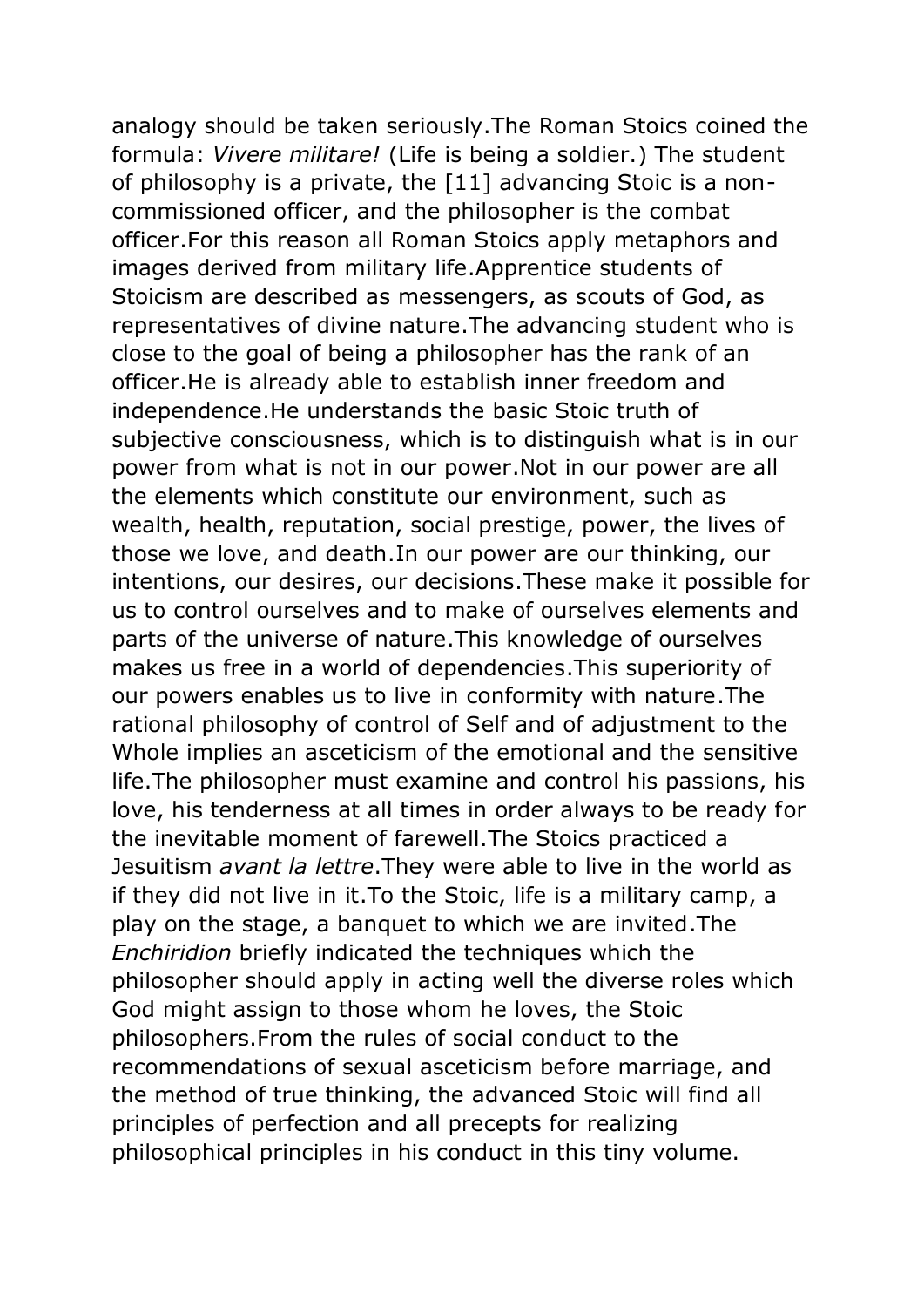Thus the *Enchiridion* was liberating for all intellectuals who learned from it that there are philosophical ways of selfredemption.[12] From its time, the secular thinker could feel jubilant because he was not in need of a divine grace.Epictetus had taught him that philosophical reason could make him free and that he was capable of redeeming himself by sound reasoning.

In the Stoic distinctions of personality and world, of I and mine, of subjective consciousness and the world of objects, of freedom and dependence, we find implicit the basic elements of modern philosophies of rationalism and of objective idealism or pantheism.For this reason there is a continuous renascence of Stoicism from Descartes, Grotius, and Bishop Butler, to Montesquieu, Adam Smith, and Kant.In this long development in modern times, the tiny *Enchiridion* of Epictetus played a remarkable part.

The translations of Epictetus and of all other Stoics had the widest effect on philosophers, theologians, and lay thinkers.They were studied by the clergy of the various Christian denominations, by the scientists who were striving for a natural religion, and by the independent philosophers who were eager to separate philosophy from religion.There were many outstanding bishops in the Catholic and Anglican Churches who were eager to transform the traditions of Roman Stoicism into Christian Stoicism.Among the Calvinistic denominations were many thinkers who were in sympathy with Stoic moral principles because of their praise of the austerity of life and of the control of passions.Likewise the adherents of natural religion were propagating Stoicism as the ideal pattern of universally valid and intelligible religion.Renascent Stoicism had three functions in the rise of the modern world.First, it reconciled Christian traditions to modern rationalistic philosophies; secondly, it established an ideal pattern of natural religion; and, thirdly, it opened the way for the autonomy of morals.

**AI BERT SALOMON**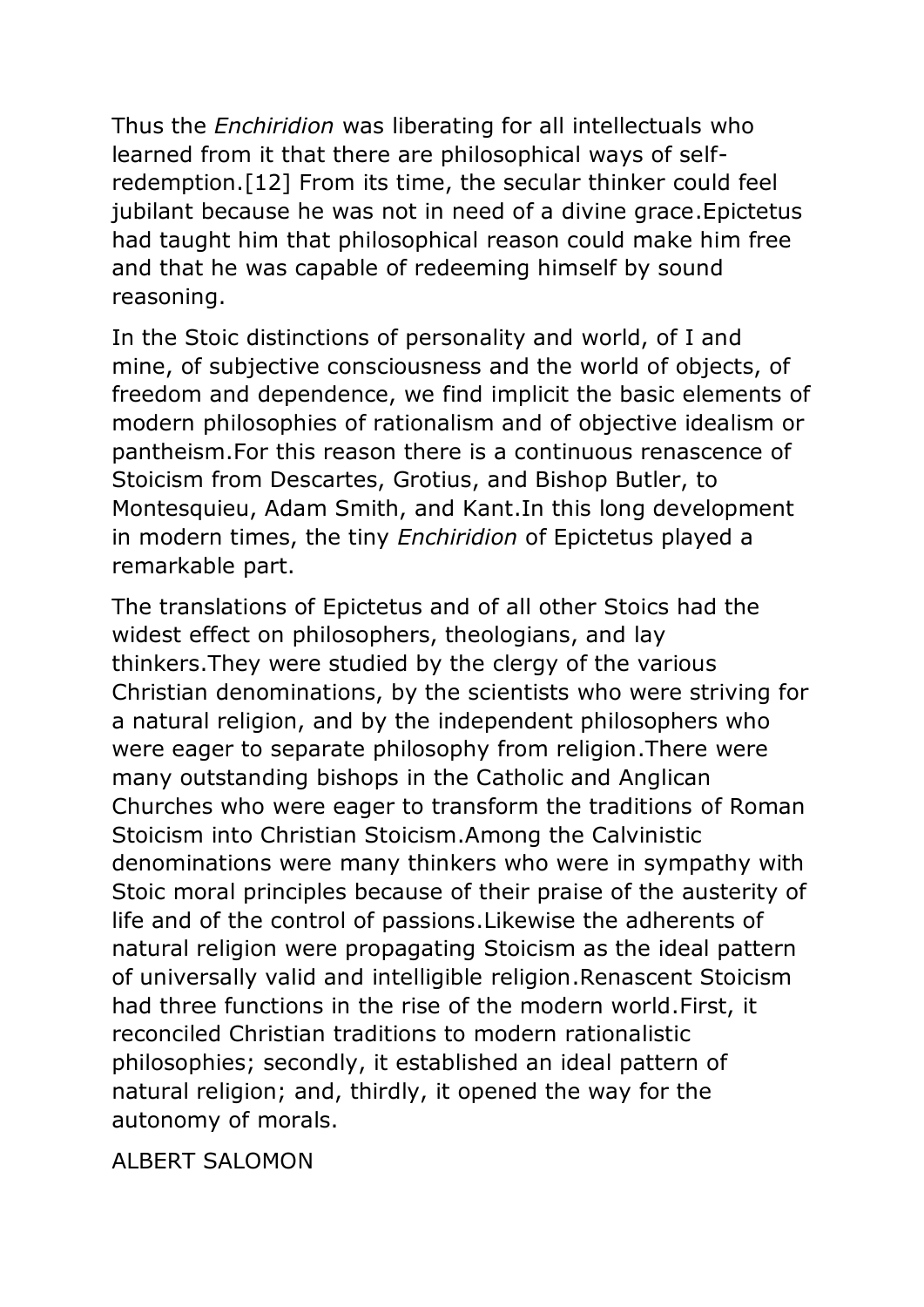The New School for Social Research *July, 1948* [13]

### **SELECTED BIBLIOGRAPHY**

### *Epictetus: Life and Work*

Arnim, Hans V., "Epictetos" in Pauli-Wissowa (ed), *Real-Encyclopaedie der classischen Altertumswissenschaft*, VI, col.126-131.

Arnold, E.V., "Epictetus" in Hastings, *Encyclopedia of Religion and Ethics*, 1912.Vol.V, pp.323, 324.

Bonhoeffer, A., *Epiktet und die Stoa*.Stuttgart, 1890.

——, *Ethik des Stoikers Epiktet*.Stuttgart, 1894.

——, *Epiktet und das Neue Testament*.Giessen, 1911.

Bruns, Ivo, *De schola Epicteti*.Kiel, 1897.

Bultmann, Rudolf, "Das religiöse Moment in der ethischen Unterweisung des Epiktets und das Neue Testament," *Zeitschrift für die neutestamentliche Wissenschaft und die Kunde des Urchristentums*, Vol.XIII, 1912; pp.97-110; 177- 191.

Colardeau, Th., *Etude sur Epictète*.Paris, 1903.

Hartmann, K., "Arrian und Epiktet," *Neue Jahrbücher für das klassische Altertum*, Vol.XV, 1905.

Jagu, Amand, *Epictète et Platon*.Paris, 1944.

Lagrange, M.J., "La philosophie religieuse d'Epictète et le Christianisme," *Revue Biblique*, Vol.IX, 1912; pp.5-21, 192- 212.

Oldfather, W.A., "Introduction" to *Epictetus*, "Loeb Classics," Vol.I.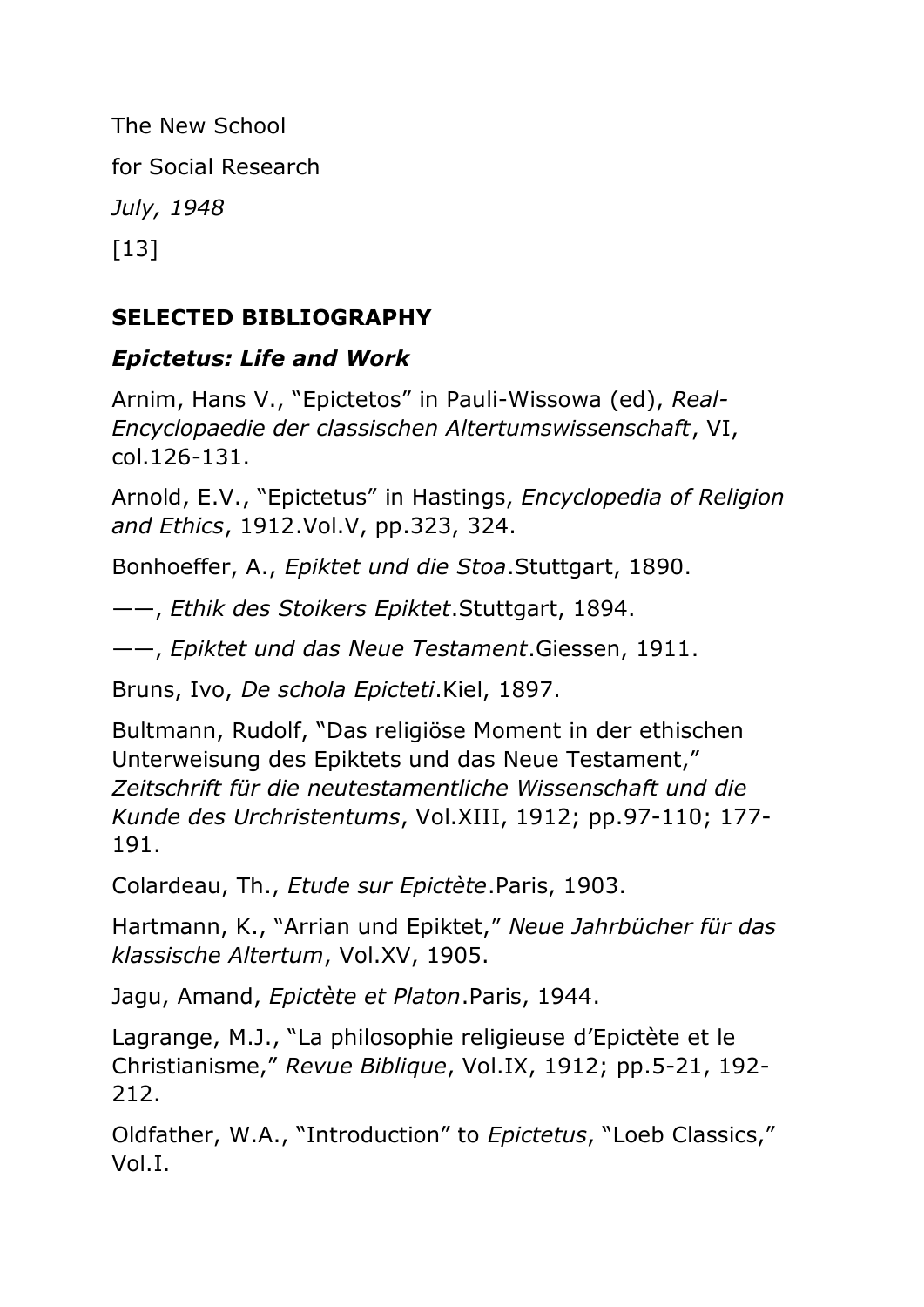Souilhé, J., "Introduction" to *Entretiens*.Paris, 1943.

Weber, Louis, "La morale d'Epictète et les besoins présents de l'enseignment moral," *Revue de Métaphysique et de Morale*, 1905, pp.830-858; 1906, pp.342-360; 1907, pp.327-347; 1909, pp.203-326.

 $[14]$ 

#### *Main Works on Stoicism and Related Problems*

Arnold, E.V., *Roman Stoicism*.Cambridge, E., 1911.

Bevan, E., *Stoics and Sceptics*.Oxford, 1913.

Brochard, V., *Etudes de philosophie ancienne et de philosophie moderne*, Paris, 1912.

Hicks, R.D., *Stoic and Epicurean*.New York, 1910.

Martha, C., *Les moralistes sur l'Empire Romain*.Paris, 1886.

Murray, Gilbert, *Stoic, Christian, Humanist*.London, 1940.

Robin, L., *La morale antique*.Paris, 1938, pp.57, 130, 152, 167.

Wendland, Paul, *Philo und die cynisch-stoische Diatribe*.Berlin, 1895.

——, *Die hellenistische Kultur in ihren Beziehungen zum Judentum und Christentum*.Tübingen, 1912.

Zanta, L., *La renaissance du Stoicisme au XVIième siècle*.Paris, 1914.

Zeller, E., *The Stoics, Epicureans, and Sceptics*.London, 1892.

### *Influence of Stoicism*

Busson, Henry, *La pensée religieuse Française de Charron à Pascal*.Paris, 1933.Chap.VIII: Stoiciens et Epicuriens, pp.379- 429.

Dilthey, Wilhelm, *Gesammelte Werke*, Vol.II."Einfluss der Stoa auf die Ausbildung des natürlichen Systems der Geisteswissenschaften," pp.153-162; "Anthropologie, Stoa und natürliches System im XVII.Jahrhundert," pp.439-457.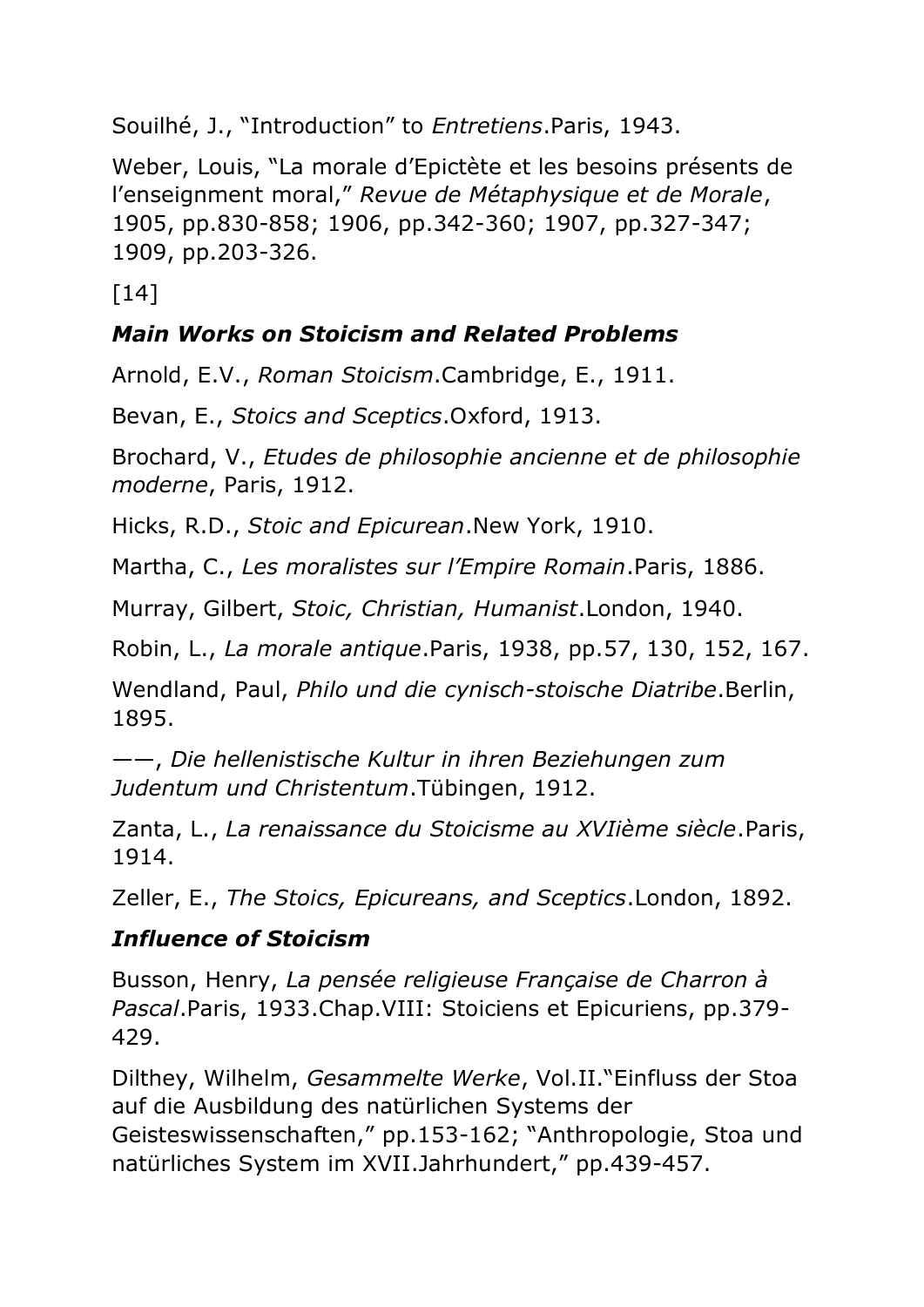Groethuysen, Bernard, *Philosophische Anthropologie*.München, 1928.(Chap."Die römisch-griechische Lebensphilosophie.")

Rand, B., *The Life, Letters, etc.of Anthony, Earl of Shaftesbury*.London, 1900.

Saunders, Jason L., *Justus Lipsius.The Philosophy of Renaissance Stoicism*.New York, 1955.

Wenley, R.M., *Stoicism and Its Influence*.New York, 1927.

 $[17]$ 

## **THE ENCHIRIDION**

**I**

There are things which are within our power, and there are things which are beyond our power.Within our power are opinion, aim, desire, aversion, and, in one word, whatever affairs are our own.Beyond our power are body, property, reputation, office, and, in one word, whatever are not properly our own affairs.

Now the things within our power are by nature free, unrestricted, unhindered; but those beyond our power are weak, dependent, restricted, alien.Remember, then, that if you attribute freedom to things by nature dependent and take what belongs to others for your own, you will be hindered, you will lament, you will be disturbed, you will find fault both with gods and men.But if you take for your own only that which is your own and view what belongs to others just as it really is, then no one will ever compel you, no one will restrict you; you will find fault with no one, you will accuse no one, you will do nothing against your will; no one will hurt you, you will not have an enemy, nor will you suffer any harm.

Aiming, therefore, at such great things, remember that you must not allow yourself any inclination, however slight, toward the attainment of the others; but that you must entirely quit some of them, and for the present postpone the rest.But if you would have these, and possess power and wealth likewise, you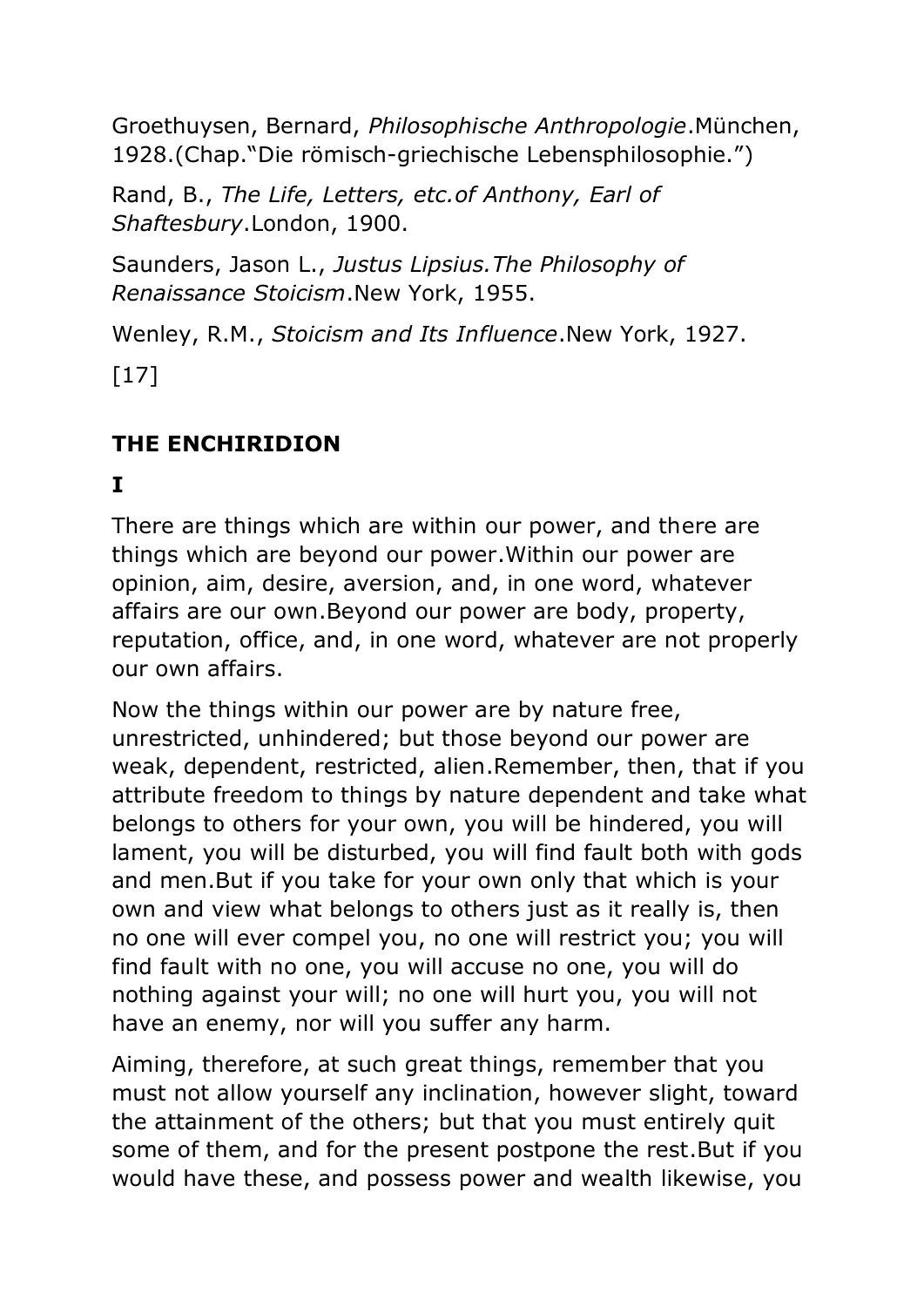may miss the latter in seeking the former; and you will certainly fail of that by which alone happiness and freedom are procured.

Seek at once, therefore, to be able to say to every unpleasing semblance, "You are but a semblance and by no means the real thing." And then examine it by those rules which [18] you have; and first and chiefly by this: whether it concerns the things which are within our own power or those which are not; and if it concerns anything beyond our power, be prepared to say that it is nothing to you.

## **II**

Remember that desire demands the attainment of that of which you are desirous; and aversion demands the avoidance of that to which you are averse; that he who fails of the object of his desires is disappointed; and he who incurs the object of his aversion is wretched.If, then, you shun only those undesirable things which you can control, you will never incur anything which you shun; but if you shun sickness, or death, or poverty, you will run the risk of wretchedness.Remove [the habit of] aversion, then, from all things that are not within our power, and apply it to things undesirable which are within our power.But for the present, altogether restrain desire; for if you desire any of the things not within our own power, you must necessarily be disappointed; and you are not yet secure of those which are within our power, and so are legitimate objects of desire.Where it is practically necessary for you to pursue or avoid anything, do even this with discretion and gentleness and moderation.

#### **III**

With regard to whatever objects either delight the mind or contribute to use or are tenderly beloved, remind yourself of what nature they are, beginning with the merest trifles: if you have a favorite cup, that it is but a cup of which you are fond of—for thus, if it is broken, you can bear it; if you embrace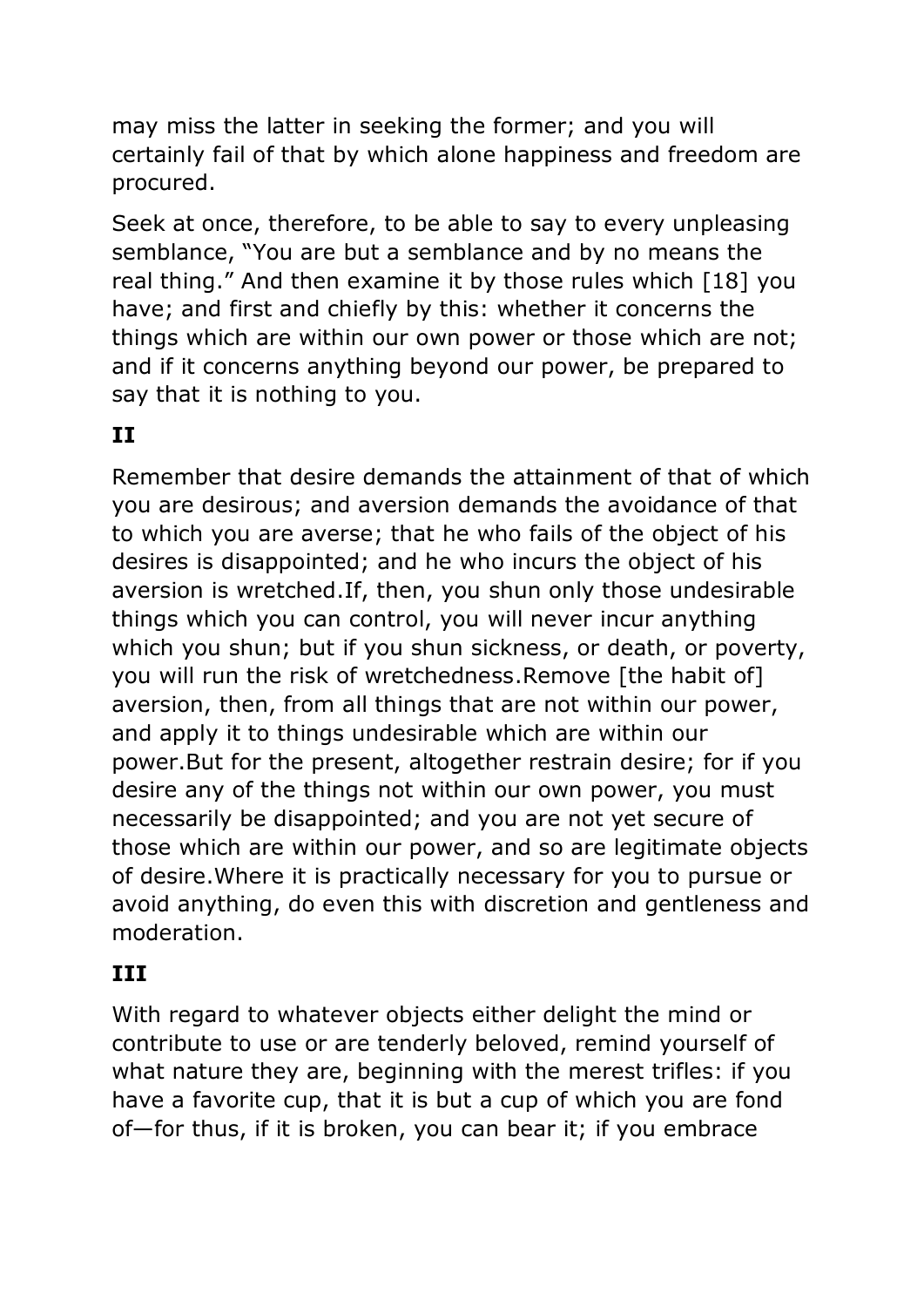your child or your wife, that you embrace a mortal—and thus, if either of them dies, you can bear it.

### **IV**

When you set about any action, remind yourself of what nature the action is.If you are going to bathe, represent to [19] yourself the incidents usual in the bath—some persons pouring out, others pushing in, others scolding, others pilfering.And thus you will more safely go about this action if you say to yourself, "I will now go to bathe and keep my own will in harmony with nature." And so with regard to every other action.For thus, if any impediment arises in bathing, you will be able to say, "It was not only to bathe that I desired, but to keep my will in harmony with nature; and I shall not keep it thus if I am out of humor at things that happen."

#### **V**

Men are disturbed not by things, but by the views which they take of things.Thus death is nothing terrible, else it would have appeared so to Socrates.But the terror consists in our notion of death, that it is terrible.When, therefore, we are hindered or disturbed, or grieved, let us never impute it to others, but to ourselves—that is, to our own views.It is the action of an uninstructed person to reproach others for his own misfortunes; of one entering upon instruction, to reproach himself; and one perfectly instructed, to reproach neither others nor himself.

### **VI**

Be not elated at any excellence not your own.If a horse should be elated, and say, "I am handsome," it might be endurable.But when you are elated and say, "I have a handsome horse," know that you are elated only on the merit of the horse.What then is your own? The use of the phenomena of existence.So that when you are in harmony with nature in this respect, you will be elated with some reason; for you will be elated at some good of your own.

#### **VII**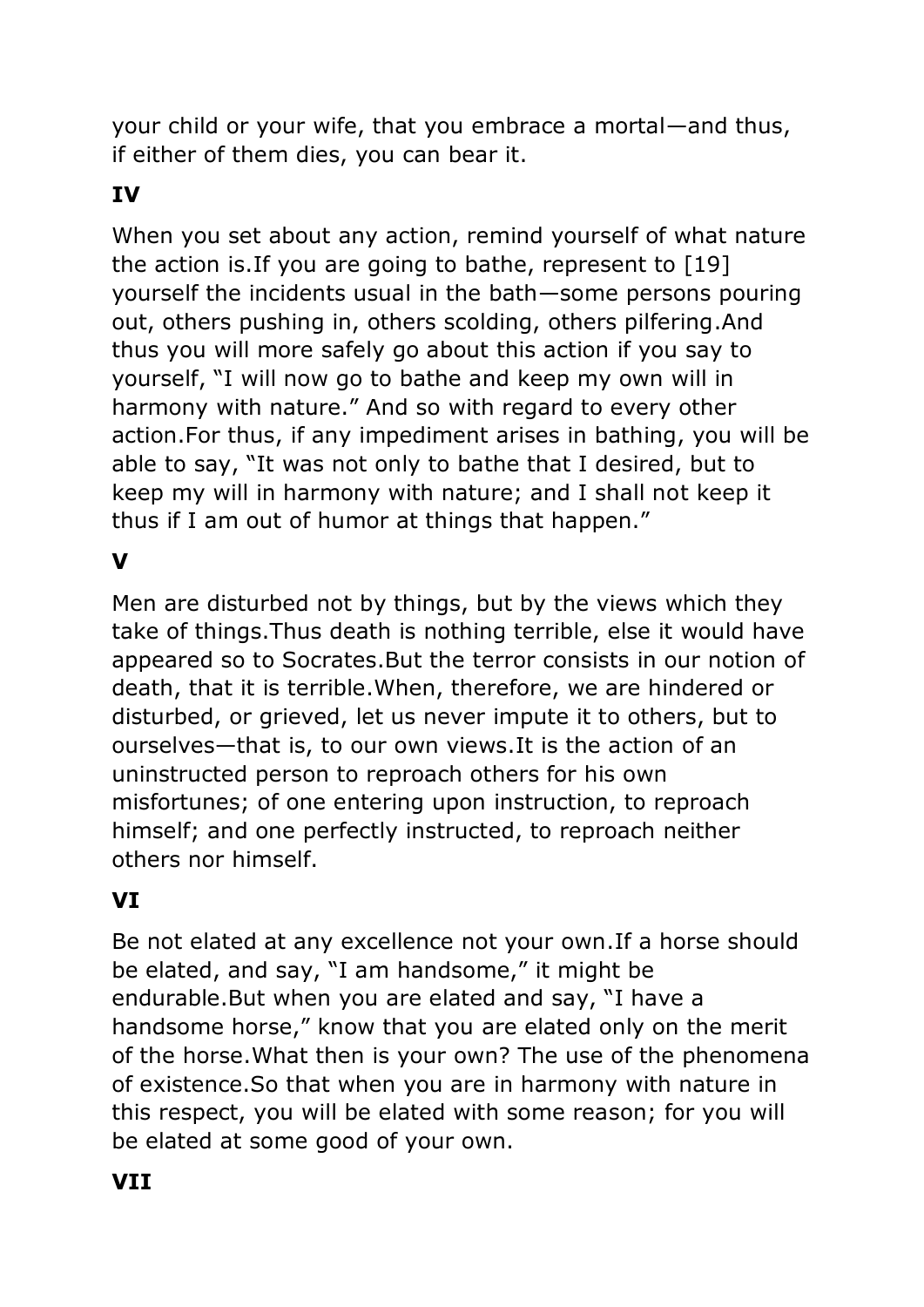As in a voyage, when the ship is at anchor, if you go on shore to get water, you may amuse yourself with picking up a shellfish or a truffle in your way, but your thoughts ought [20] to be bent toward the ship, and perpetually attentive, lest the captain should call, and then you must leave all these things, that you may not have to be carried on board the vessel, bound like a sheep; thus likewise in life, if, instead of a truffle or shellfish, such a thing as a wife or a child be granted you, there is no objection; but if the captain calls, run to the ship, leave all these things, and never look behind.But if you are old, never go far from the ship, lest you should be missing when called for.

# **VIII**

Demand not that events should happen as you wish; but wish them to happen as they do happen, and you will go on well.

## **IX**

Sickness is an impediment to the body, but not to the will unless itself pleases.Lameness is an impediment to the leg, but not to the will; and say this to yourself with regard to everything that happens.For you will find it to be an impediment to something else, but not truly to yourself.

# **X**

Upon every accident, remember to turn toward yourself and inquire what faculty you have for its use.If you encounter a handsome person, you will find continence the faculty needed; if pain, then fortitude; if reviling, then patience.And when thus habituated, the phenomena of existence will not overwhelm you.

### **XI**

Never say of anything, "I have lost it," but, "I have restored it." Has your child died? It is restored.Has your wife died? She is restored.Has your estate been taken away? That likewise is restored."But it was a bad man who took it." What [21] is it to you by whose hands he who gave it has demanded it again?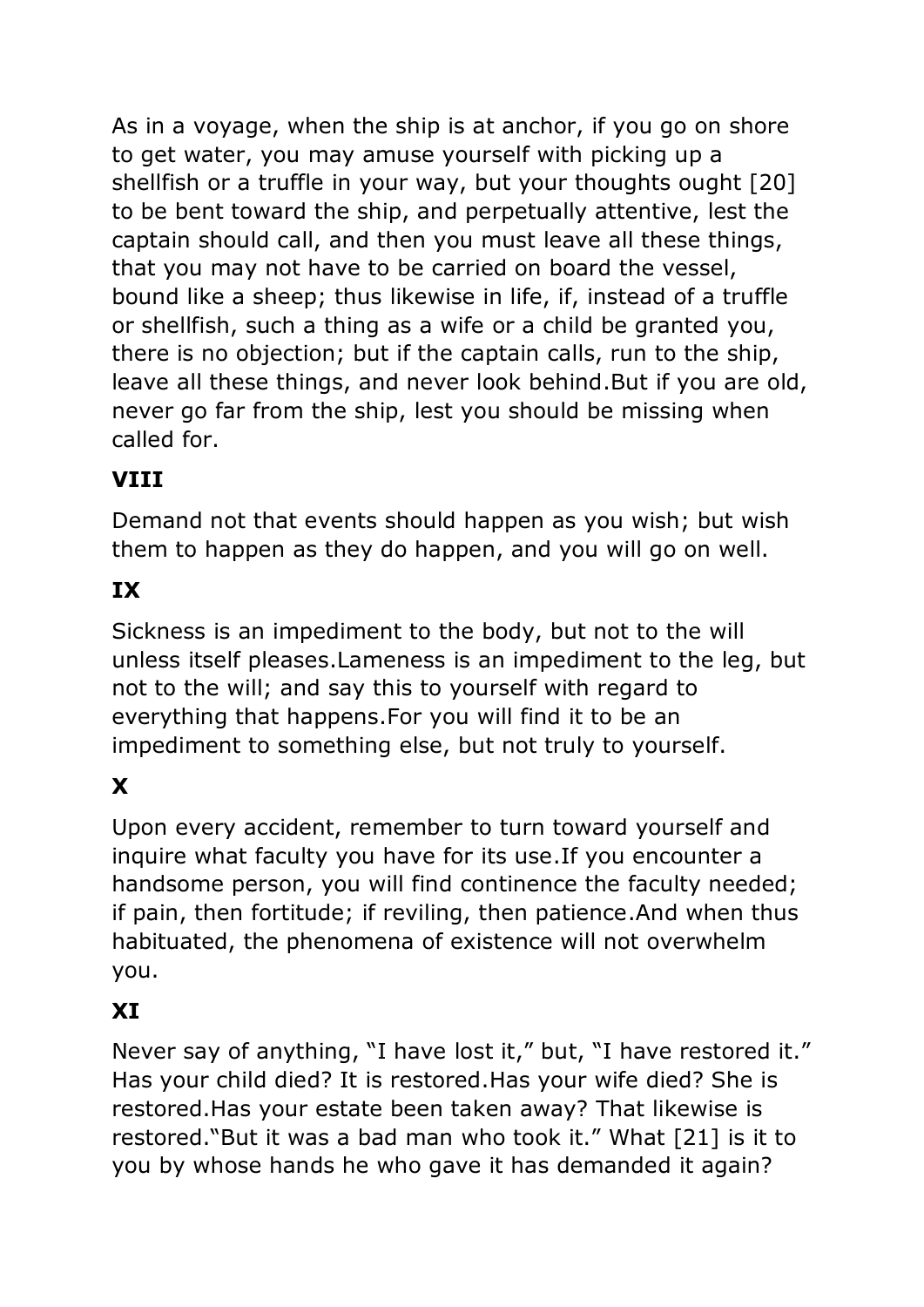While he permits you to possess it, hold it as something not your own, as do travelers at an inn.

## **XII**

If you would improve, lay aside such reasonings as these: "If I neglect my affairs, I shall not have a maintenance; if I do not punish my servant, he will be good for nothing." For it were better to die of hunger, exempt from grief and fear, than to live in affluence with perturbation; and it is better that your servant should be bad than you unhappy.

Begin therefore with little things.Is a little oil spilled or a little wine stolen? Say to yourself, "This is the price paid for peace and tranquillity; and nothing is to be had for nothing." And when you call your servant, consider that it is possible he may not come at your call; or, if he does, that he may not do what you wish.But it is not at all desirable for him, and very undesirable for you, that it should be in his power to cause you any disturbance.

#### **XIII**

If you would improve, be content to be thought foolish and dull with regard to externals.Do not desire to be thought to know anything; and though you should appear to others to be somebody, distrust yourself.For be assured, it is not easy at once to keep your will in harmony with nature and to secure externals; but while you are absorbed in the one, you must of necessity neglect the other.

#### **XIV**

If you wish your children and your wife and your friends to live forever, you are foolish, for you wish things to be in your power which are not so, and what belongs to others to be your own.So likewise, if you wish your servant to be without fault, you are foolish, for you wish vice not to be vice but [22] something else.But if you wish not to be disappointed in your desires, that is in your own power.Exercise, therefore, what is in your power.A man's master is he who is able to confer or remove whatever that man seeks or shuns.Whoever then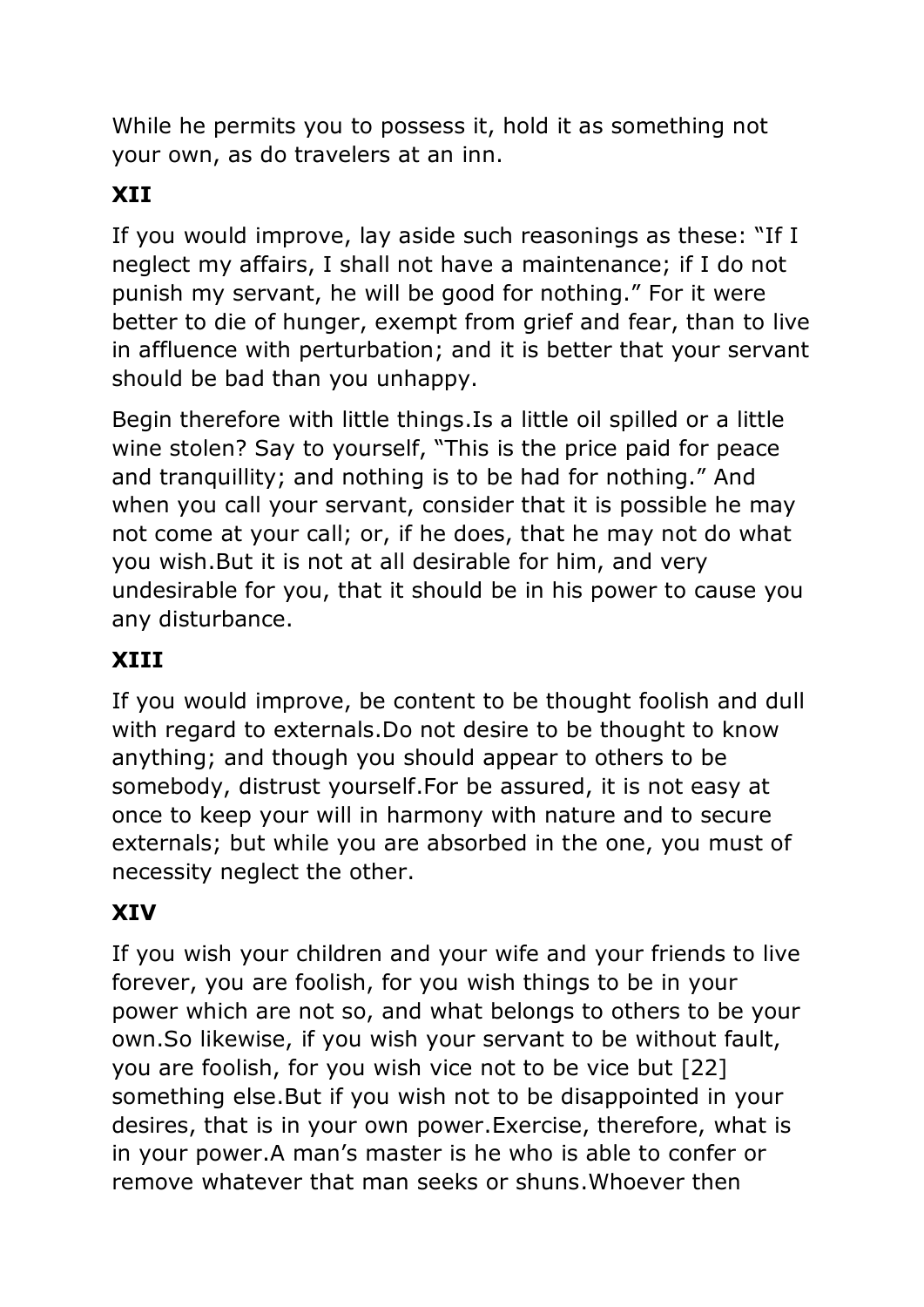would be free, let him wish nothing, let him decline nothing, which depends on others; else he must necessarily be a slave.

# **XV**

Remember that you must behave as at a banquet.Is anything brought round to you? Put out your hand and take a moderate share.Does it pass by you? Do not stop it.Is it not yet come? Do not yearn in desire toward it, but wait till it reaches you.So with regard to children, wife, office, riches; and you will some time or other be worthy to feast with the gods.And if you do not so much as take the things which are set before you, but are able even to forego them, then you will not only be worthy to feast with the gods, but to rule with them also.For, by thus doing, Diogenes and Heraclitus, and others like them, deservedly became divine, and were so recognized.

### **XVI**

When you see anyone weeping for grief, either that his son has gone abroad or that he has suffered in his affairs, take care not to be overcome by the apparent evil, but discriminate and be ready to say, "What hurts this man is not this occurrence itself—for another man might not be hurt by it—but the view he chooses to take of it." As far as conversation goes, however, do not disdain to accommodate yourself to him and, if need be, to groan with him.Take heed, however, not to groan inwardly, too.

## **XVII**

Remember that you are an actor in a drama of such sort as the Author chooses—if short, then in a short one; if long, [23] then in a long one.If it be his pleasure that you should enact a poor man, or a cripple, or a ruler, or a private citizen, see that you act it well.For this is your business—to act well the given part, but to choose it belongs to another.

### **XVIII**

When a raven happens to croak unluckily, be not overcome by appearances, but discriminate and say, "Nothing is portended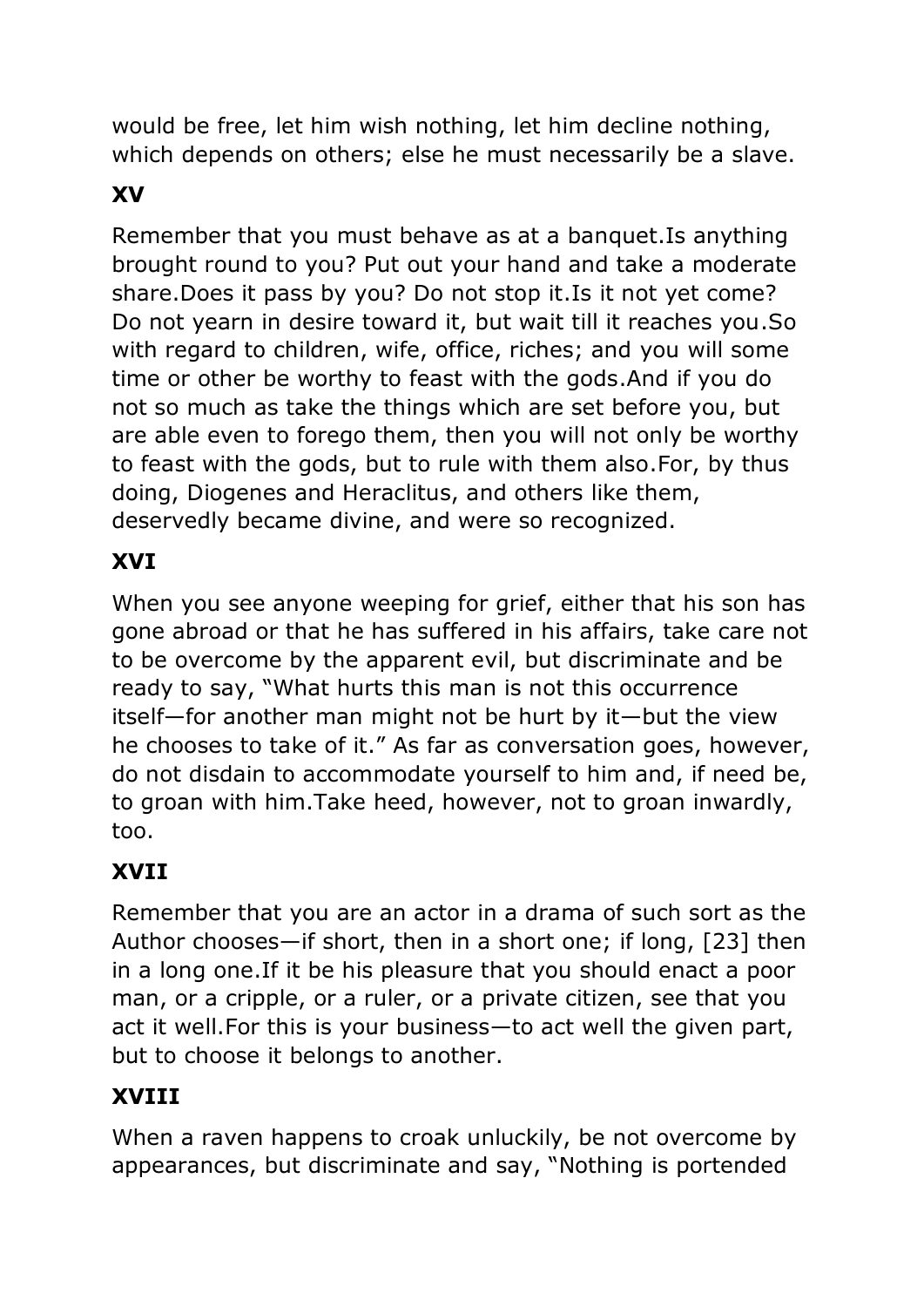to *me*, either to my paltry body, or property, or reputation, or children, or wife.But to *me* all portents are lucky if I will.For whatsoever happens, it belongs to me to derive advantage therefrom."

# **XIX**

You can be unconquerable if you enter into no combat in which it is not in your own power to conquer.When, therefore, you see anyone eminent in honors or power, or in high esteem on any other account, take heed not to be bewildered by appearances and to pronounce him happy; for if the essence of good consists in things within our own power, there will be no room for envy or emulation.But, for your part, do not desire to be a general, or a senator, or a consul, but to be free; and the only way to this is a disregard of things which lie not within our own power.

## **XX**

Remember that it is not he who gives abuse or blows, who affronts, but the view we take of these things as insulting.When, therefore, anyone provokes you, be assured that it is your own opinion which provokes you.Try, therefore, in the first place, not to be bewildered by appearances.For if you once gain time and respite, you will more easily command yourself.

[24]

## **XXI**

Let death and exile, and all other things which appear terrible, be daily before your eyes, but death chiefly; and you will never entertain an abject thought, nor too eagerly covet anything.

## **XXII**

If you have an earnest desire toward philosophy, prepare yourself from the very first to have the multitude laugh and sneer, and say, "He is returned to us a philosopher all at once"; and, "Whence this supercilious look?" Now, for your part, do not have a supercilious look indeed, but keep steadily to those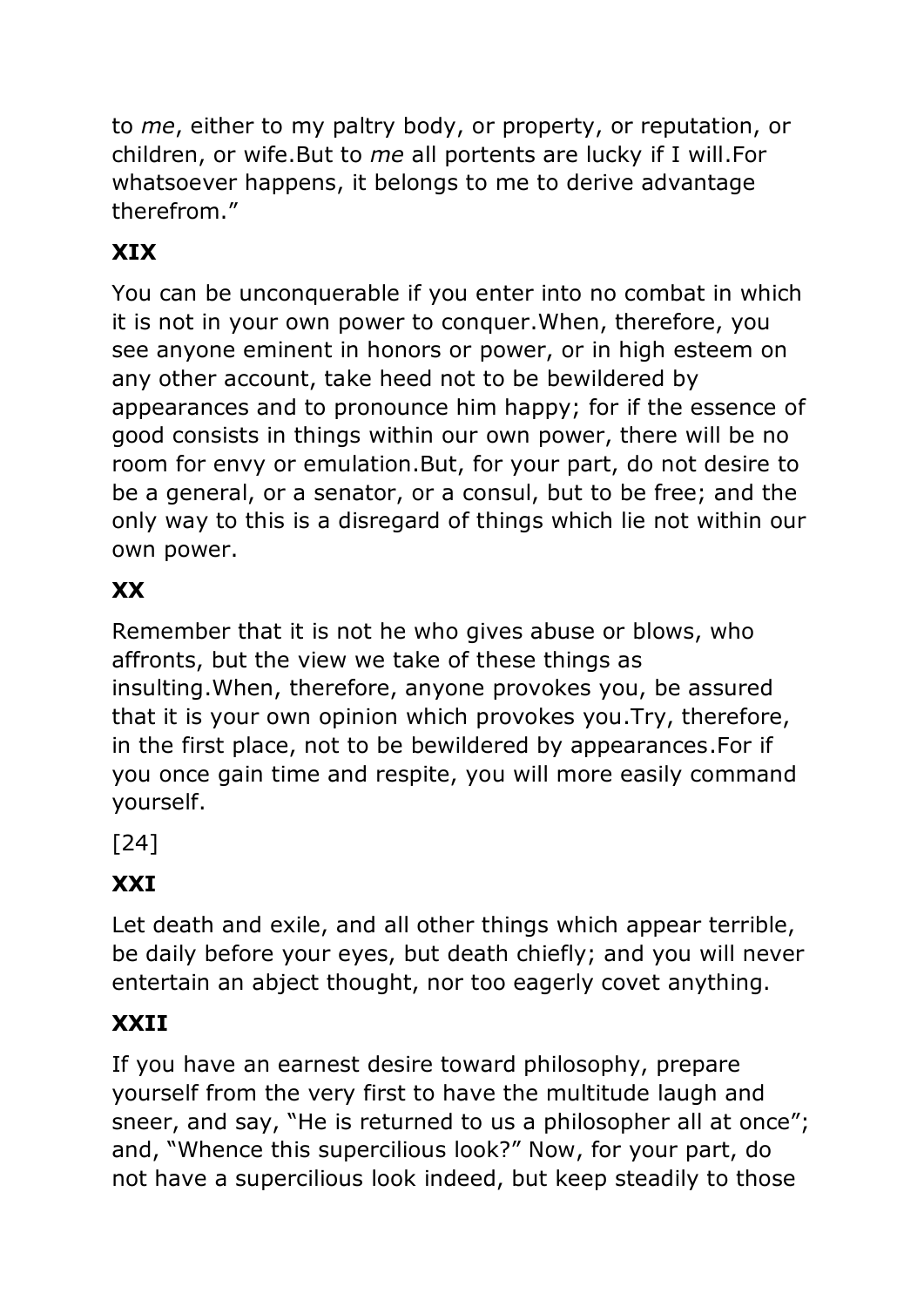things which appear best to you, as one appointed by God to this particular station.For remember that, if you are persistent, those very persons who at first ridiculed will afterwards admire you.But if you are conquered by them, you will incur a double ridicule.

## **XXIII**

If you ever happen to turn your attention to externals, for the pleasure of anyone, be assured that you have ruined your scheme of life.Be content, then, in everything, with being a philosopher; and if you wish to seem so likewise to anyone, appear so to yourself, and it will suffice you.

## **XXIV**

Let not such considerations as these distress you: "I shall live in discredit and be nobody anywhere." For if discredit be an evil, you can no more be involved in evil through another than in baseness.Is it any business of yours, then, to get power or to be admitted to an entertainment? By no means.How then, after all, is this discredit? And how it is true that you [25] will be nobody anywhere when you ought to be somebody in those things only which are within your own power, in which you may be of the greatest consequence? "But my friends will be unassisted." What do you mean by "unassisted"? They will not have money from you, nor will you make them Roman citizens.Who told you, then, that these are among the things within our own power, and not rather the affairs of others? And who can give to another the things which he himself has not? "Well, but get them, then, that we too may have a share." If I can get them with the preservation of my own honor and fidelity and self-respect, show me the way and I will get them; but if you require me to lose my own proper good, that you may gain what is no good, consider how unreasonable and foolish you are.Besides, which would you rather have, a sum of money or a faithful and honorable friend? Rather assist me, then, to gain this character than require me to do those things by which I may lose it.Well, but my country, say you, as far as depends upon me, will be unassisted.Here, again, what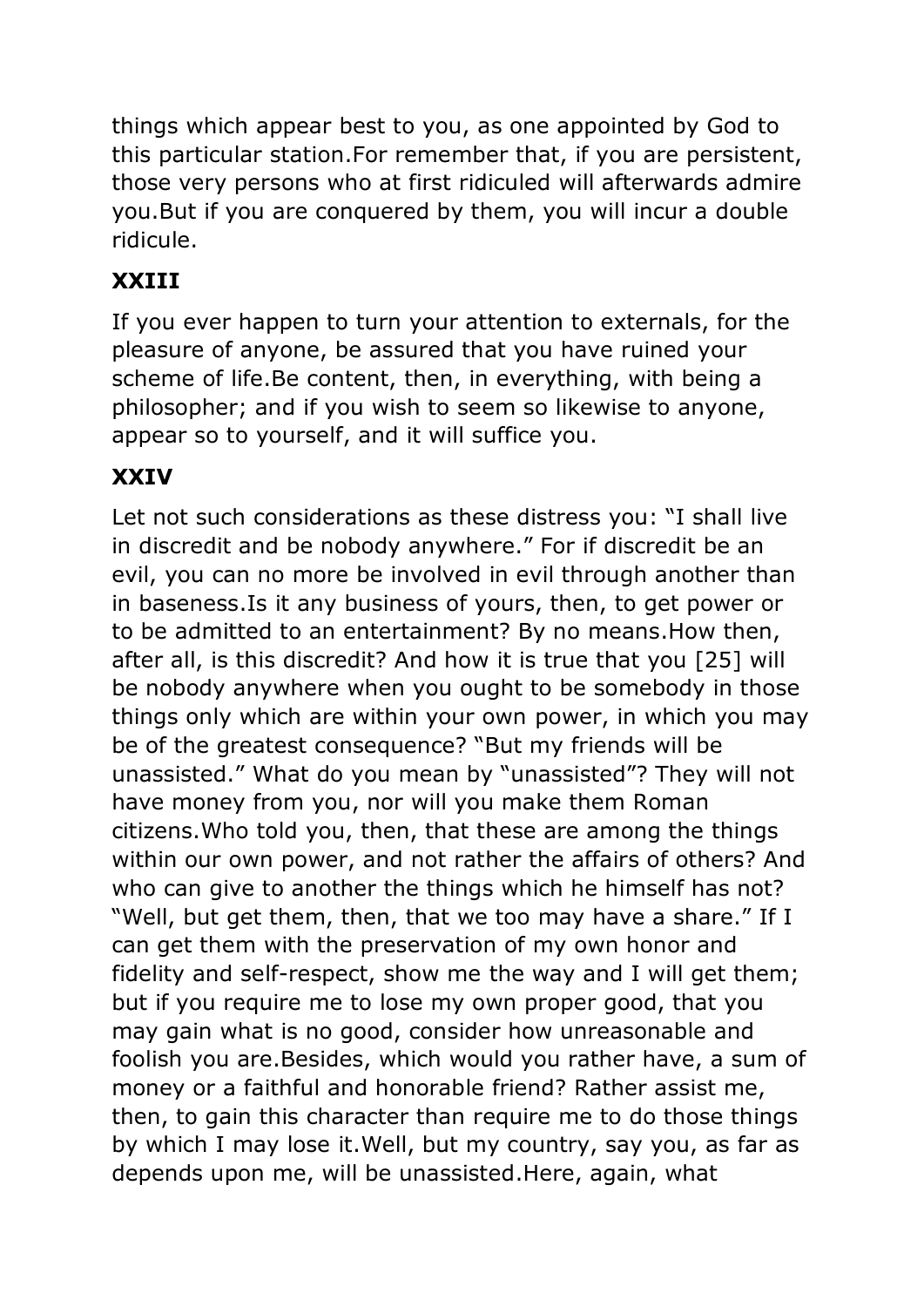assistance is this you mean? It will not have porticos nor baths of your providing? And what signifies that? Why, neither does a smith provide it with shoes, nor a shoemaker with arms.It is enough if everyone fully performs his own proper business.And were you to supply it with another faithful and honorable citizen, would not he be of use to it? Yes.Therefore neither are you yourself useless to it."What place, then," say you, "shall I hold in the state?" Whatever you can hold with the preservation of your fidelity and honor.But if, by desiring to be useful to that, you lose these, how can you serve your country when you have become faithless and shameless?

#### **XXV**

Is anyone preferred before you at an entertainment, or in courtesies, or in confidential intercourse? If these things are good, you ought to rejoice that he has them; and if they are evil, do not be grieved that you have them not.And remember [26] that you cannot be permitted to rival others in externals without using the same means to obtain them.For how can he who will not haunt the door of any man, will not attend him, will not praise him, have an equal share with him who does these things? You are unjust, then, and unreasonable if you are unwilling to pay the price for which these things are sold, and would have them for nothing.For how much are lettuces sold? An obulus, for instance.If another, then, paying an obulus, takes the lettuces, and you, not paying it, go without them, do not imagine that he has gained any advantage over you.For as he has the lettuces, so you have the obulus which you did not give.So, in the present case, you have not been invited to such a person's entertainment because you have not paid him the price for which a supper is sold.It is sold for praise; it is sold for attendance.Give him, then, the value if it be for your advantage.But if you would at the same time not pay the one, and yet receive the other, you are unreasonable and foolish.Have you nothing, then, in place of the supper? Yes, indeed, you have—not to praise him whom you do not like to praise; not to bear the insolence of his lackeys.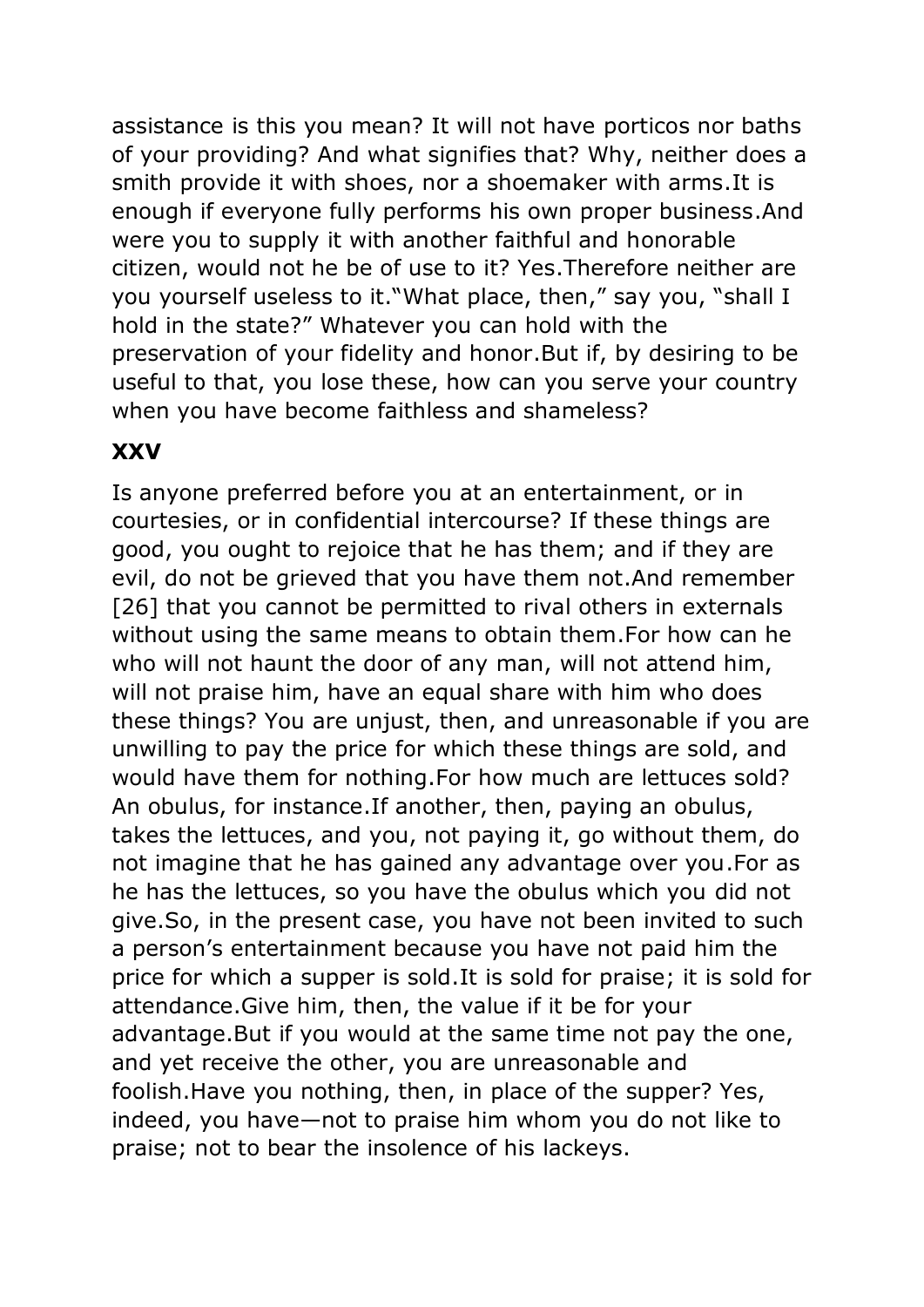## **XXVI**

The will of nature may be learned from things upon which we are all agreed.As when our neighbor's boy has broken a cup, or the like, we are ready at once to say, "These are casualties that will happen"; be assured, then, that when your own cup is likewise broken, you ought to be affected just as when another's cup was broken.Now apply this to greater things.Is the child or wife of another dead? There is no one who would not say, "This is an accident of mortality." But if anyone's own child happens to die, it is immediately, "Alas! how wretched am I!" It should be always remembered how we are affected on hearing the same thing concerning others.

[27]

## **XXVII**

As a mark  $[1]$  is not set up for the sake of missing the aim, so neither does the nature of evil exist in the world.

## **XXVIII**

If a person had delivered up your body to some passer-by, you would certainly be angry.And do you feel no shame in delivering up your own mind to any reviler, to be disconcerted and confounded?

## **XXI[X\[2\]](https://www.gutenberg.org/files/45109/45109-h/45109-h.htm#fn_2)**

In every affair consider what precedes and what follows, and then undertake it.Otherwise you will begin with spirit, indeed, careless of the consequences, and when these are developed, you will shamefully desist."I would conquer at the Olympic Games." But consider what precedes and what follows, and then, if it be for your advantage, engage in the affair.You must conform to rules, submit to a diet, refrain from dainties; exercise your body, whether you choose it or not, at a stated hour, in heat and cold; you must drink no cold water, and sometimes no wine—in a word, you must give yourself up to your trainer as to a physician.Then, in the combat, you may be thrown into a ditch, dislocate your arm, turn your ankle,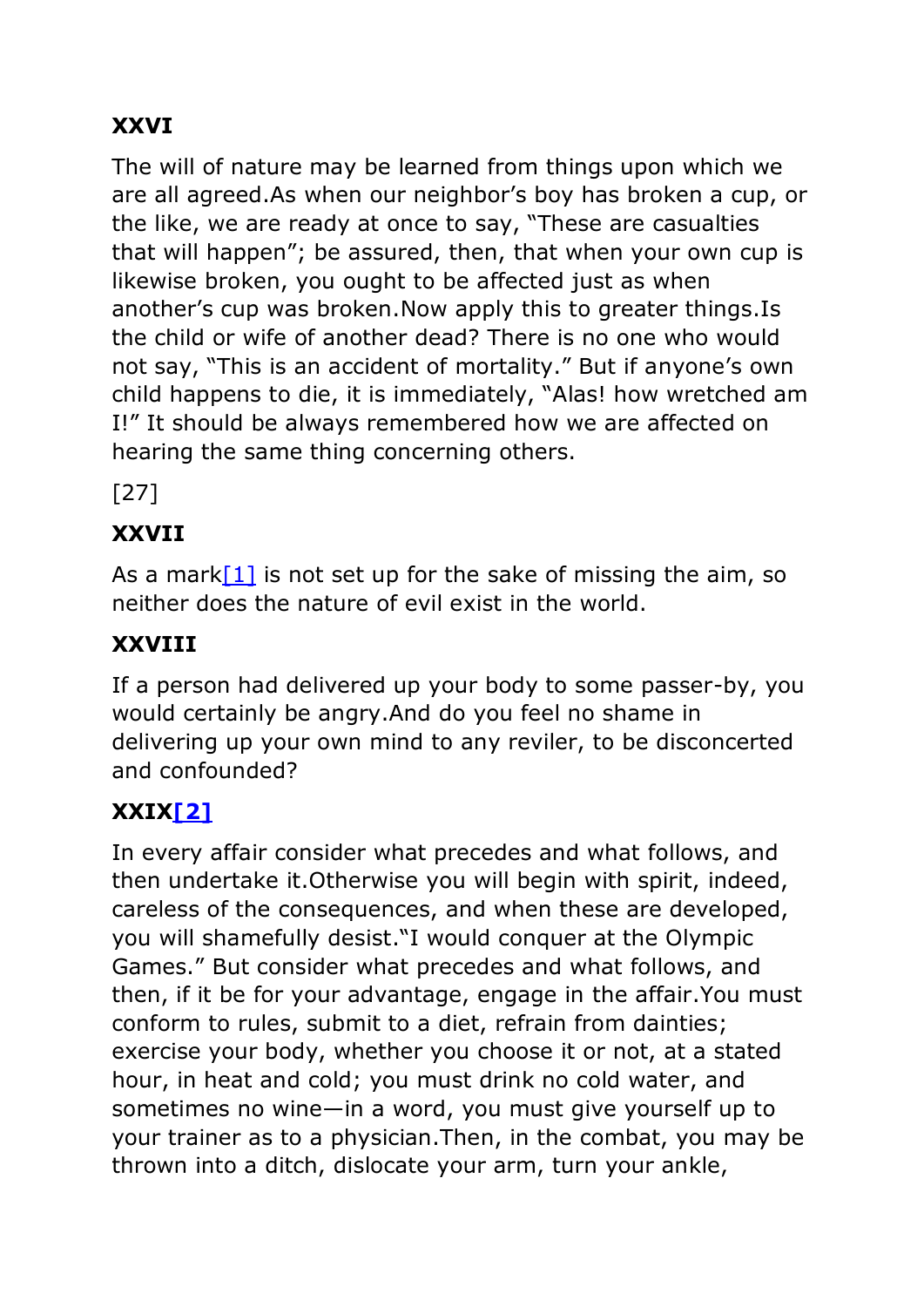swallow an abundance of dust, receive stripes [for negligence], and, after all, lose the victory.When you have reckoned up all this, if your inclination still holds, set about the combat.Otherwise, take notice, you will behave like children who sometimes play wrestlers, sometimes gladiators, sometimes blow a trumpet, and sometimes act a tragedy, [28] when they happen to have seen and admired these shows.Thus you too will be at one time a wrestler, and another a gladiator; now a philosopher, now an orator; but nothing in earnest.Like an ape you mimic all you see, and one thing after another is sure to please you, but is out of favor as soon as it becomes familiar.For you have never entered upon anything considerately; nor after having surveyed and tested the whole matter, but carelessly, and with a halfway zeal.Thus some, when they have seen a philosopher and heard a man speaking like Euphrates<sup>[3]</sup>—though, indeed, who can speak like him? have a mind to be philosophers, too.Consider first, man, what the matter is, and what your own nature is able to bear.If you would be a wrestler, consider your shoulders, your back, your thighs; for different persons are made for different things.Do you think that you can act as you do and be a philosopher, that you can eat, drink, be angry, be discontented, as you are now? You must watch, you must labor, you must get the better of certain appetites, must quit your acquaintances, be despised by your servant, be laughed at by those you meet; come off worse than others in everything—in offices, in honors, before tribunals.When you have fully considered all these things, approach, if you please—that is, if, by parting with them, you have a mind to purchase serenity, freedom, and tranquillity.If not, do not come hither; do not, like children, be now a philosopher, then a publican, then an orator, and then one of Caesar's officers.These things are not consistent.You must be one man, either good or bad.You must cultivate either your own reason or else externals; apply yourself either to things within or without you—that is, be either a philosopher or one of the mob.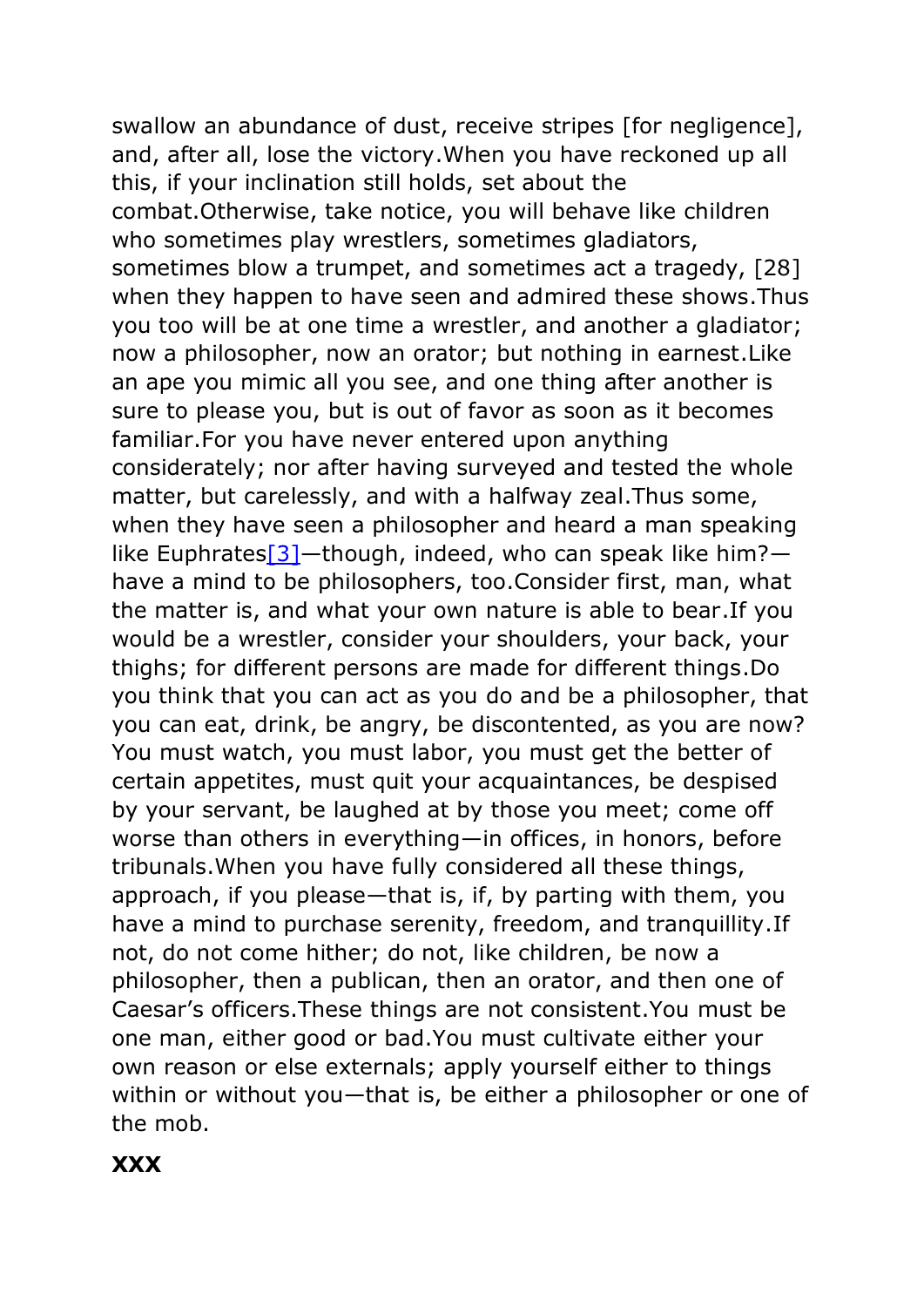Duties are universally measured by relations.Is a certain man your father? In this are implied taking care of him, submitting [29] to him in all things, patiently receiving his reproaches, his correction.But he is a bad father.Is your natural tie, then, to a *good* father? No, but to a father.Is a brother unjust? Well, preserve your own just relation toward him.Consider not what *he* does, but what *you* are to do to keep your own will in a state conformable to nature, for another cannot hurt you unless you please.You will then be hurt when you consent to be hurt.In this manner, therefore, if you accustom yourself to contemplate the relations of neighbor, citizen, commander, you can deduce from each the corresponding duties.

#### **XXXI**

Be assured that the essence of piety toward the gods lies in this—to form right opinions concerning them, as existing and as governing the universe justly and well.And fix yourself in this resolution, to obey them, and yield to them, and willingly follow them amidst all events, as being ruled by the most perfect wisdom.For thus you will never find fault with the gods, nor accuse them of neglecting you.And it is not possible for this to be affected in any other way than by withdrawing yourself from things which are not within our own power, and by making good or evil to consist only in those which are.For if you suppose any other things to be either good or evil, it is inevitable that, when you are disappointed of what you wish or incur what you would avoid, you should reproach and blame their authors.For every creature is naturally formed to flee and abhor things that appear hurtful and that which causes them; and to pursue and admire those which appear beneficial and that which causes them.It is impracticable, then, that one who supposes himself to be hurt should rejoice in the person who, as he thinks, hurts him, just as it is impossible to rejoice in the hurt itself.Hence, also, a father is reviled by his son when he does not impart the things which seem to be good; and this made Polynices [30] and Eteocles<sup>[4]</sup> mutually enemies—that empire seemed good to both.On this account the husbandman reviles the gods; [and so do] the sailor, the merchant, or those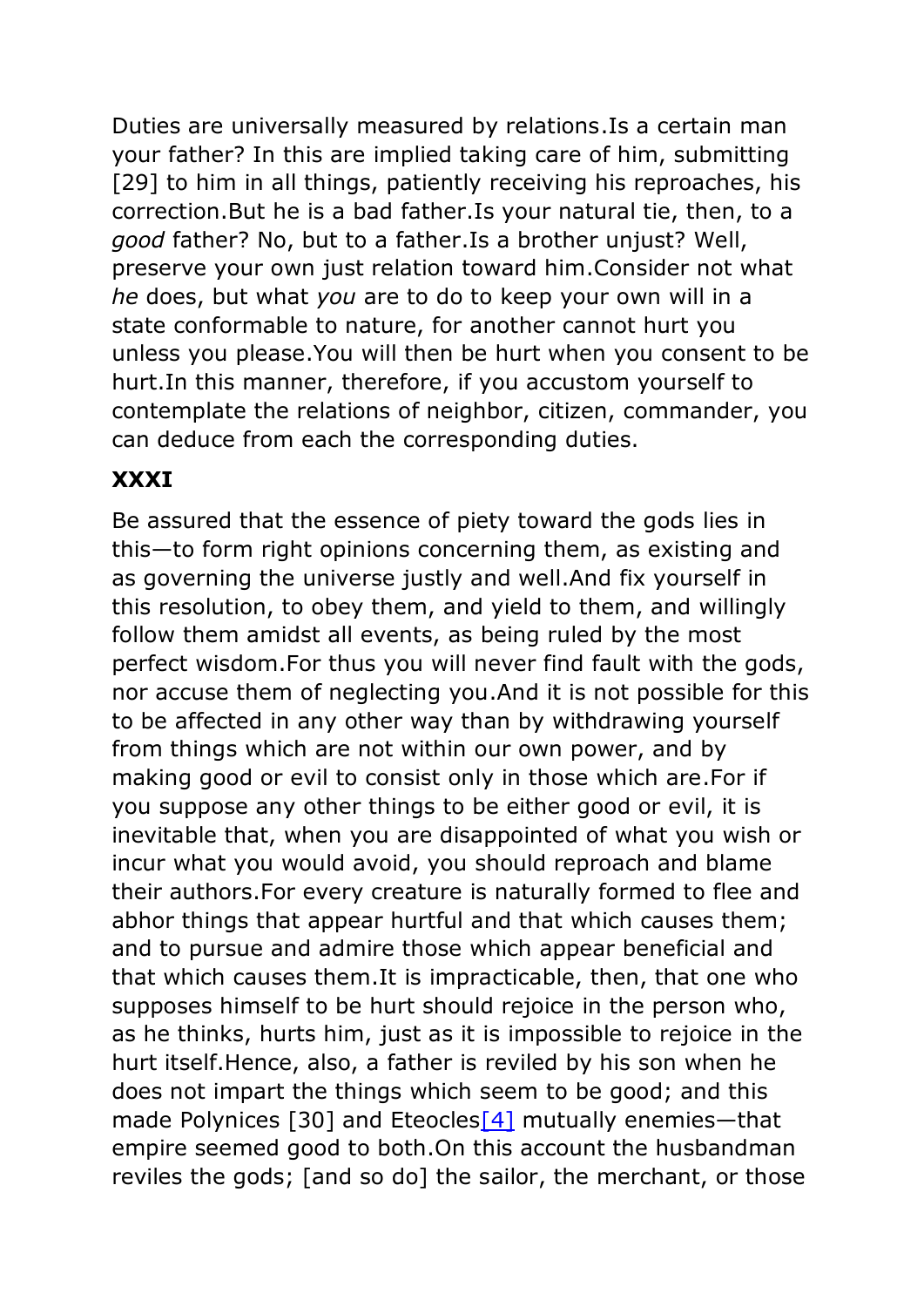who have lost wife or child.For where our interest is, there, too, is piety directed.So that whoever is careful to regulate his desires and aversions as he ought is thus made careful of piety likewise.But it also becomes incumbent on everyone to offer libations and sacrifices and first fruits, according to the customs of his country, purely, and not heedlessly nor negligently; not avariciously, nor yet extravagantly.

### **XXXII**

When you have recourse to divination, remember that you know not what the event will be, and you come to learn it of the diviner; but of what nature it is you knew before coming; at least, if you are of philosophic mind.For if it is among the things not within our own power, it can by no means be either good or evil.Do not, therefore, bring with you to the diviner either desire or aversion—else you will approach him trembling—but first clearly understand that every event is indifferent and nothing to *you*, of whatever sort it may be; for it will be in your power to make a right use of it, and this no one can hinder.Then come with confidence to the gods as your counselors; and afterwards, when any counsel is given you, remember what counselors you have assumed, and whose advice you will neglect if you disobey.Come to divination as Socrates prescribed, in cases of which the whole consideration relates to the event, and in which no opportunities are afforded by reason or any other art to discover the matter in view.When, therefore, it is our duty to share the danger of a friend or of our country, we ought not to consult the oracle as to whether we shall share it with them or not.For though the diviner should forewarn you that the auspices are unfavorable, this means no more than [31] that either death or mutilation or exile is portended.But we have reason within us; and it directs us, even with these hazards, to stand by our friend and our country.Attend, therefore, to the greater diviner, the Pythian God, who once cast out of the temple him who neglected to save his friend[.\[5\]](https://www.gutenberg.org/files/45109/45109-h/45109-h.htm#fn_5)

### **XXXIII**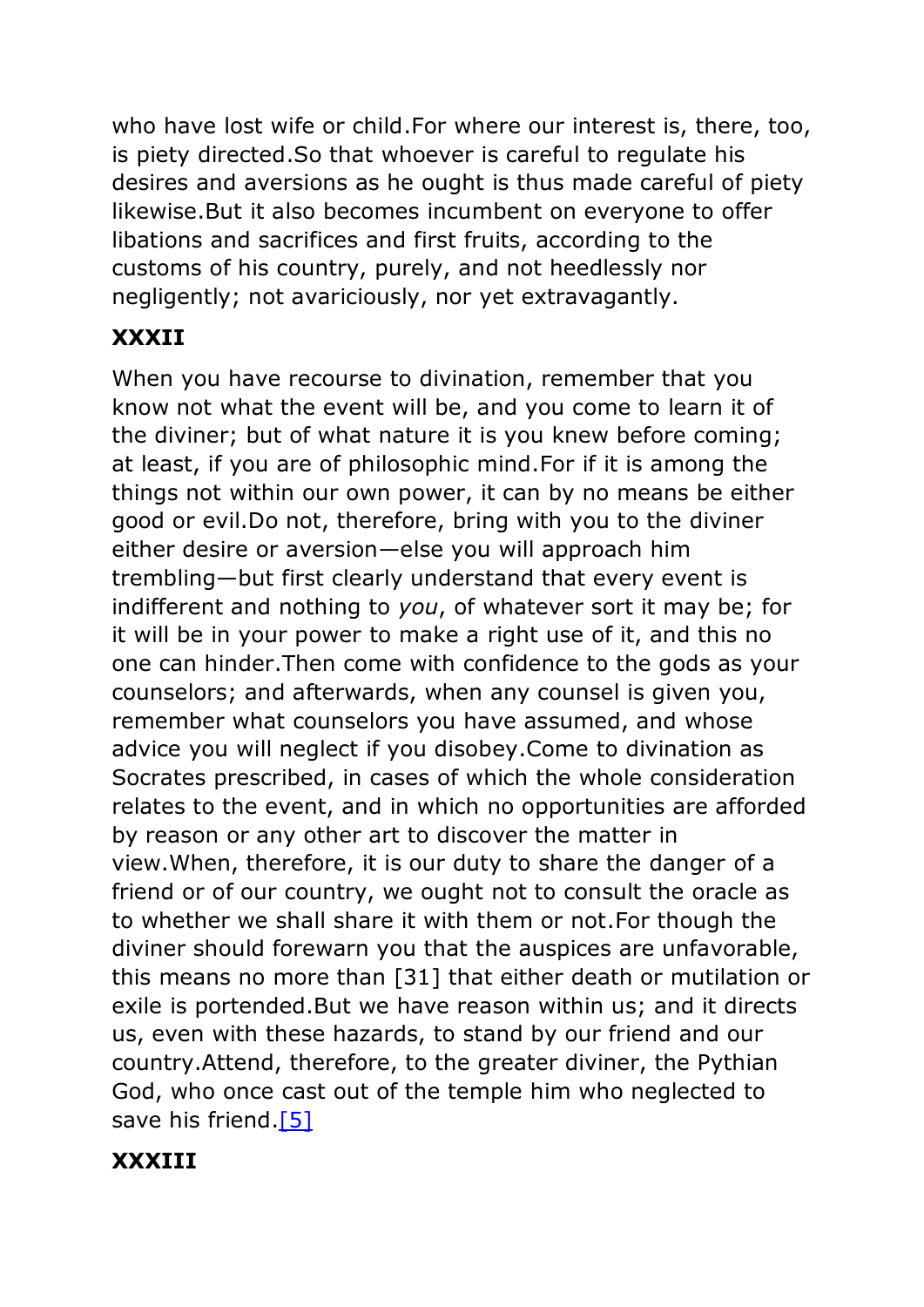Begin by prescribing to yourself some character and demeanor, such as you may preserve both alone and in company.

Be mostly silent, or speak merely what is needful, and in few words.We may, however, enter sparingly into discourse sometimes, when occasion calls for it; but let it not run on any of the common subjects, as gladiators, or horse races, or athletic champions, or food, or drink—the vulgar topics of conversation—and especially not on men, so as either to blame, or praise, or make comparisons.If you are able, then, by your own conversation, bring over that of your company to proper subjects; but if you happen to find yourself among strangers, be silent.

Let not your laughter be loud, frequent, or abundant.

Avoid taking oaths, if possible, altogether; at any rate, so far as you are able.

Avoid public and vulgar entertainments; but if ever an occasion calls you to them, keep your attention upon the stretch, that you may not imperceptibly slide into vulgarity.For be assured that if a person be ever so pure himself, yet, if his companion be corrupted, he who converses with him will be corrupted likewise.

Provide things relating to the body no further than absolute need requires, as meat, drink, clothing, house, retinue.But cut off everything that looks toward show and luxury.

### [32]

Before marriage guard yourself with all your ability from unlawful intercourse with women; yet be not uncharitable or severe to those who are led into this, nor boast frequently that you yourself do otherwise.

If anyone tells you that a certain person speaks ill of you, do not make excuses about what is said of you, but answer: "He was ignorant of my other faults, else he would not have mentioned these alone."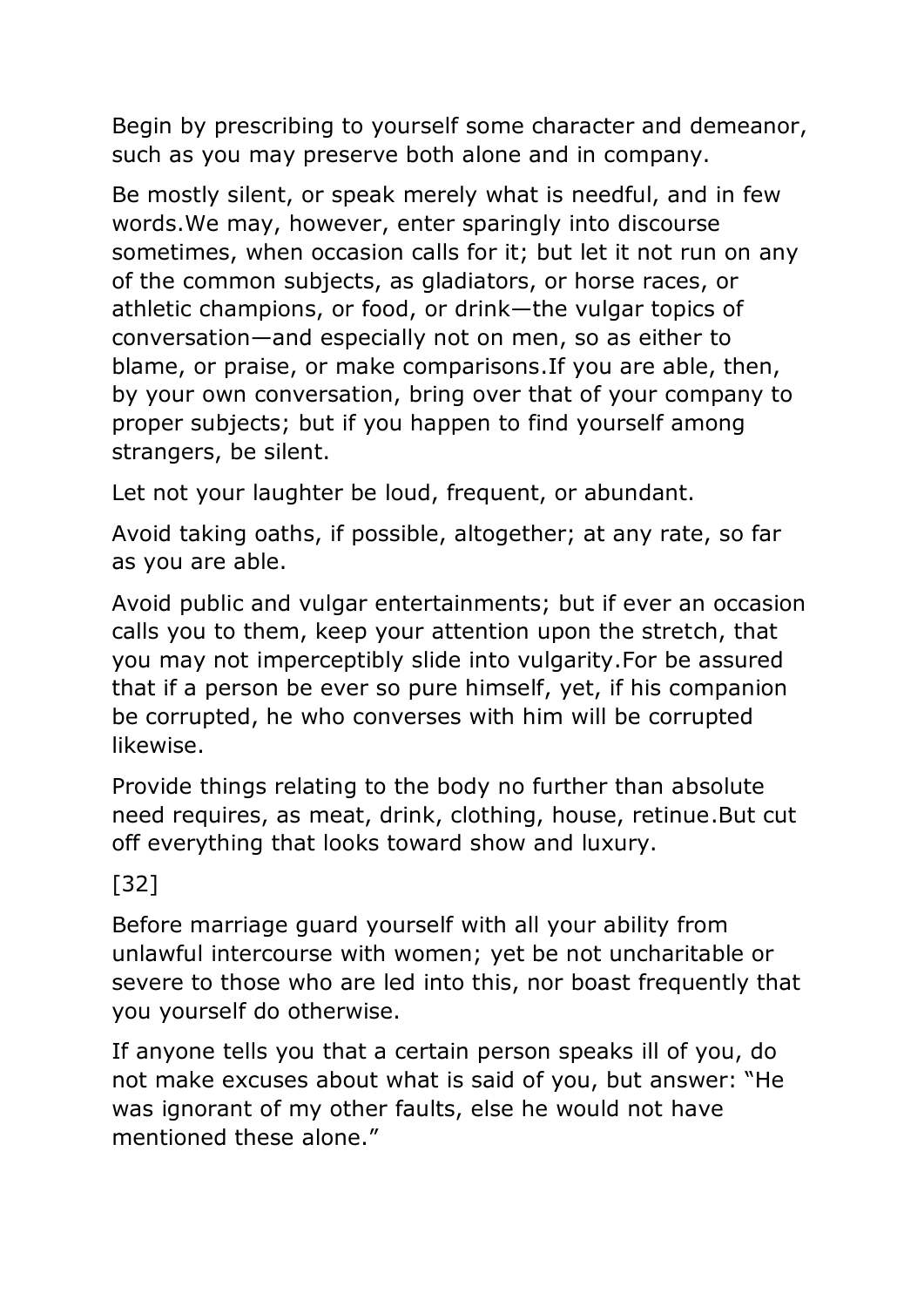It is not necessary for you to appear often at public spectacles; but if ever there is a proper occasion for you to be there, do not appear more solicitous for any other than for yourself—that is, wish things to be only just as they are, and only the best man to win; for thus nothing will go against you.But abstain entirely from acclamations and derision and violent emotions.And when you come away, do not discourse a great deal on what has passed and what contributes nothing to your own amendment.For it would appear by such discourse that you were dazzled by the show.

Be not prompt or ready to attend private recitations; but if you do attend, preserve your gravity and dignity, and yet avoid making yourself disagreeable.

When you are going to confer with anyone, and especially with one who seems your superior, represent to yourself how Socrates or Zeno<sup>[6]</sup> would behave in such a case, and you will not be at a loss to meet properly whatever may occur.

When you are going before anyone in power, fancy to yourself that you may not find him at home, that you may be shut out, that the doors may not be opened to you, that he may not notice you.If, with all this, it be your duty to go, bear what happens and never say to yourself, "It was not worth so much"; for this is vulgar, and like a man bewildered by externals.

In company, avoid a frequent and excessive mention of your own actions and dangers.For however agreeable it may be to yourself to allude to the risks you have run, it is not [33] equally agreeable to others to hear your adventures.Avoid likewise an endeavor to excite laughter, for this may readily slide you into vulgarity, and, besides, may be apt to lower you in the esteem of your acquaintance.Approaches to indecent discourse are likewise dangerous.Therefore, when anything of this sort happens, use the first fit opportunity to rebuke him who makes advances that way, or, at least, by silence and blushing and a serious look show yourself to be displeased by such talk.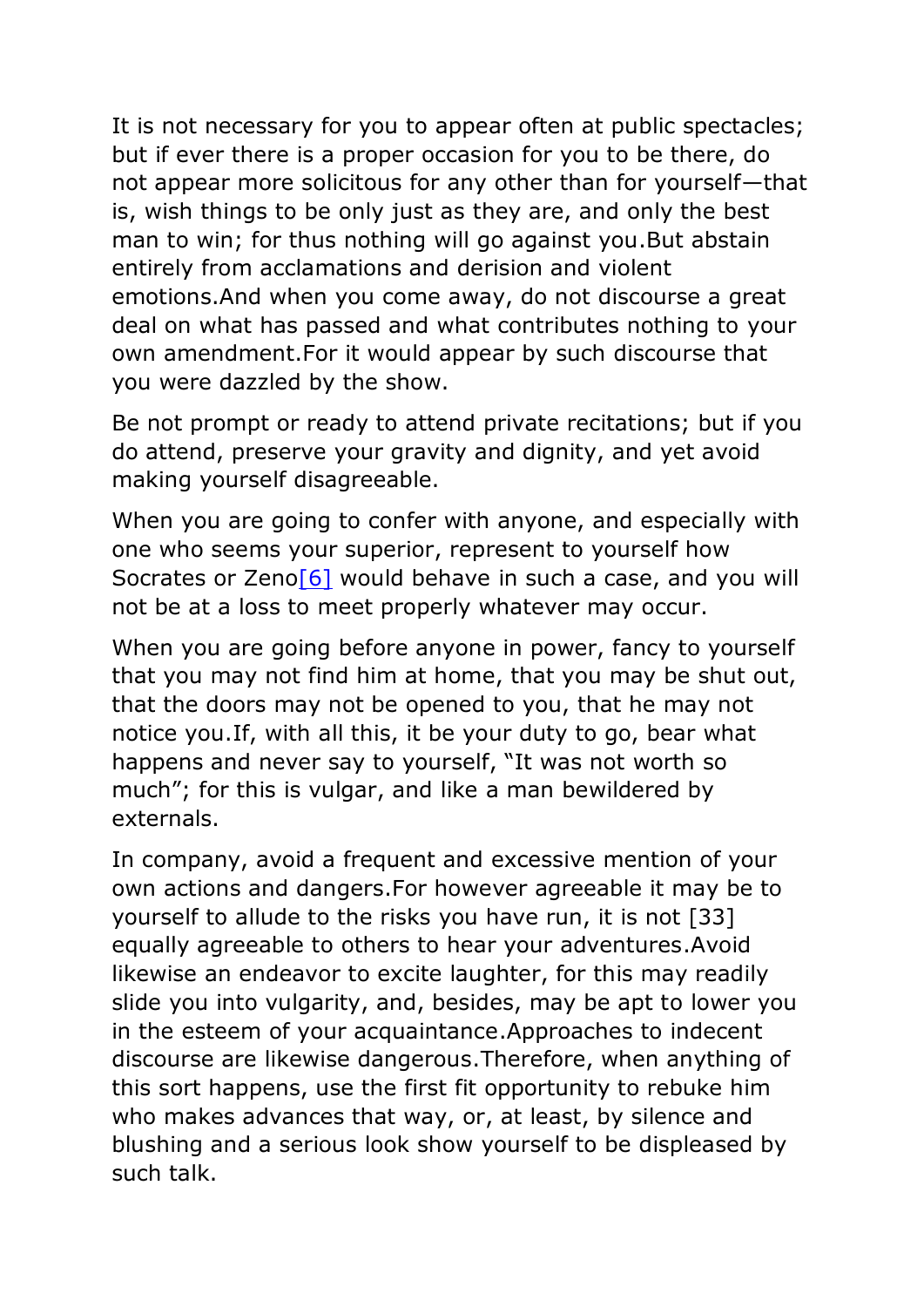## **XXXIV**

If you are dazzled by the semblance of any promised pleasure, guard yourself against being bewildered by it; but let the affair wait your leisure, and procure yourself some delay.Then bring to your mind both points of time—that in which you shall enjoy the pleasure, and that in which you will repent and reproach yourself, after you have enjoyed it—and set before you, in opposition to these, how you will rejoice and applaud yourself if you abstain.And even though it should appear to you a seasonable gratification, take heed that its enticements and allurements and seductions may not subdue you, but set in opposition to this how much better it is to be conscious of having gained so great a victory.

## **XXXV**

When you do anything from a clear judgment that it ought to be done, never shrink from being seen to do it, even though the world should misunderstand it; for if you are not acting rightly, shun the action itself; if you are, why fear those who wrongly censure you?

## **XXXVI**

As the proposition, "either it is day or it is night," has much force in a disjunctive argument, but none at all in a conjunctive one, so, at a feast, to choose the largest share is [34] very suitable to the bodily appetite, but utterly inconsistent with the social spirit of the entertainment.Remember, then, when you eat with another, not only the value to the body of those things which are set before you, but also the value of proper courtesy toward your host.

## **XXXVII**

If you have assumed any character beyond your strength, you have both demeaned yourself ill in that and quitted one which you might have supported.

# **XXXVIII**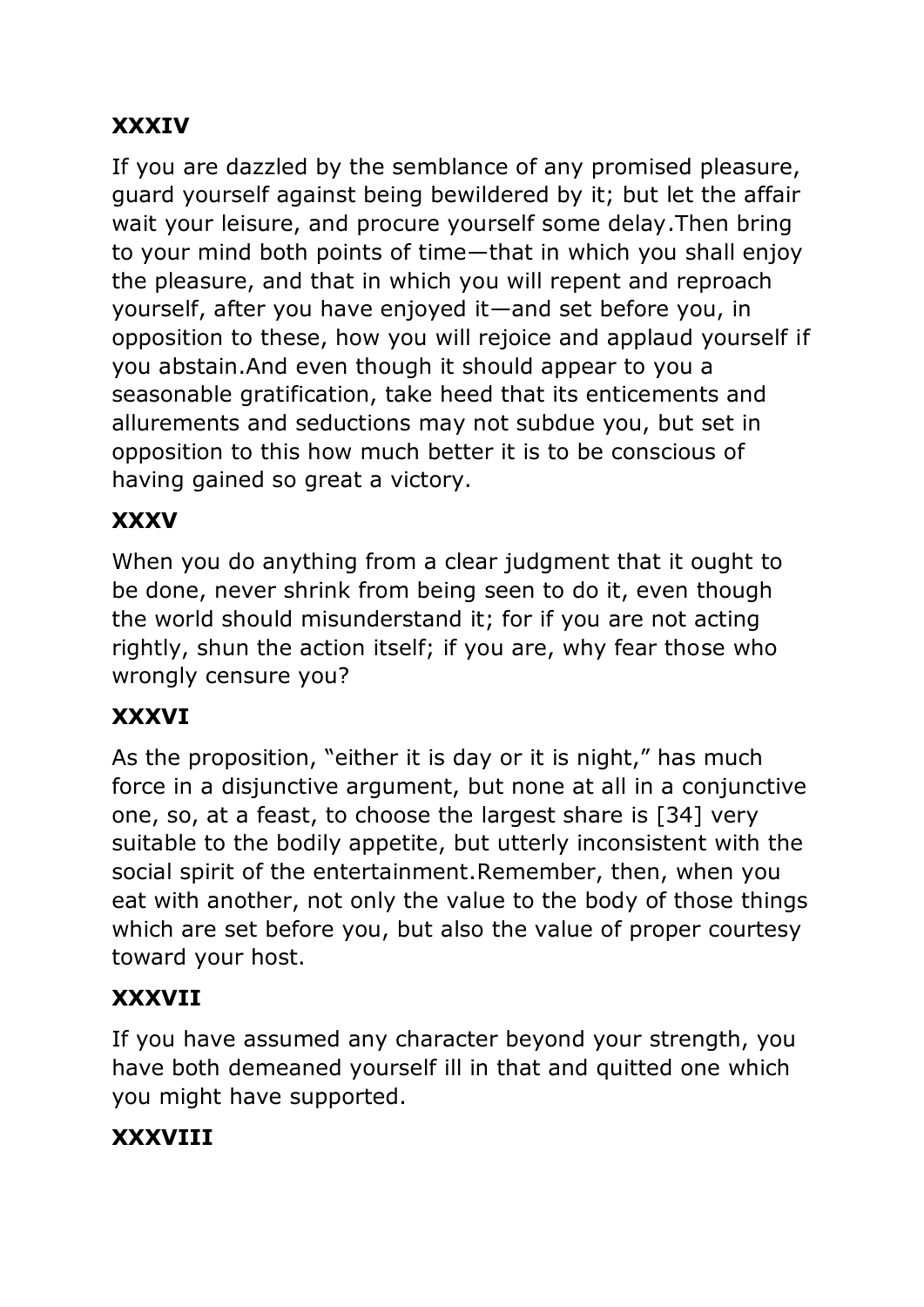As in walking you take care not to tread upon a nail, or turn your foot, so likewise take care not to hurt the ruling faculty of your mind.And if we were to guard against this in every action, we should enter upon action more safely.

## **XXXIX**

The body is to everyone the proper measure of its possessions, as the foot is of the shoe.If, therefore, you stop at this, you will keep the measure; but if you move beyond it, you must necessarily be carried forward, as down a precipice; as in the case of a shoe, if you go beyond its fitness to the foot, it comes first to be gilded, then purple, and then studded with jewels.For to that which once exceeds the fit measure there is no bound.

## **XL**

Women from fourteen years old are flattered by men with the title of mistresses.Therefore, perceiving that they are regarded only as qualified to give men pleasure, they begin to adorn themselves, and in that to place all their hopes.It is worth while, therefore, to try that they may perceive themselves honored only so far as they appear beautiful in their demeanor and modestly virtuous.

[35]

## **XLI**

It is a mark of want of intellect to spend much time in things relating to the body, as to be immoderate in exercises, in eating and drinking, and in the discharge of other animal functions.These things should be done incidentally and our main strength be applied to our reason.

### **XLII**

When any person does ill by you, or speaks ill of you, remember that he acts or speaks from an impression that it is right for him to do so.Now it is not possible that he should follow what appears right to you, but only what appears so to himself.Therefore, if he judges from false appearances, he is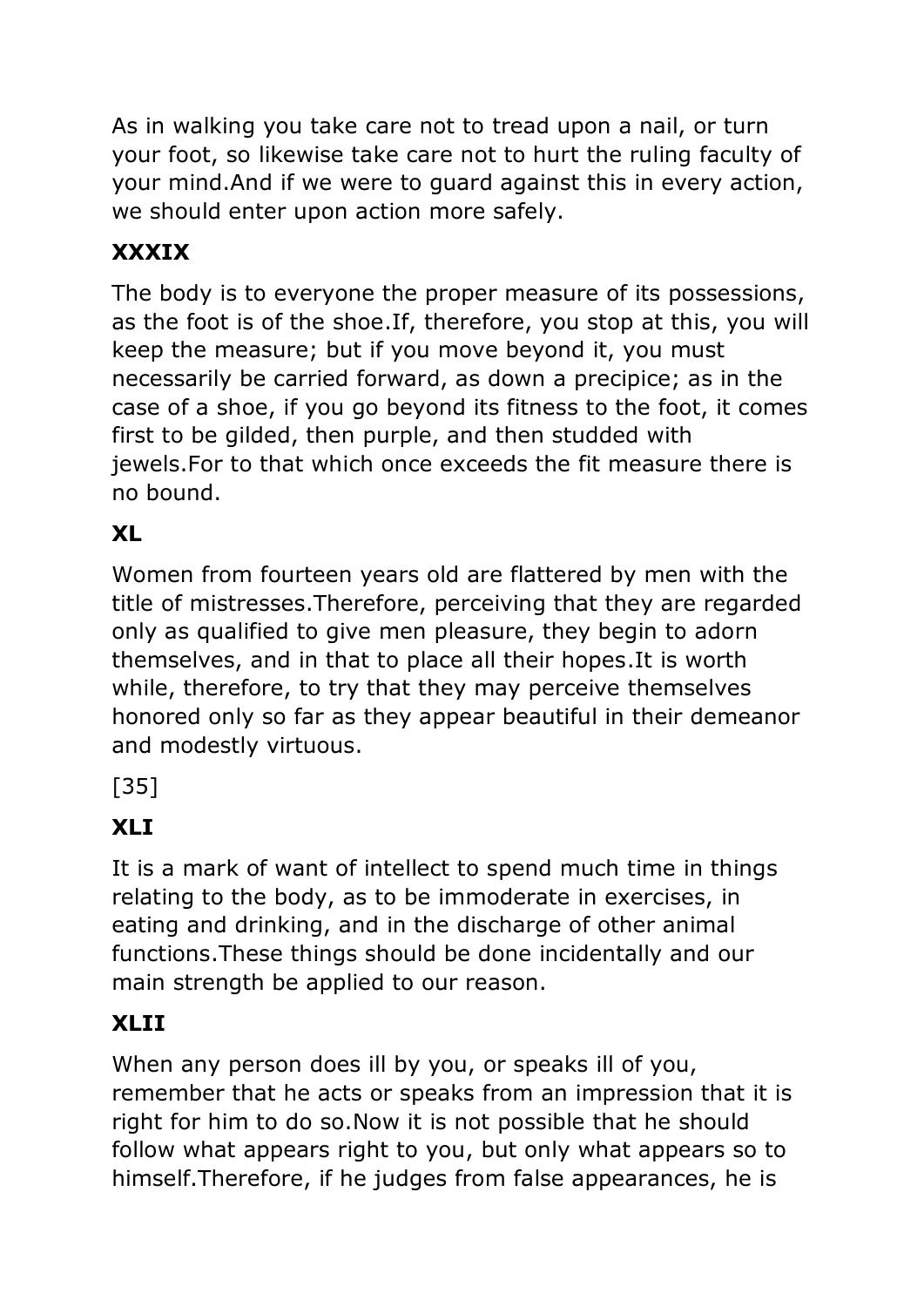the person hurt, since he, too, is the person deceived.For if anyone takes a true proposition to be false, the proposition is not hurt, but only the man is deceived.Setting out, then, from these principles, you will meekly bear with a person who reviles you, for you will say upon every occasion, "It seemed so to him."

## **XLIII**

Everything has two handles: one by which it may be borne, another by which it cannot.If your brother acts unjustly, do not lay hold on the affair by the handle of his injustice, for by that it cannot be borne, but rather by the opposite—that he is your brother, that he was brought up with you; and thus you will lay hold on it as it is to be borne.

### **XLIV**

These reasonings have no logical connection: "I am richer than you, therefore I am your superior." "I am more eloquent than you, therefore I am your superior." The true logical connection is rather this: "I am richer than you, therefore my possessions must exceed yours." "I am more eloquent [36] than you, therefore my style must surpass yours." But you, after all, consist neither in property nor in style.

### **XLV**

Does anyone bathe hastily? Do not say that he does it ill, but hastily.Does anyone drink much wine? Do not say that he does ill, but that he drinks a great deal.For unless you perfectly understand his motives, how should you know if he acts ill? Thus you will not risk yielding to any appearances but such as you fully comprehend.

## **XLVI**

Never proclaim yourself a philosopher, nor make much talk among the ignorant about your principles, but show them by actions.Thus, at an entertainment, do not discourse how people ought to eat, but eat as you ought.For remember that thus Socrates also universally avoided all ostentation.And when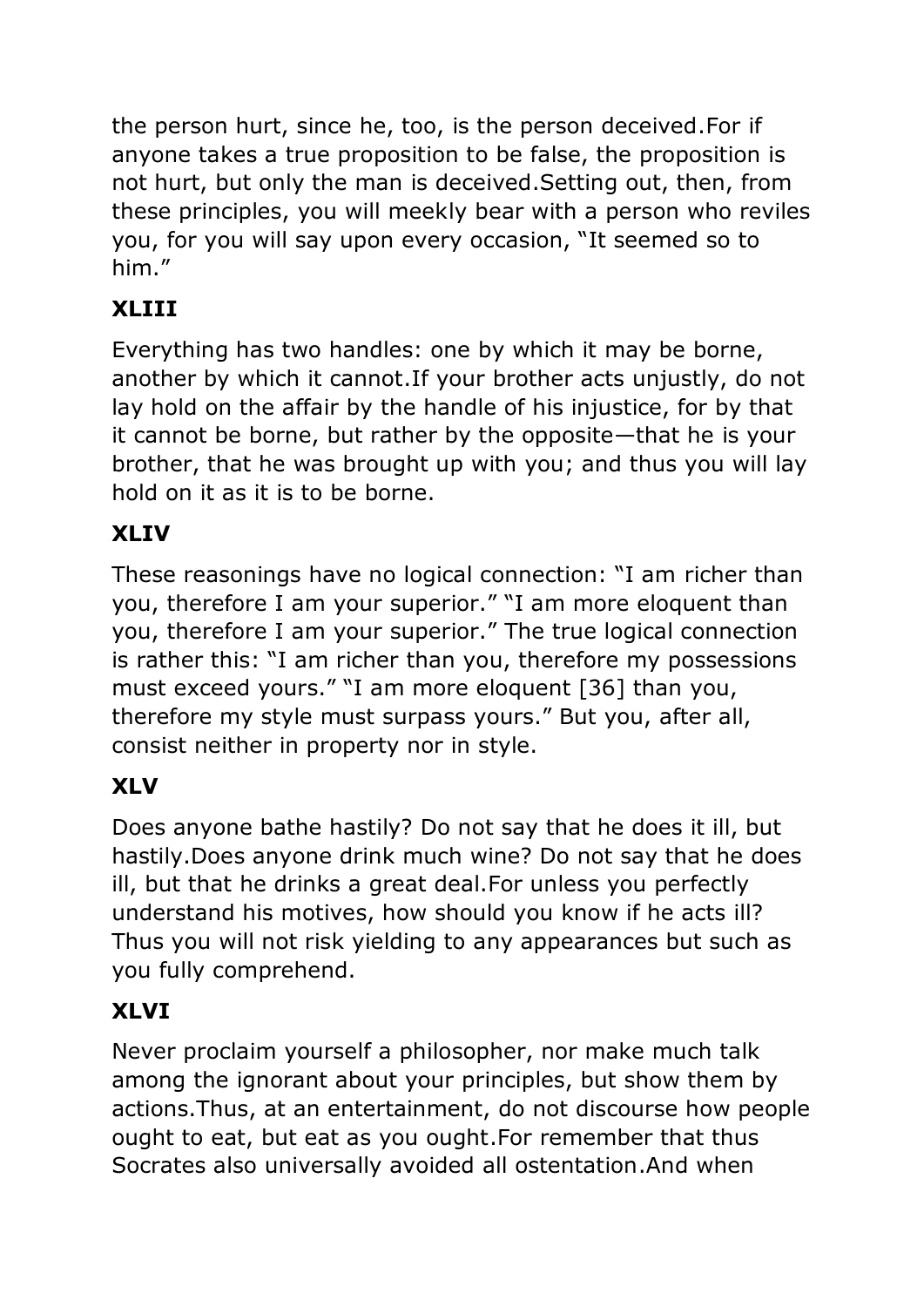persons came to him and desired to be introduced by him to philosophers, he took them and introduced them; so well did he bear being overlooked.So if ever there should be among the ignorant any discussion of principles, be for the most part silent.For there is great danger in hastily throwing out what is undigested.And if anyone tells you that you know nothing, and you are not nettled at it, then you may be sure that you have really entered on your work.For sheep do not hastily throw up the grass to show the shepherds how much they have eaten, but, inwardly digesting their food, they produce it outwardly in wool and milk.Thus, therefore, do you not make an exhibition before the ignorant of your principles, but of the actions to which their digestion gives rise.

### **XLVII**

When you have learned to nourish your body frugally, do not pique yourself upon it; nor, if you drink water, be saying upon every occasion, "I drink water." But first consider how [37] much more frugal are the poor than we, and how much more patient of hardship.If at any time you would inure yourself by exercise to labor and privation, for your own sake and not for the public, do not attempt great feats; but when you are violently thirsty, just rinse your mouth with water, and tell nobody.

## **XLVIII**

The condition and characteristic of a vulgar person is that he never looks for either help or harm from himself, but only from externals.The condition and characteristic of a philosopher is that he looks to himself for all help or harm.The marks of a proficient are that he censures no one, praises no one, blames no one, accuses no one; says nothing concerning himself as being anybody or knowing anything.When he is in any instance hindered or restrained, he accuses himself; and if he is praised, he smiles to himself at the person who praises him; and if he is censured, he makes no defense.But he goes about with the caution of a convalescent, careful of interference with anything that is doing well but not yet quite secure.He restrains desire;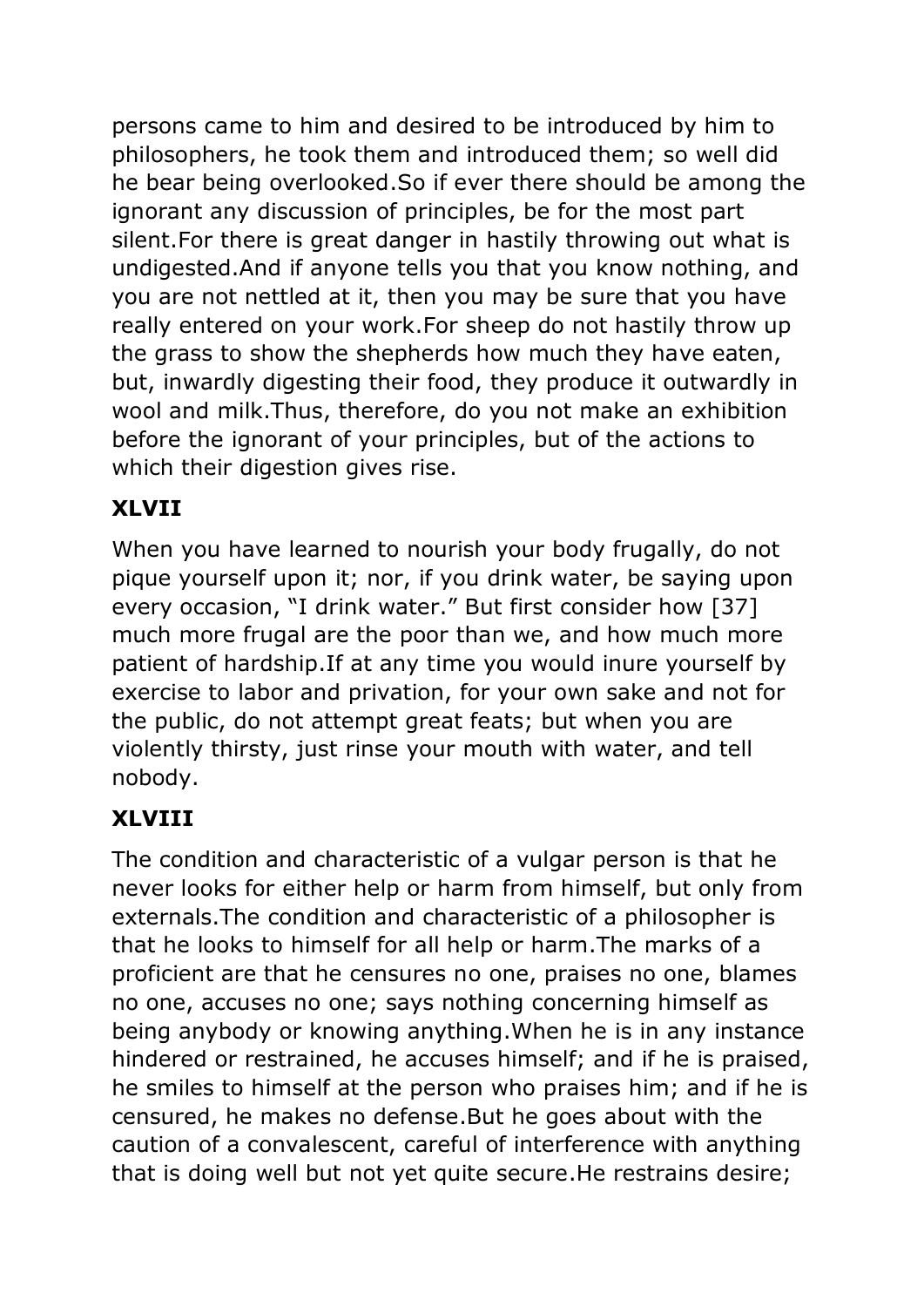he transfers his aversion to those things only which thwart the proper use of our own will; he employs his energies moderately in all directions; if he appears stupid or ignorant, he does not care; and, in a word, he keeps watch over himself as over an enemy and one in ambush.

### **XLIX**

When anyone shows himself vain on being able to understand and interpret the works of Chrysippus, [7] say to yourself: "Unless Chrysippus had written obscurely, this person would have had nothing to be vain of.But what do I desire? [38] To understand nature, and follow her.I ask, then, who interprets her; and hearing that Chrysippus does, I have recourse to him.I do not understand his writings.I seek, therefore, one to interpret *them*." So far there is nothing to value myself upon.And when I find an interpreter, what remains is to make use of his instructions.This alone is the valuable thing.But if I admire merely the interpretation, what do I become more than a grammarian, instead of a philosopher, except, indeed, that instead of Homer I interpret Chrysippus? When anyone, therefore, desires me to read Chrysippus to him, I rather blush when I cannot exhibit actions that are harmonious and consonant with his discourse.

### **L**

Whatever rules you have adopted, abide by them as laws, and as if you would be impious to transgress them; and do not regard what anyone says of you, for this, after all, is no concern of yours.How long, then, will you delay to demand of yourself the noblest improvements, and in no instance to transgress the judgments of reason? You have received the philosophic principles with which you ought to be conversant; and you have been conversant with them.For what other master, then, do you wait as an excuse for this delay in selfreformation? You are no longer a boy but a grown man.If, therefore, you will be negligent and slothful, and always add procrastination to procrastination, purpose to purpose, and fix day after day in which you will attend to yourself, you will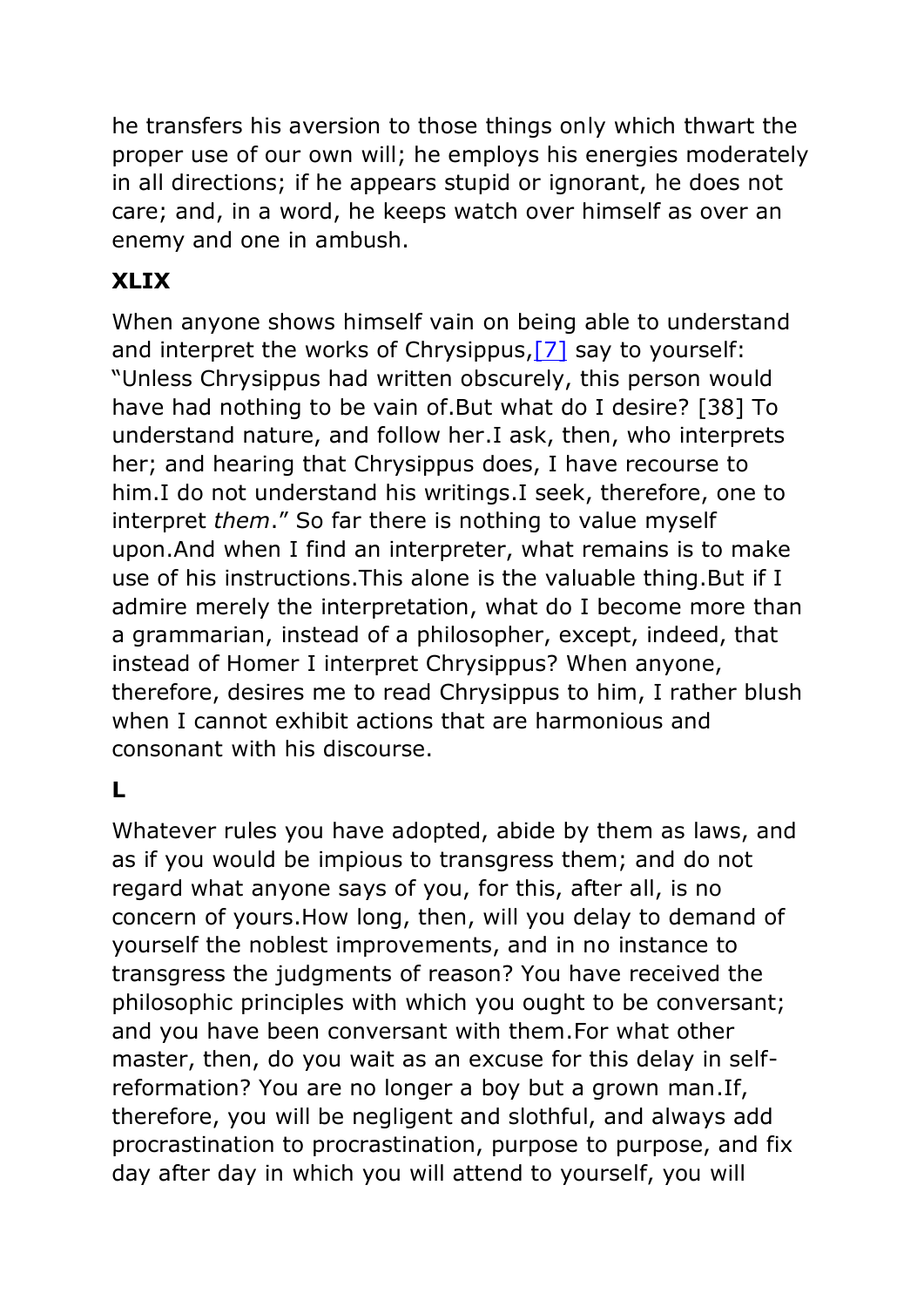insensibly continue to accomplish nothing and, living and dying, remain of vulgar mind.This instant, then, think yourself worthy of living as a man grown up and a proficient.Let whatever appears to be the best be to you an inviolable law.And if any instance of pain or pleasure, glory or disgrace, be set before you, remember that now is the combat, now the Olympiad comes on, nor can it be put off; and that by one failure and defeat honor may be lost or—won.Thus Socrates became perfect, improving himself by everything, following [39] reason alone. And though you are not yet a Socrates, you ought, however, to live as one seeking to be a Socrates.

#### **LI**

The first and most necessary topic in philosophy is the practical application of principles, as, *We ought not to lie*; the second is that of demonstrations as, *Why it is that we ought not to lie*; the third, that which gives strength and logical connection to the other two, as, *Why this is a demonstration*.For what is demonstration? What is a consequence? What a contradiction? What truth? What falsehood? The third point is then necessary on account of the second; and the second on account of the first.But the most necessary, and that whereon we ought to rest, is the first.But we do just the contrary.For we spend all our time on the third point and employ all our diligence about that, and entirely neglect the first.Therefore, at the same time that we lie, we are very ready to show how it is demonstrated that lying is wrong.

Upon all occasions we ought to have these maxims ready at hand:

Conduct me, Zeus, and thou, O Destiny,

Wherever your decrees have fixed my lot.

I follow cheerfully; and, did I not,

Wicked and wretched, I must follow still[.\[8\]](https://www.gutenberg.org/files/45109/45109-h/45109-h.htm#fn_8)

Who'er yields properly to Fate is deemed

Wise among men, and knows the laws of Heaven.<sup>[9]</sup>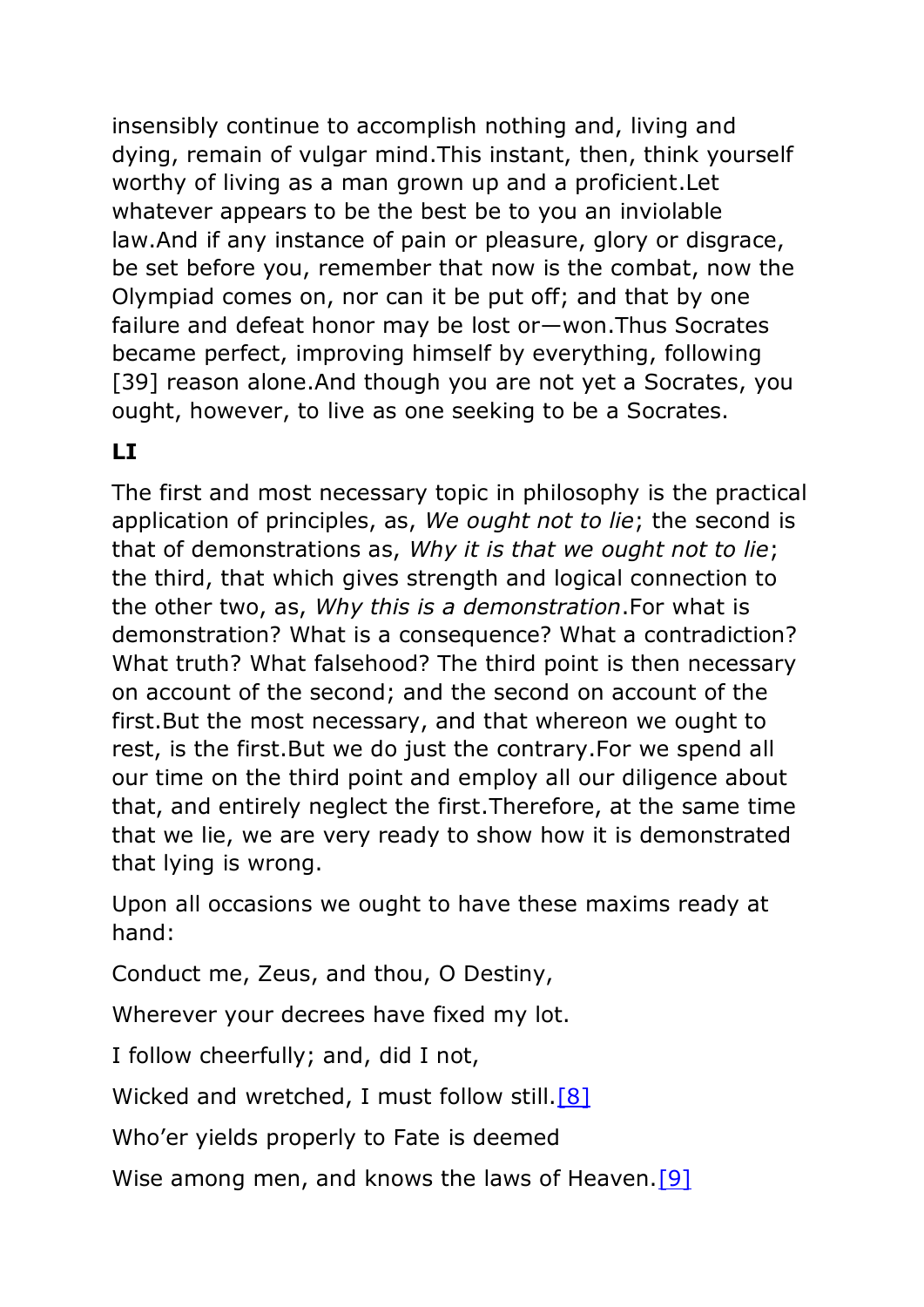And this third:

"O Crito, if it thus pleases the gods, thus let it be."[\[10\]](https://www.gutenberg.org/files/45109/45109-h/45109-h.htm#fn_10)

"Anytus and Melitus may kill me indeed; but hurt me they cannot."[\[11\]](https://www.gutenberg.org/files/45109/45109-h/45109-h.htm#fn_11)

#### **Footnotes**

 $[1]$ Happiness, the effect of virtue, is the mark which God has set up for us to aim at.Our missing it is no work of His; nor so properly anything real, as a mere negative and failure of our own.

[\[2\]\[](https://www.gutenberg.org/files/45109/45109-h/45109-h.htm#fr_2)Chapter XV of the third book of the *Discourses*, which, with the exception of some very trifling differences, is the same as chapter XXIX of the *Enchiridion*.—Ed.]

[\[3\]E](https://www.gutenberg.org/files/45109/45109-h/45109-h.htm#fr_3)uphrates was a philosopher of Syria, whose character is described, with the highest encomiums, by Pliny the Younger, *Letters* I.10.

[4] The two inimical sons of Oedipus, who killed each other in battle.—Ed.]

[\[5\]\[](https://www.gutenberg.org/files/45109/45109-h/45109-h.htm#fr_5)This refers to an anecdote given in full by Simplicius, in his commentary on this passage, of a man assaulted and killed on his way to consult the oracle, while his companion, deserting him, took refuge in the temple till cast out by the Deity.—Tr.]

[\[6\]\[](https://www.gutenberg.org/files/45109/45109-h/45109-h.htm#fr_6)Reference is to Zeno of Cyprus (335-263 B.C.), the founder of the Stoic school.—Ed.]

[\[7\]\[](https://www.gutenberg.org/files/45109/45109-h/45109-h.htm#fr_7)Chrysippus (*c.*280-207 B.C.) was a Stoic philosopher who became head of the Stoa after Cleanthes.His works, which are lost, were most influential and were generally accepted as the authoritative interpretation of orthodox Stoic philosophy.—Ed.]

[\[8\]C](https://www.gutenberg.org/files/45109/45109-h/45109-h.htm#fr_8)leanthes, in Diogenes Laertius, quoted also by Seneca, *Epistle* 107.

[\[9\]E](https://www.gutenberg.org/files/45109/45109-h/45109-h.htm#fr_9)uripides, Fragments.

[\[10\]P](https://www.gutenberg.org/files/45109/45109-h/45109-h.htm#fr_10)lato, *Crito*, Chap.XVII.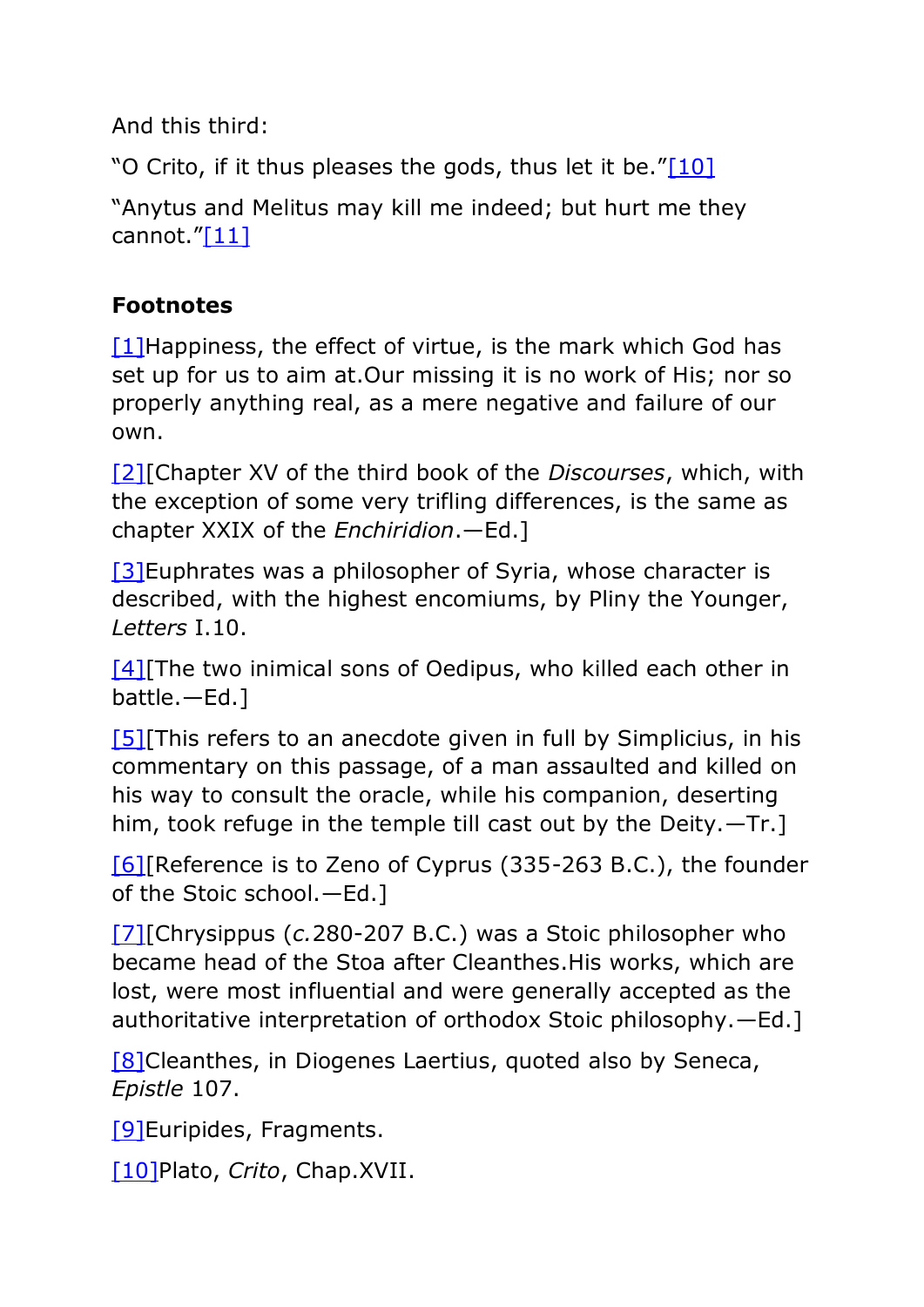[\[11\]P](https://www.gutenberg.org/files/45109/45109-h/45109-h.htm#fr_11)lato, *Apology*, Chap.XVIII.

#### **The Library of Liberal Arts**

Aeschylus: *Prometheus Bound*.Tr.E.B.Browning.(LLA 24) .40

\*Alembert, d': *Introduction to the Encyclopédie of 1751*.Tr.T.D.Lockwood.(LLA 88) .80

\*Aristotle: *Nicomachean Ethics*.Tr.M.Ostwald.(LLA 75) .80

——: *On the Art of Poetry*.Tr.S.H.Butcher.(LLA 6) .50

\*——: *On Poetry and Style*.Tr.G.M.A.Grube.(LLA 68) .75

Augustine: *On Christian Doctrine*.Tr.D.W.Robertson, Jr.(LLA 80) .95

\*Bacon: *The New Organon*.(LLA 97) 1.00

\*Beccaria: *Of Crimes and Punishments*.Tr.H.Paolucci & V.Caporale.(LLA 107) .60

Bergson: *An Introduction to Metaphysics*.Tr.T.E.Hulme.(LLA 10) .40

\*Berkeley: *An Essay Toward a New Theory of Vision & The Theory of Vision Vindicated*.(LLA 83) .80

——: *A Treatise Concerning the Principles of Human Knowledge*.(LLA 53) .75

——: *Three Dialogues between Hylas and Philonous*.(LLA 39) .75

*Boccaccio on Poetry.*Tr.C.G.Osgood.(LLA 82) *cl.\$3.50* 1.25

\*Boethius: *The Consolation of Philosophy*.Tr.R.H.Green.(LLA 86) .95

Bonaventura: *The Mind's Road to God*.Tr.G.Boas.(LLA 32) .50

Bowman: *The Absurdity of Christianity and Other Essays*.(LLA 56) .75

Bradley: *Ethical Studies (Selected Essays)*.(LLA 28) *cl.\$2.00* .85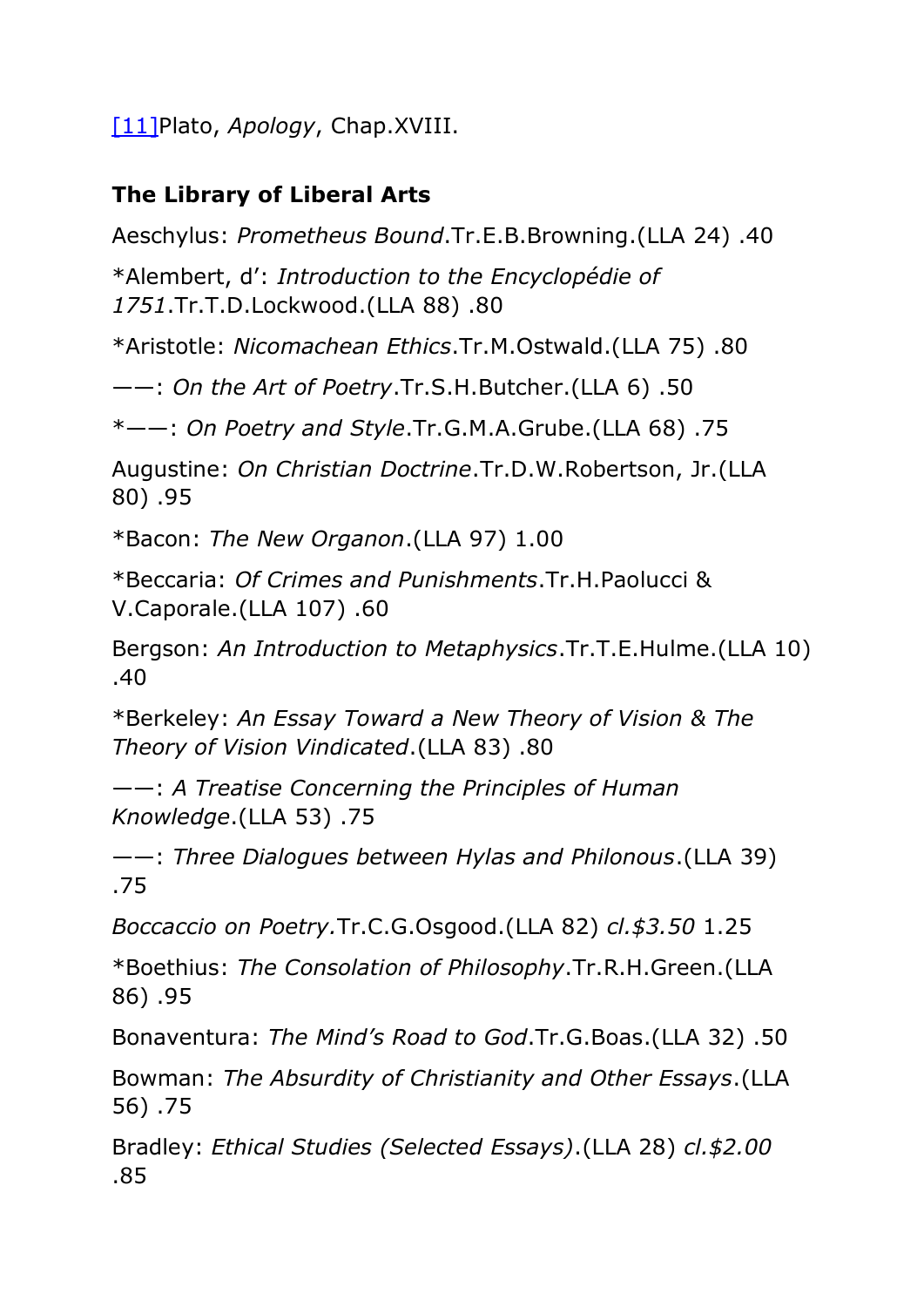\*Burke: *On the Sublime and Beautiful*.(LLA 99) .90

——: *Reflections on the Revolution in France*.(LLA 46) *cl.\$3.50* 1.25

Butler: *Five Sermons*.(LLA 21) .60

Calvin: *On the Christian Faith*.(LLA 93) .95

——: *On God and Political Duty*.(LLA 23) .60

\**The Cid.*Tr.J.G.Markley.(LLA 77) .75

Cornford: *Plato and Parmenides*.(LLA 102) 1.60

——: *Plato's Cosmology*.(LLA 101) 1.75

——: *Plato's Theory of Knowledge*.(LLA 100) 1.75

\*Dante: *De vulgari eloquentia*.Tr.W.T.H.Jackson.(LLA 85) .60

——: *On World-Government (De Monarchia)*.Tr.H.W.Schneider.(LLA 15) .60

Descartes: *Discourse on Method*.Tr.L.J.Lafleur.(LLA 19) .50

\*——: *Discourse on Method and Meditations*.Tr.L.J.Lafleur.(LLA 89) .90

——: *Meditations*.Tr.L.J.Lafleur.(LLA 29) .60

Dostoevski: *The Grand Inquisitor on the Nature of Man*.Tr.C.Garnett.(LLA 63) .40

\*Dryden: *An Essay of Dramatic Poesy*.(LLA 104) .60

Emerson: *Nature*.(LLA 2) .40

Epictetus: *The Enchiridion*.Tr.T.W.Higginson.(LLA 8) .40

Erasmus: *Ten Colloquies of Erasmus*.Tr.C.R.Thompson.(LLA 48) *cl.\$3.00* .90

Euripides: *Electra*.Tr.M.Hadas.(LLA 26) .40

Fichte: *The Vocation of Man*.Tr.W.Smith.(LLA 50) .75

Goethe: *Faust I.*Tr.B.Q.Morgan.(LLA 33) *cl.\$2.50* .75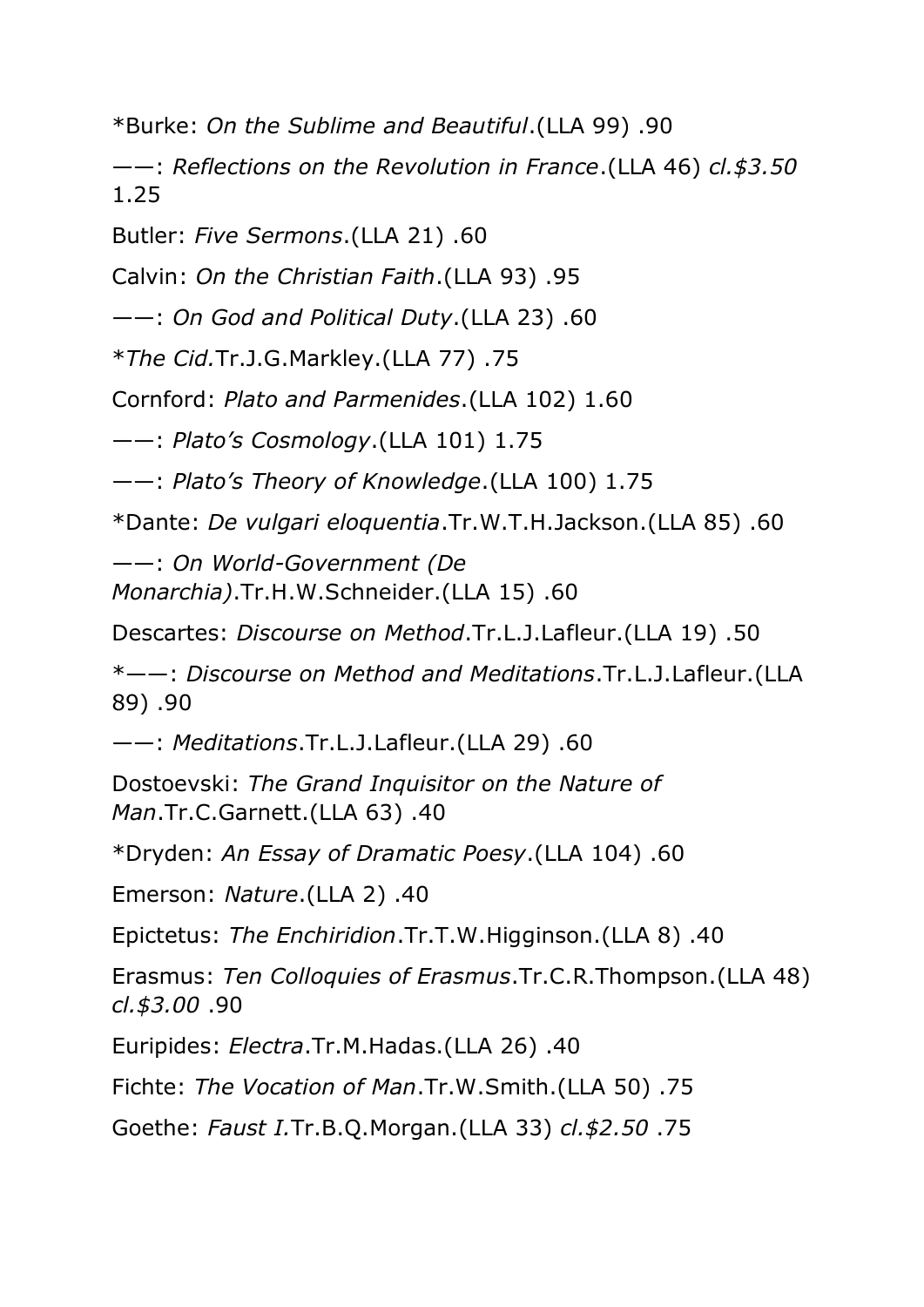Grotius: *Prolegomena to the Law of War and Peace*.Tr.F.W.Kelsey.(LLA 65) .50

Hanslick: *The Beautiful in Music*.(LLA 45) *cl.\$2.50* .80

Harrington: *The Political Writings of James Harrington*.(LLA 38) *cl.\$3.00* .90

Hegel: *Reason in History*.Tr.R.S.Hartman.(LLA 35) *cl.\$2.75* .75

Hesiod: *Theogony*.Tr.N.O.Brown.(LLA 36) .50

Hobbes: *Leviathan I-II*.(LLA 69) 1.00

\*Hume.: *David Hume's Literary Essays*.(LLA 84) .90

——: *David Hume's Political Essays*.(LLA 34) *cl.\$3.00* .90

——: *An Inquiry Concerning Human Understanding*.(LLA 49) .80

——: *An Inquiry Concerning the Principles of Morals*.(LLA 62) .75

\*Kant: *Critique of the Aesthetic Judgment*.Tr.W.Cerf.(LLA 73) 1.25

——: *Critique of Practical Reason*.Tr.L.W.Beck.(LLA 52) .90

——: *Fundamental Principles of the Metaphysic of Morals*.Tr.T.K.Abbott.(LLA 16) .60

——: *Perpetual Peace*.Tr.M.C.Smith.(LLA 3) .45

——: *Perpetual Peace*.Tr.L.W.Beck.(LLA 54) .50

\*——: *Perpetual Peace and the Idea of a Universal Commonwealth*.Tr.L.W.Beck.(LLA 96) .75

\*——: *Philosophy of Right*.Tr.J.Ladd.(LLA 72) 1.25

——: *Prolegomena to Any Future Metaphysics*.Tr.Mahaffy-Carus; rev.L.W.Beck.(LLA 27) *cl.\$2.00* .85

\*——: *Religion within the Limits of Reason*.Tr.T.M.Green.(LLA 108) *cl.\$3.50* 1.00

Kleist: *The Prince of Homburg*.Tr.C.E.Passage.(LLA 60) .75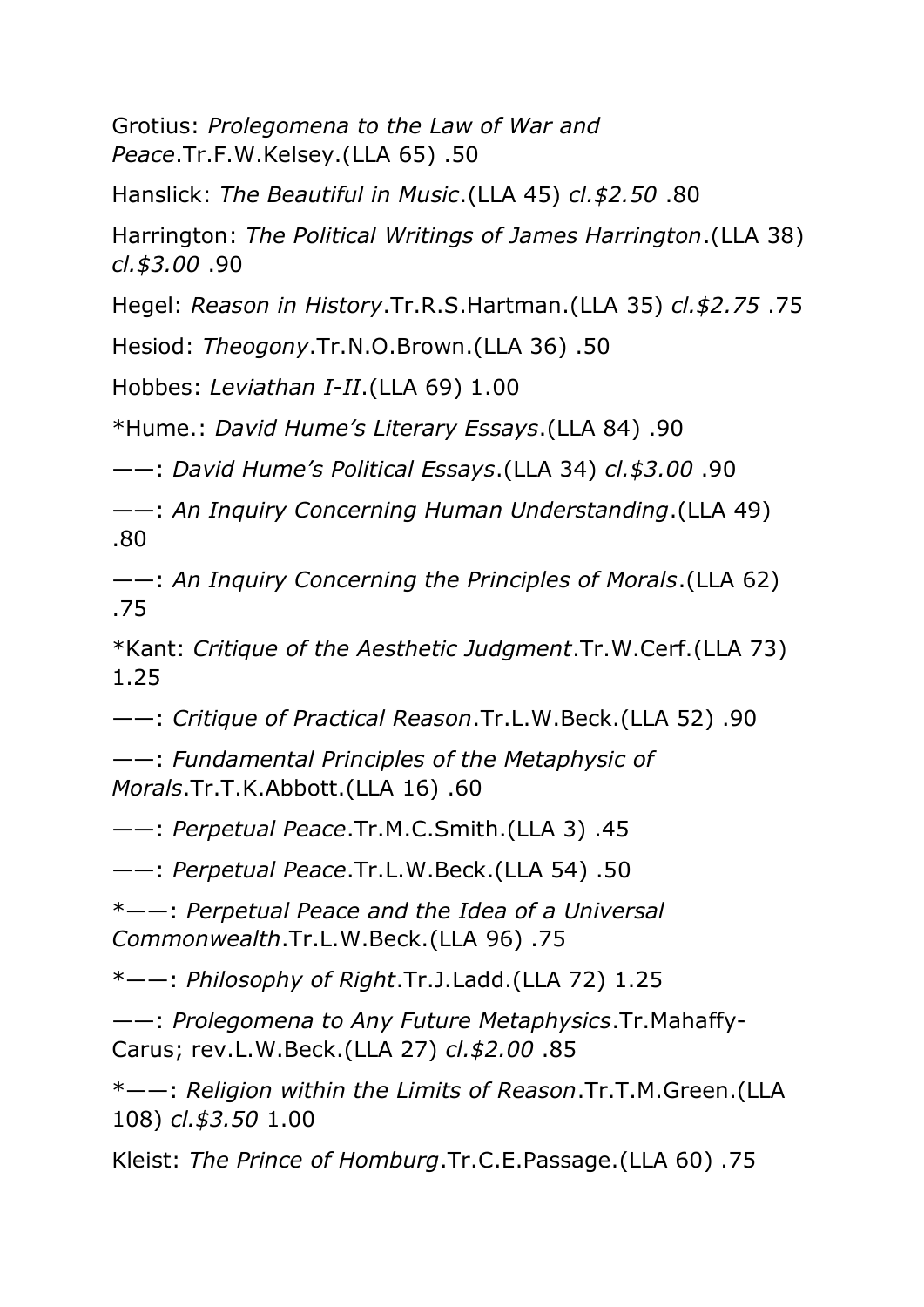\*Le Bon: *Mass Psychology (The Crowd)*.(LLA 90) .80

\*Leibniz: *Monadology and Other Philosophical Essays*.Tr.P.& A.Schrecker.(LLA 94) .90

\*Lessing: *Laocoön*.Tr.E.A.McCormick.(LLA 78) .95

*The Life of Lazarillo de Tormes.*Tr.J.G.Markley.(LLA 37) .50

Locke: *A Letter Concerning Toleration*.(LLA 22) .40

——: *The Second Treatise of Government*.(LLA 31) *cl.\$2.50* .80

Longinus: *On Great Writing (On the Sublime)*.Tr.G.M.A.Grube.(LLA 79) .60

Machiavelli: *Mandragola*.Tr.A.& H.Paolucci.(LLA 58) .60

Mill, J.: *An Essay on Government*.(LLA 47) .50

Mill, J.S.: *Autobiography*.(LLA 91) .90

\*——: *Nature and Utility of Religion; Two Essays*.(LLA 81) .60

——: *On Liberty*.(LLA 61) .65

——: *Considerations on Representative Government*.(LLA 71) .90

Mill, J.S.(cont'd): *Theism*.(LLA 64) .75

——: *Utilitarianism*.(LLA 1) .50

\*Moliere: *Tartuffe*.Tr.R.W.Hartle.(LLA 87) .50

Nietzsche: *The Use and Abuse of History*.(LLA 11) .50

Paine: *The Age of Reason*.(LLA 5) .50

Plato: *Euthyphro, Apology, Crito*.Tr.F.J.Church.(LLA 4) .50

——: *Gorgias*.Tr.W.C.Helmbold.(LLA 20) .75

——: *Meno*.Tr.B.Jowett.(LLA 12) .40

——: *Phaedo*.Tr.F.J.Church.(LLA 30) .50

——: *Phaedrus*.Tr.W.C.Helmbold & W.G.Rabinowitz.(LLA 40) .60

\*——: *Philebus*.Tr.K.Herbert.(LLA 41) .75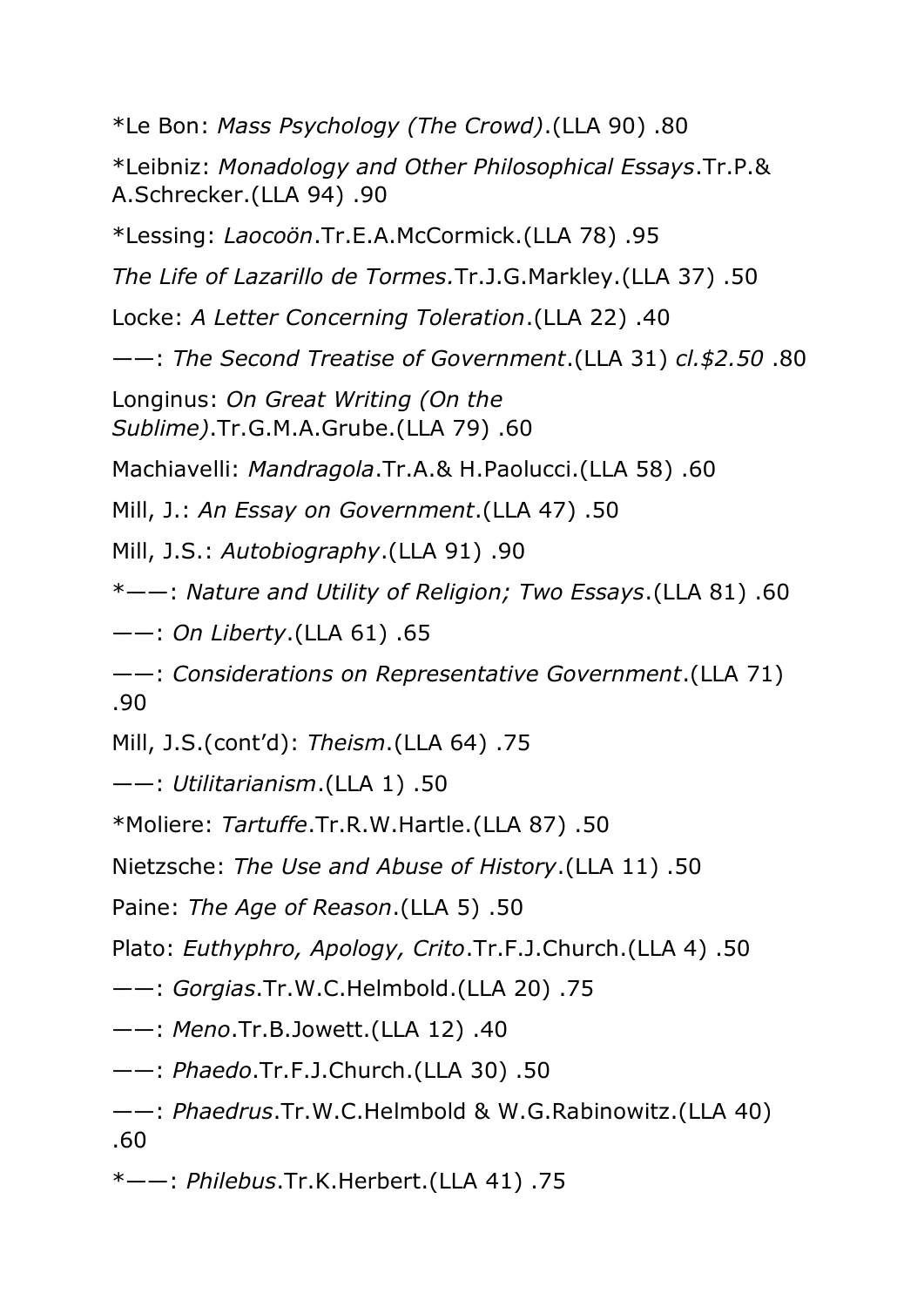- ——: *Protagoras*.Tr.B.Jowett.(LLA 59) .75
- ——: *Statesman*.Tr.J.B.Skemp.(LLA 57) .75
- ——: *Symposium*.Tr.B.Jowett.(LLA 7) .40

\*——: *Theaetetus*.Tr.F.M.Cornford.(LLA 105) .80

——: *Timaeus*.Tr.F.M.Cornford.(LLA 106) .80

Plautus: *The Haunted House (Mostellaria)*.Tr.F.O.Copley.(LLA 42) .45

——: *The Menaechmi*.Tr.F.O.Copley.(LLA 17) .45

——: *The Rope (Rudens)*.Tr.F.O.Copley.(LLA 43) .45

\*Pope: *Essay on Man*.(LLA 103) .50

Post: *Significant Cases in British Constitutional Law*.(LLA 66) *cl.\$3.50* 1.25

\*Rousseau: *Two Discourses*.Tr.V.Gourevitch.(LLA 109) .80

\*Russell: *Selected Essays*.(LLA 74) .90

Schneider: *Sources of Contemporary Philosophical Realism in America*.(LLA 92) .60

\*Schopenhauer: *Essay on the Freedom of the Will*.Tr.K.Kolenda.(LLA 70) .80

Seneca: *Medea*.Tr.M.Hadas.(LLA 55) .45

——: *Oedipus*.Tr.M.Hadas.(LLA 44) .45

——: *Thyestes*.Tr.M.Hadas.(LLA 76) .45

\*Shelley: *Defence of Poetry*.(LLA 98) .50

Sophocles: *Electra*.Tr.R.C.Jebb.(LLA 25) .40

Spinoza: *On the Improvement of the Understanding*.Tr.J.Katz.(LLA 67) .50

Terence: *Phormio*.Tr.F.O.Copley.(LLA 95) .45

——: *The Woman of Andros*.Tr.F.O.Copley.(LLA 18) .45

\*Tolstoy: *What Is Art?* Tr.A.Maude.(LLA 51) .90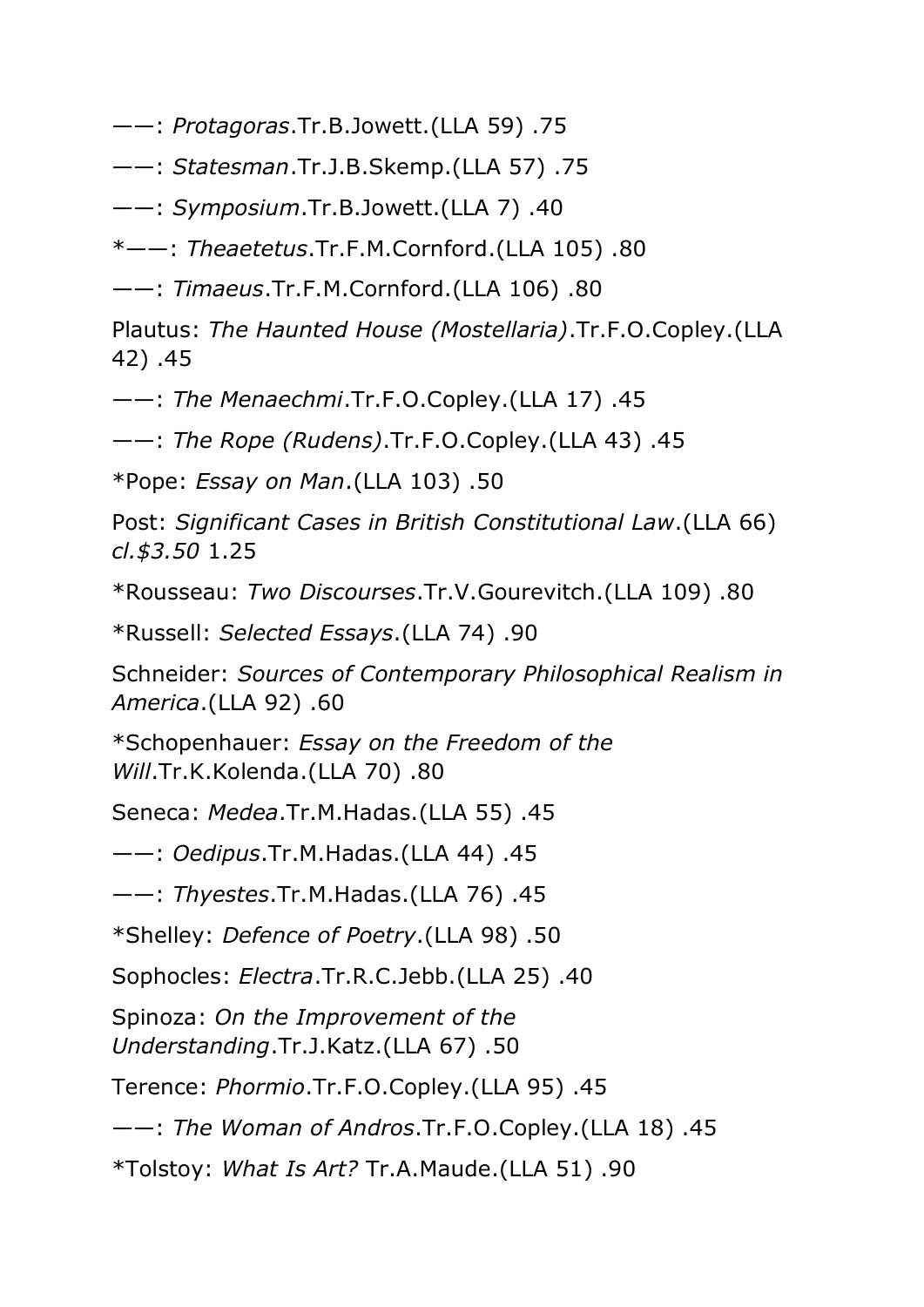Whitman: *Democratic Vistas*.(LLA 9) .50 (*Complete catalogue sent upon request*) \* *In preparation.* THE LIBERAL ARTS PRESS, INC. 153 W.72nd Street, New York 23, N.Y.

#### **Transcriber's Notes**

- Retained copyright information from the printed edition, althogh this text is public-domain in the country of publication.
- Silently corrected several palpable typos.
- Provided an original cover, released for unrestricted use with this Distributed-Proofreaders eBook.

End of the Project Gutenberg EBook of The Enchiridion, by Epictetus

\*\*\* END OF THIS PROJECT GUTENBERG EBOOK THE ENCHIRIDION \*\*\*

\*\*\*\*\* This file should be named 45109-h.htm or 45109-h.zip \*\*\*\*\*

This and all associated files of various formats will be found in:

<http://www.gutenberg.org/4/5/1/0/45109/>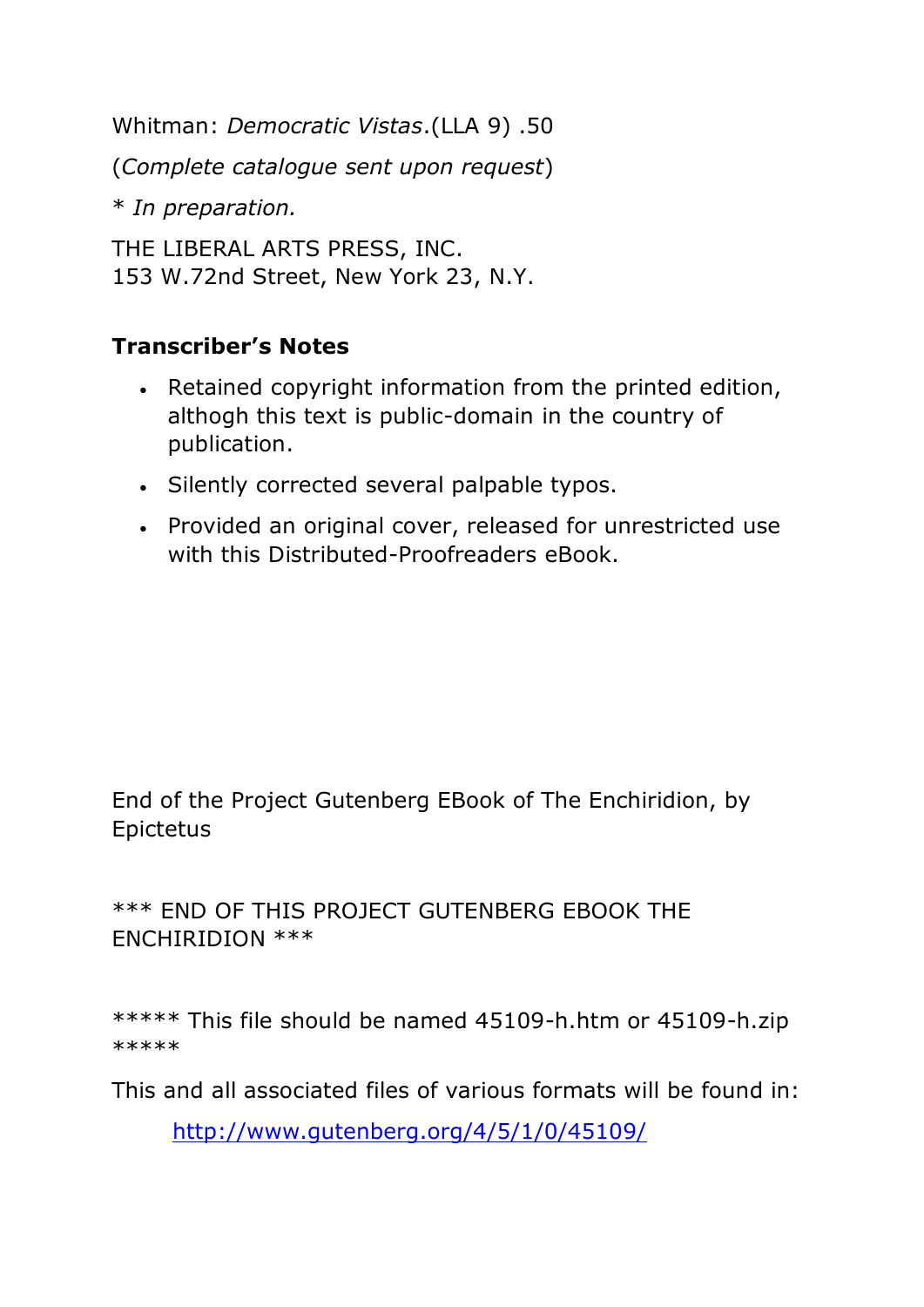Produced by Stephen Hutcheson, Chris Curnow and the Online Distributed Proofreading Team at http://www.pgdp.net

Updated editions will replace the previous one--the old editions will be renamed.

Creating the works from public domain print editions means that no one owns a United States copyright in these works, so the Foundation (and you!) can copy and distribute it in the United States without permission and without paying copyright royalties. Special rules, set forth in the General Terms of Use part of this license, apply to copying and distributing Project Gutenberg-tm electronic works to protect the PROJECT GUTENBERG-tm concept and trademark.Project Gutenberg is a registered trademark, and may not be used if you charge for the eBooks, unless you receive specific permission.If you do not charge anything for copies of this eBook, complying with the rules is very easy. You may use this eBook for nearly any purpose such as creation of derivative works, reports, performances and research. They may be modified and printed and given away--you may do practically ANYTHING with public domain eBooks. Redistribution is subject to the trademark license, especially commercial redistribution.

#### \*\*\* START: FULL LICENSE \*\*\*

#### THE FULL PROJECT GUTENBERG LICENSE

#### PLEASE READ THIS BEFORE YOU DISTRIBUTE OR USE THIS **WORK**

To protect the Project Gutenberg-tm mission of promoting the free distribution of electronic works, by using or distributing this work (or any other work associated in any way with the phrase "Project Gutenberg"), you agree to comply with all the terms of the Full Project Gutenberg-tm License available with this file or online at [https://www.gutenberg.org/license.](https://www.gutenberg.org/license)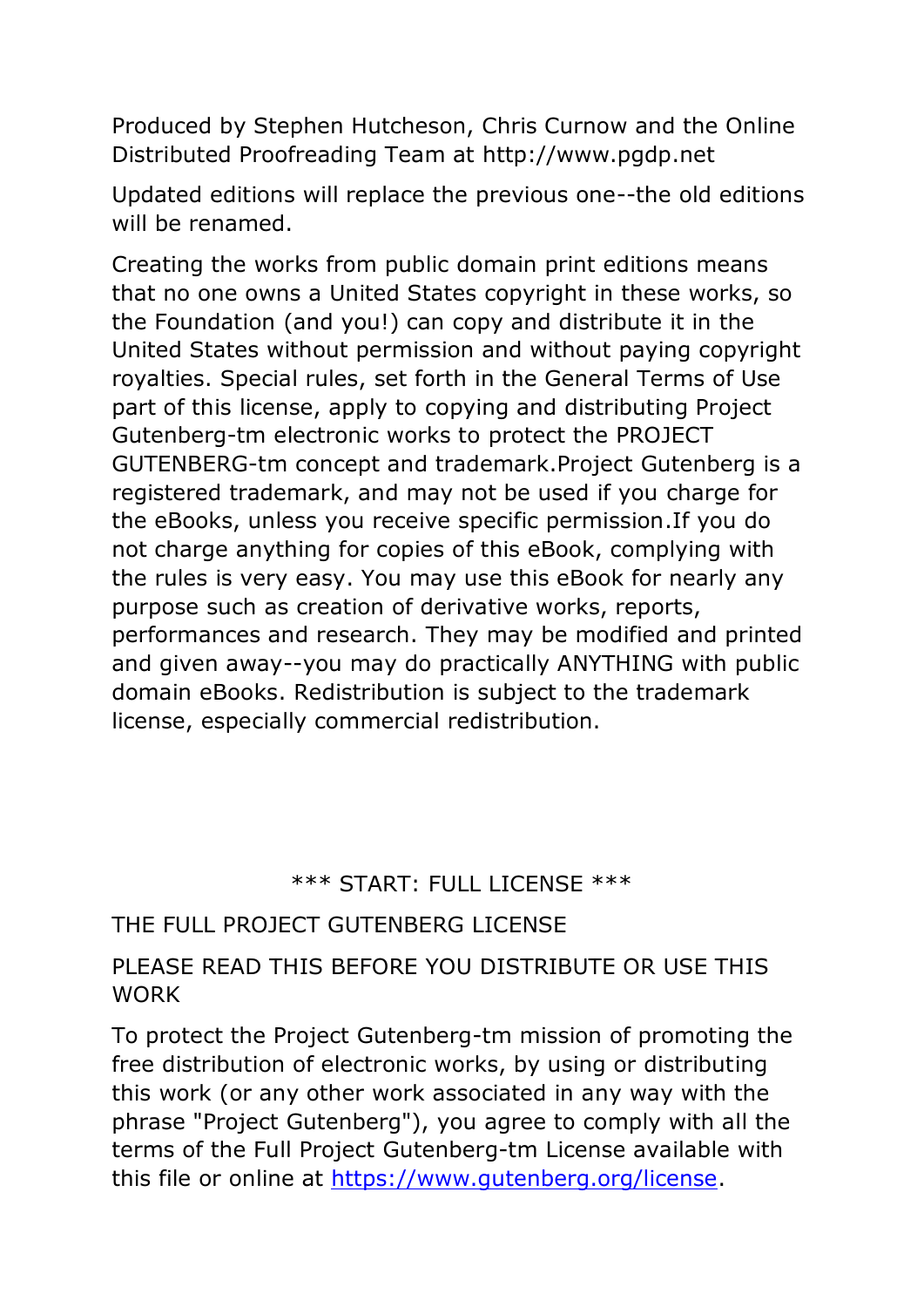Section 1. General Terms of Use and Redistributing Project Gutenberg-tm electronic works

1.A. By reading or using any part of this Project Gutenberg-tm electronic work, you indicate that you have read, understand, agree to and accept all the terms of this license and intellectual property (trademark/copyright) agreement. If you do not agree to abide by all the terms of this agreement, you must cease using and return or destroy all copies of Project Gutenberg-tm electronic works in your possession.

If you paid a fee for obtaining a copy of or access to a Project Gutenberg-tm electronic work and you do not agree to be bound by the terms of this agreement, you may obtain a refund from the person or entity to whom you paid the fee as set forth in paragraph 1.E.8.

1.B. "Project Gutenberg" is a registered trademark.It may only be used on or associated in any way with an electronic work by people who agree to be bound by the terms of this agreement.There are a few things that you can do with most Project Gutenberg-tm electronic works even without complying with the full terms of this agreement.See paragraph 1.C below. There are a lot of things you can do with Project Gutenberg-tm electronic works if you follow the terms of this agreement and help preserve free future access to Project Gutenberg-tm electronic works. See paragraph 1.E below.

1.C. The Project Gutenberg Literary Archive Foundation ("the Foundation" or PGLAF), owns a compilation copyright in the collection of Project Gutenberg-tm electronic works. Nearly all the individual works in the collection are in the public domain in the United States. If an individual work is in the public domain in the United States and you are located in the United States, we do not claim a right to prevent you from copying, distributing, performing, displaying or creating derivative works based on the work as long as all references to Project Gutenberg are removed. Of course, we hope that you will support the Project Gutenberg-tm mission of promoting free access to electronic works by freely sharing Project Gutenberg-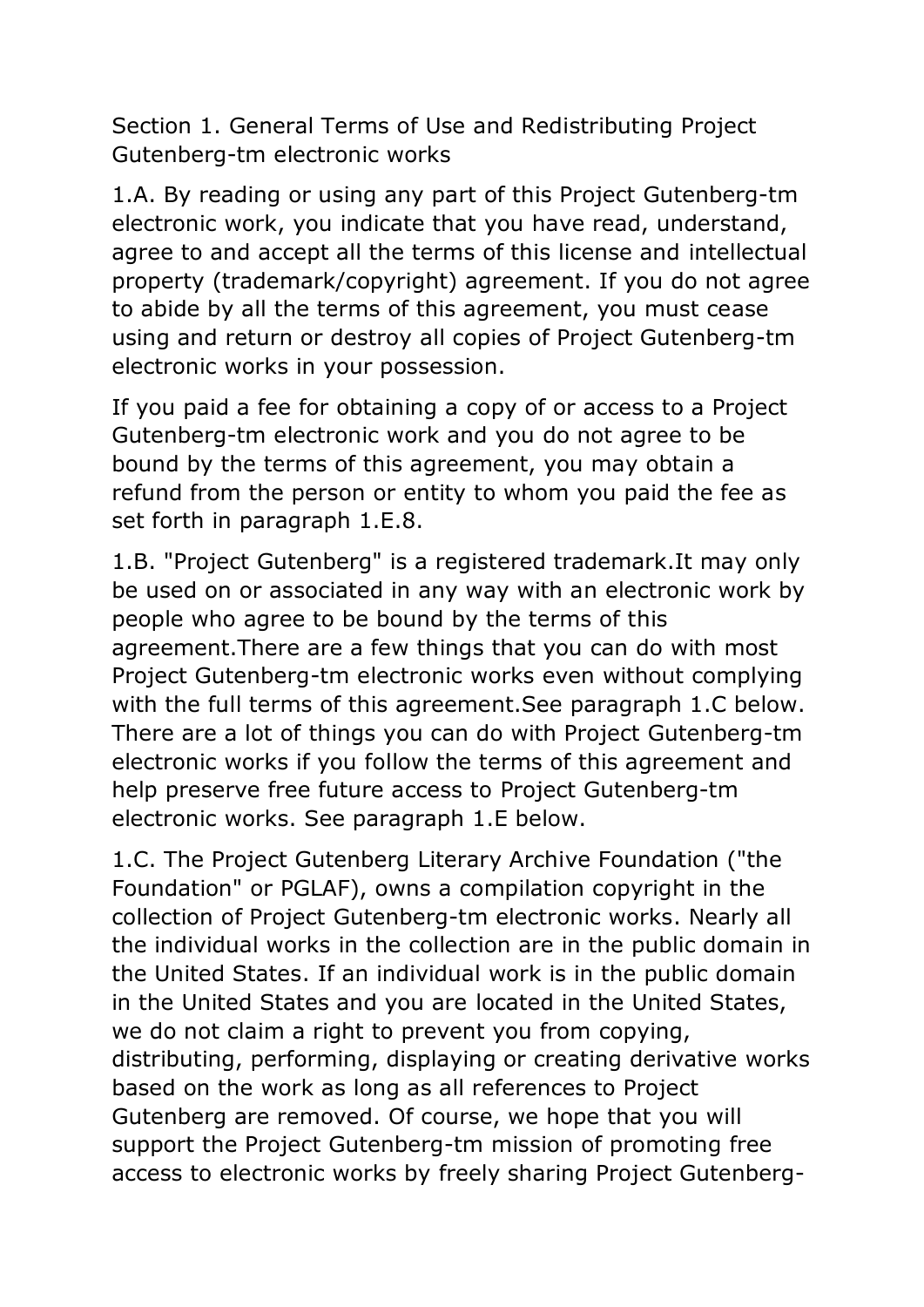tm works in compliance with the terms of this agreement for keeping the Project Gutenberg-tm name associated with the work. You can easily comply with the terms of this agreement by keeping this work in the same format with its attached full Project Gutenberg-tm License when you share it without charge with others.

1.D. The copyright laws of the place where you are located also govern what you can do with this work. Copyright laws in most countries are in a constant state of change. If you are outside the United States, check the laws of your country in addition to the terms of this agreement before downloading, copying, displaying, performing, distributing or creating derivative works based on this work or any other Project Gutenberg-tm work. The Foundation makes no representations concerning the copyright status of any work in any country outside the United States.

1.E. Unless you have removed all references to Project Gutenberg:

1.E.1. The following sentence, with active links to, or other immediate access to, the full Project Gutenberg-tm License must appear prominently whenever any copy of a Project Gutenberg-tm work (any work on which the phrase "Project Gutenberg" appears, or with which the phrase "Project Gutenberg" is associated) is accessed, displayed, performed, viewed, copied or distributed:

This eBook is for the use of anyone anywhere at no cost and with almost no restrictions whatsoever. You may copy it, give it away or re-use it under the terms of the Project Gutenberg License included with this eBook or online at [https://www.gutenberg.org](https://www.gutenberg.org/)

1.E.2. If an individual Project Gutenberg-tm electronic work is derived from the public domain (does not contain a notice indicating that it is posted with permission of the copyright holder), the work can be copied and distributed to anyone in the United States without paying any fees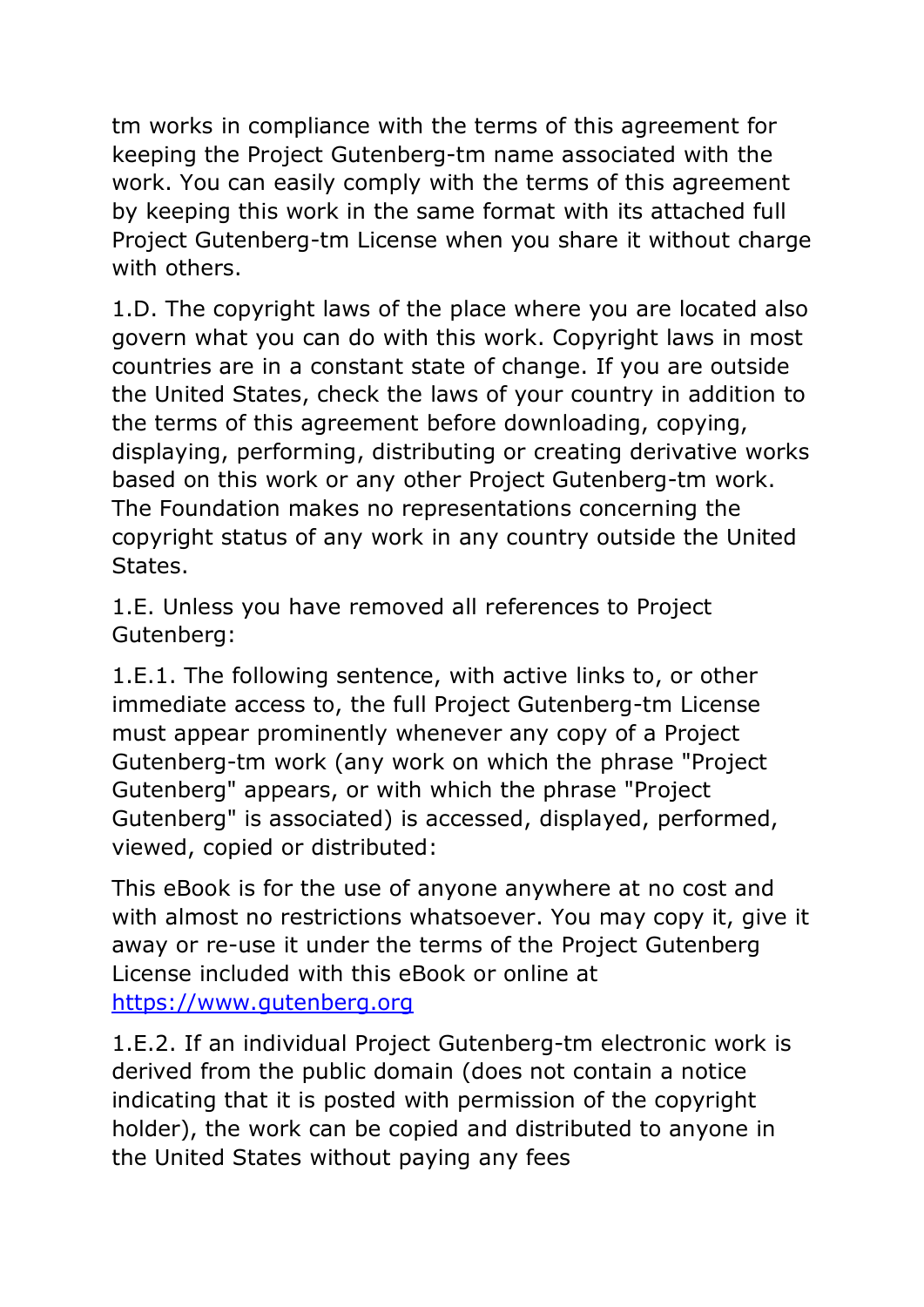or charges. If you are redistributing or providing access to a work with the phrase "Project Gutenberg" associated with or appearing on the work, you must comply either with the requirements of paragraphs 1.E.1 through 1.E.7 or obtain permission for the use of the work and the Project Gutenbergtm trademark as set forth in paragraphs 1.E.8 or 1.E.9.

1.E.3. If an individual Project Gutenberg-tm electronic work is posted with the permission of the copyright holder, your use and distribution must comply with both paragraphs 1.E.1 through 1.E.7 and any additional terms imposed by the copyright holder. Additional terms will be linked to the Project Gutenberg-tm License for all works posted with the permission of the copyright holder found at the beginning of this work.

1.E.4. Do not unlink or detach or remove the full Project Gutenberg-tm License terms from this work, or any files containing a part of this work or any other work associated with Project Gutenberg-tm.

1.E.5. Do not copy, display, perform, distribute or redistribute this electronic work, or any part of this electronic work, without prominently displaying the sentence set forth in paragraph 1.E.1 with active links or immediate access to the full terms of the Project Gutenberg-tm License.

1.E.6. You may convert to and distribute this work in any binary, compressed, marked up, nonproprietary or proprietary form, including any word processing or hypertext form. However, if you provide access to or distribute copies of a Project Gutenberg-tm work in a format other than "Plain Vanilla ASCII" or other format used in the official version posted on the official Project Gutenberg-tm web site [\(https://www.gutenberg.org\)](https://www.gutenberg.org/),you must, at no additional cost, fee or expense to the user, provide a copy, a means of exporting a copy, or a means of obtaining a copy upon request, of the work in its original "Plain Vanilla ASCII" or other form. Any alternate format must include the full Project Gutenbergtm License as specified in paragraph 1.E.1.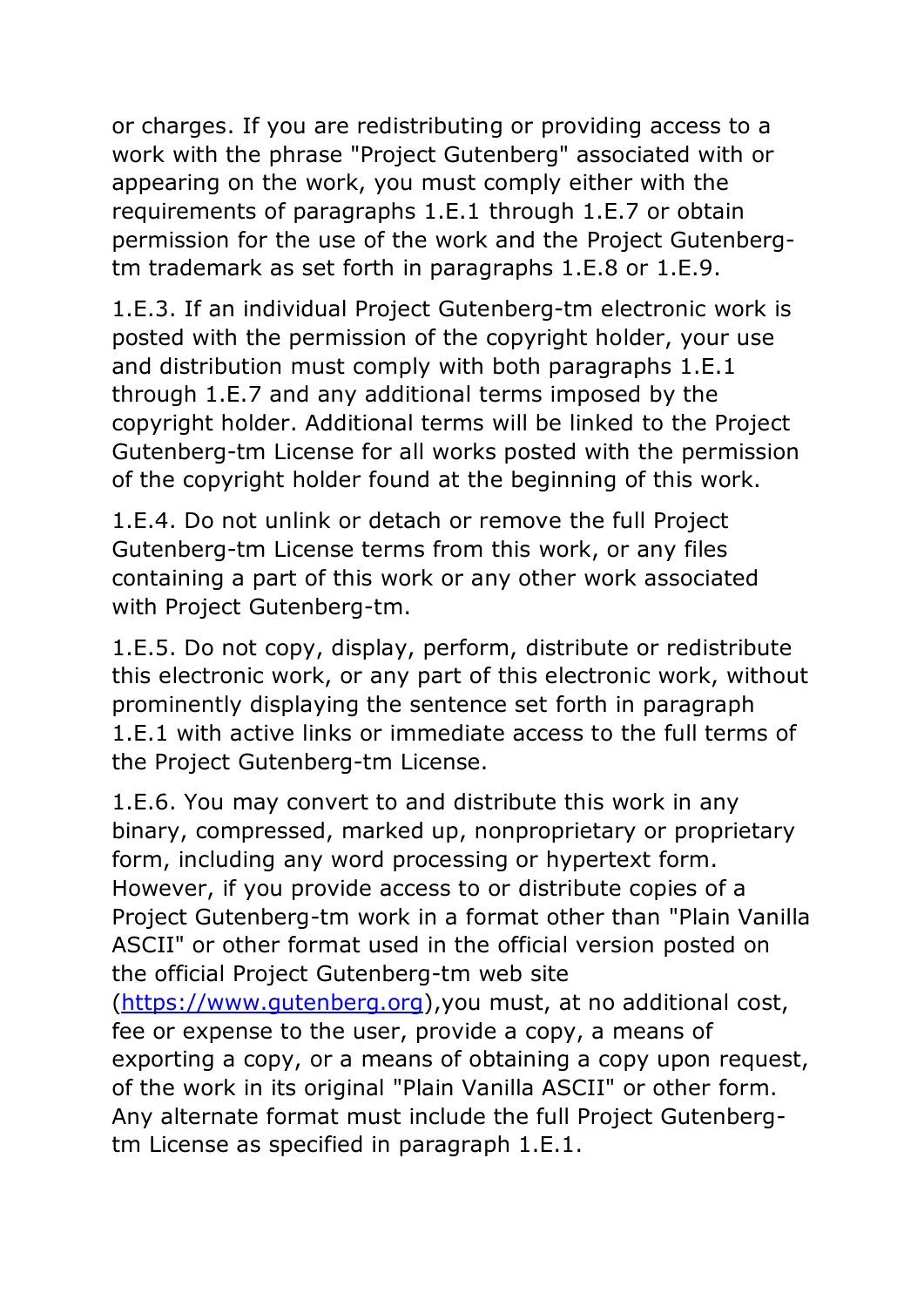1.E.7. Do not charge a fee for access to, viewing, displaying, performing, copying or distributing any Project Gutenberg-tm works unless you comply with paragraph 1.E.8 or 1.E.9.

1.E.8. You may charge a reasonable fee for copies of or providing access to or distributing Project Gutenberg-tm electronic works provided that

- You pay a royalty fee of 20% of the gross profits you derive from the use of Project Gutenberg-tm works calculated using the method you already use to calculate your applicable taxes. The fee is owed to the owner of the Project Gutenberg-tm trademark, but he has agreed to donate royalties under this paragraph to the Project Gutenberg Literary Archive Foundation. Royalty payments must be paid within 60 days following each date on which you prepare (or are legally required to prepare) your periodic tax returns. Royalty payments should be clearly marked as such and sent to the Project Gutenberg Literary Archive Foundation at the address specified in Section 4, "Information about donations to the Project Gutenberg Literary Archive Foundation."

- You provide a full refund of any money paid by a user who notifies you in writing (or by e-mail) within 30 days of receipt that s/he does not agree to the terms of the full Project Gutenberg-tm License. You must require such a user to return or destroy all copies of the works possessed in a physical medium and discontinue all use of and all access to other copies of Project Gutenberg-tm works

- You provide, in accordance with paragraph 1.F.3, a full refund of any money paid for a work or a replacement copy, if a defect in the electronic work is discovered and reported to you within 90 days of receipt of the work.

- You comply with all other terms of this agreement for free distribution of Project Gutenberg-tm works.

1.E.9. If you wish to charge a fee or distribute a Project Gutenberg-tm electronic work or group of works on different terms than are set forth in this agreement, you must obtain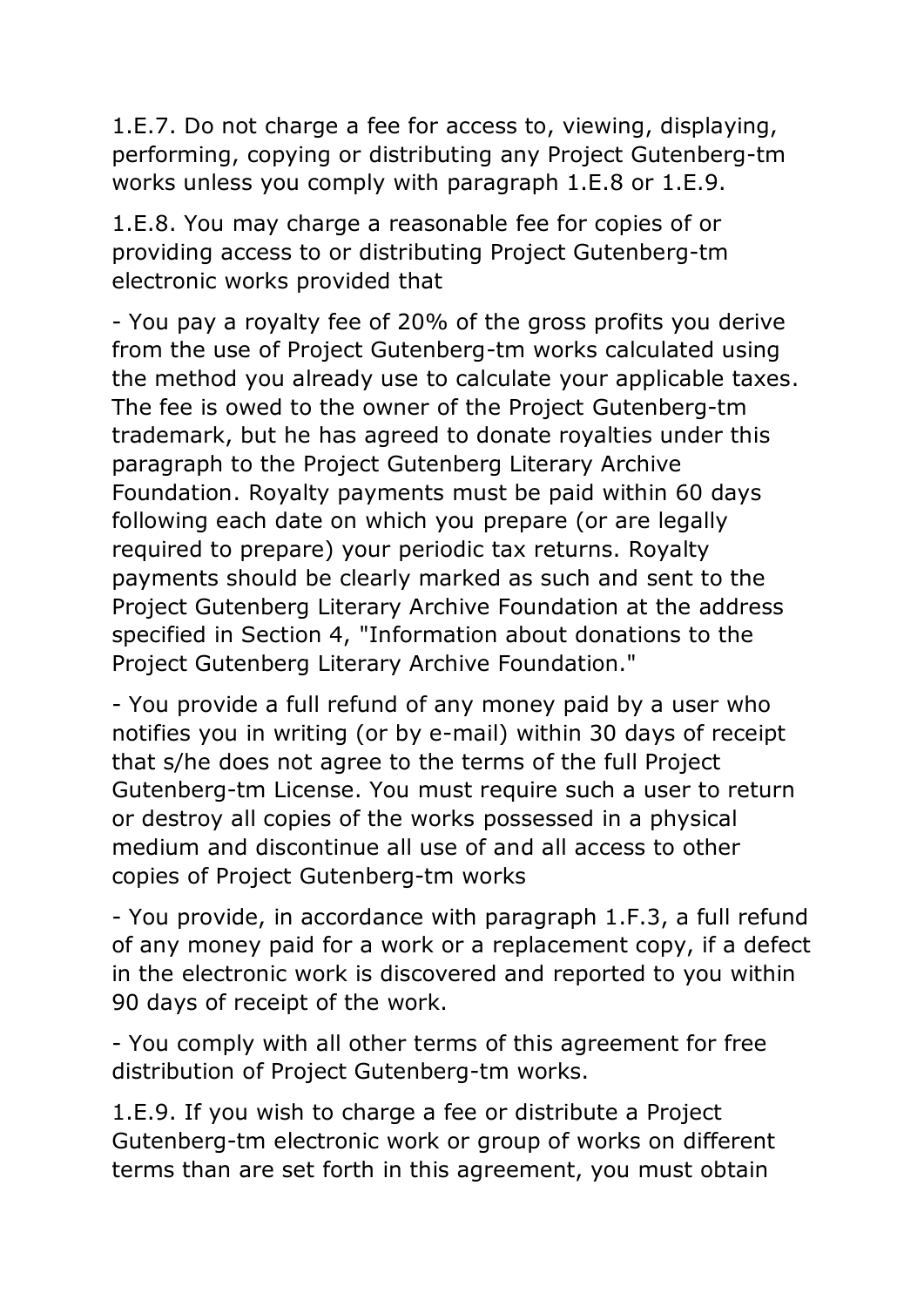permission in writing from both the Project Gutenberg Literary Archive Foundation and Michael Hart, the owner of the Project Gutenberg-tm trademark. Contact the Foundation as set forth in Section 3 below.

1.F.

1.F.1. Project Gutenberg volunteers and employees expend considerable effort to identify, do copyright research on, transcribe and proofread public domain works in creating the Project Gutenberg-tm collection. Despite these efforts, Project Gutenberg-tm electronic works, and the medium on which they may be stored, may contain "Defects," such as, but not limited to, incomplete, inaccurate or corrupt data, transcription errors, a copyright or other intellectual property infringement, a defective or damaged disk or other medium, a computer virus, or computer codes that damage or cannot be read by your equipment.

1.F.2. LIMITED WARRANTY, DISCLAIMER OF DAMAGES - Except for the "Right of Replacement or Refund" described in paragraph 1.F.3, the Project Gutenberg Literary Archive Foundation, the owner of the Project Gutenberg-tm trademark, and any other party distributing a Project Gutenberg-tm electronic work under this agreement, disclaim all liability to you for damages, costs and expenses, including legal fees. YOU AGREE THAT YOU HAVE NO REMEDIES FOR NEGLIGENCE, STRICTLIABILITY, BREACH OF WARRANTY OR BREACH OF CONTRACT EXCEPT THOSE PROVIDED IN PARAGRAPH 1.F.3. YOU AGREE THAT THE FOUNDATION, THE TRADEMARK OWNER, AND ANY DISTRIBUTOR UNDER THIS AGREEMENT WILL NOT BE LIABLE TO YOU FOR ACTUAL, DIRECT, INDIRECT, CONSEQUENTIAL, PUNITIVE OR INCIDENTAL DAMAGES EVEN IF YOU GIVE NOTICE OF THE POSSIBILITY OF SUCH DAMAGE.

1.F.3. LIMITED RIGHT OF REPLACEMENT OR REFUND - If you discover a defect in this electronic work within 90 days of receiving it, you can receive a refund of the money (if any) you paid for it by sending a written explanation to the person you received the work from. If you received the work on a physical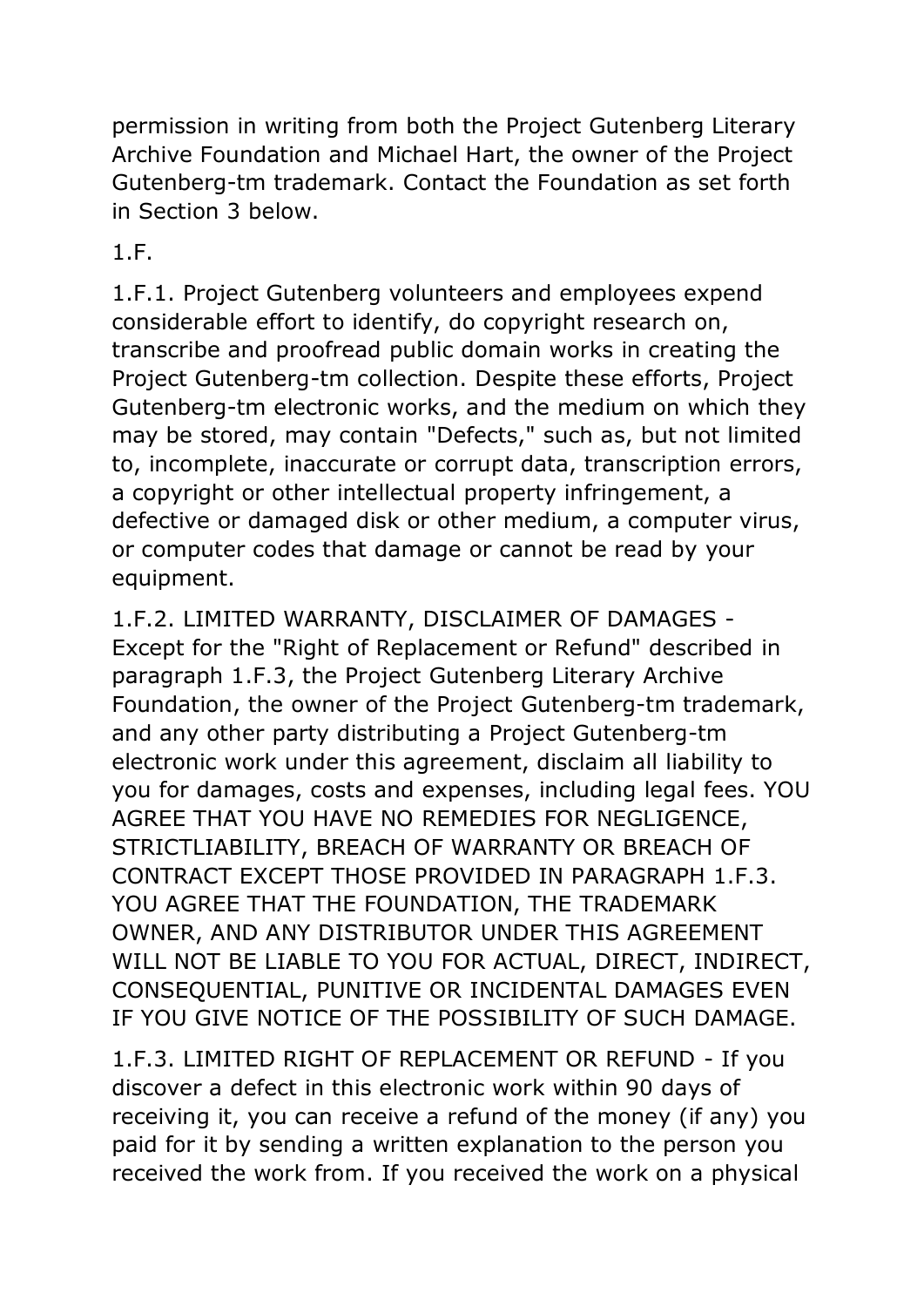medium, you must return the medium with your written explanation. The person or entity that provided you with the defective work may elect to provide a replacement copy in lieu of a refund. If you received the work electronically, the person or entity providing it to you may choose to give you a second opportunity to receive the work electronically in lieu of a refund. If the second copy is also defective, you may demand a refund in writing without further opportunities to fix the problem.

1.F.4. Except for the limited right of replacement or refund set forth in paragraph 1.F.3, this work is provided to you 'AS-IS', WITH NO OTHER WARRANTIES OF ANY KIND, EXPRESS OR IMPLIED, INCLUDING BUT NOT LIMITED TO WARRANTIES OF MERCHANTABILITY OR FITNESS FOR ANY PURPOSE.

1.F.5. Some states do not allow disclaimers of certain implied warranties or the exclusion or limitation of certain types of damages.

If any disclaimer or limitation set forth in this agreement violates the law of the state applicable to this agreement, the agreement shall be interpreted to make the maximum disclaimer or limitation permitted by the applicable state law. The invalidity or unenforceability of any provision of this agreement shall not void the remaining provisions.

1.F.6. INDEMNITY - You agree to indemnify and hold the Foundation, the trademark owner, any agent or employee of the Foundation, anyone providing copies of Project Gutenbergtm electronic works in accordance with this agreement, and any volunteers associated with the production, promotion and distribution of Project Gutenberg-tm electronic works, harmless from all liability, costs and expenses, including legal fees, that arise directly or indirectly from any of the following which you do or cause to occur: (a) distribution of this or any Project Gutenberg-tm work, (b) alteration, modification, or additions or deletions to any Project Gutenberg-tm work, and (c) any Defect you cause.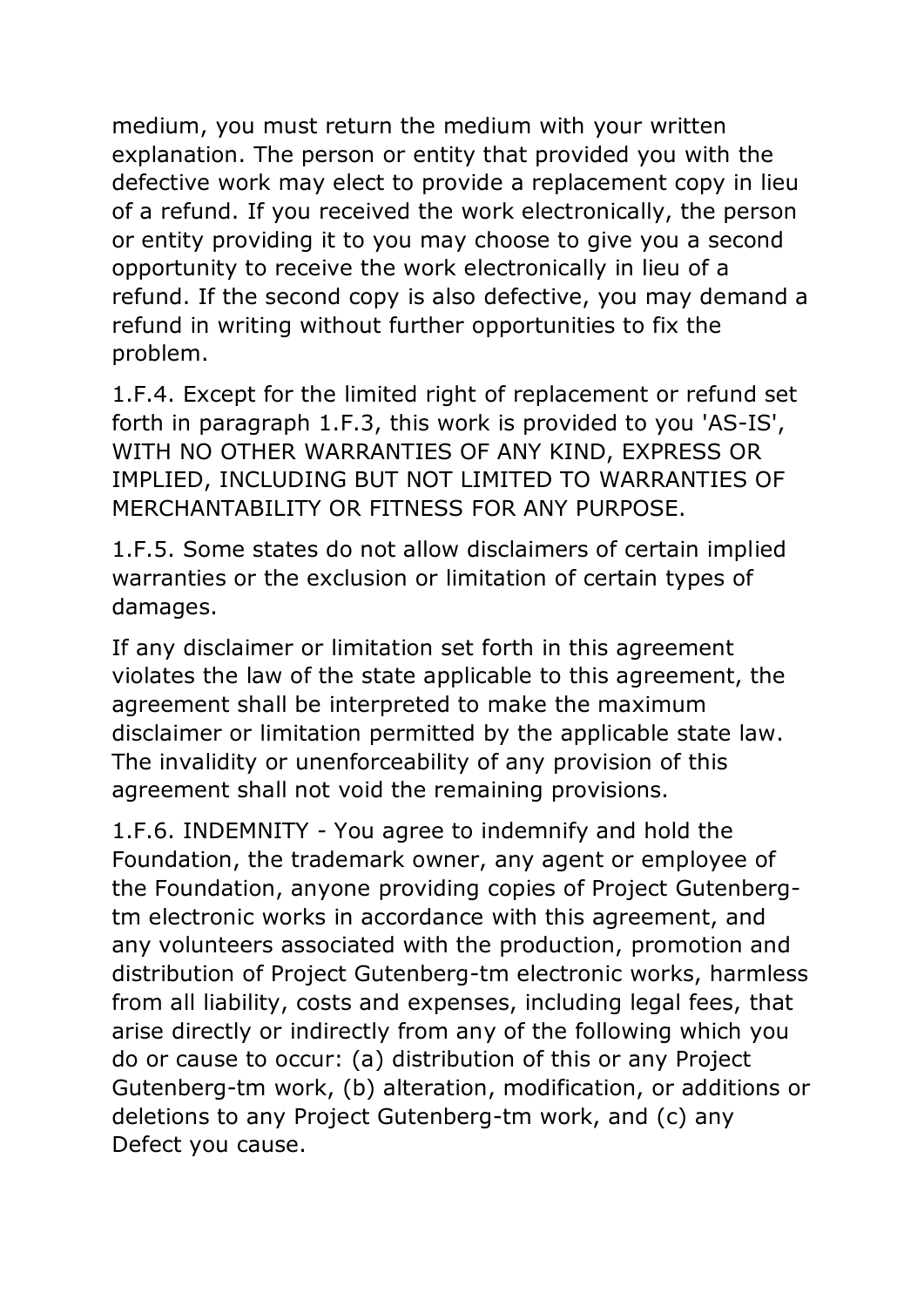Section 2. Information about the Mission of Project Gutenbergtm Project Gutenberg-tm is synonymous with the free distribution of electronic works in formats readable by the widest variety of computers including obsolete, old, middleaged and new computers. It exists because of the efforts of hundreds of volunteers and donations from people in all walks of life.

Volunteers and financial support to provide volunteers with the assistance they need are critical to reaching Project Gutenbergtm's goals and ensuring that the Project Gutenberg-tm collection will remain freely available for generations to come. In 2001, the Project Gutenberg Literary Archive Foundation was created to provide a secure and permanent future for Project Gutenberg-tm and future generations.

To learn more about the Project Gutenberg Literary Archive Foundation and how your efforts and donations can help, see Sections 3 and 4 and the Foundation information page at [https://www.gutenberg.org](https://www.gutenberg.org/)

Section 3. Information about the Project Gutenberg Literary Archive Foundation

The Project Gutenberg Literary Archive Foundation is a non profit 501(c)(3) educational corporation organized under the laws of the state of Mississippi and granted tax exempt status by the Internal Revenue Service. The Foundation's EIN or federal tax identification number is 64-6221541. Contributions to the Project Gutenberg Literary Archive Foundation are tax deductible to the full extent permitted by U.S.federal laws and your state's laws.

The Foundation's principal office is located at 4557 Melan Dr.S. Fairbanks, AK, 99712., but its volunteers and employees are scattered throughout numerous locations. Its business office is located at 809 North 1500 West, Salt Lake City, UT 84116, (801) 596-1887. Email contact links and up to date contact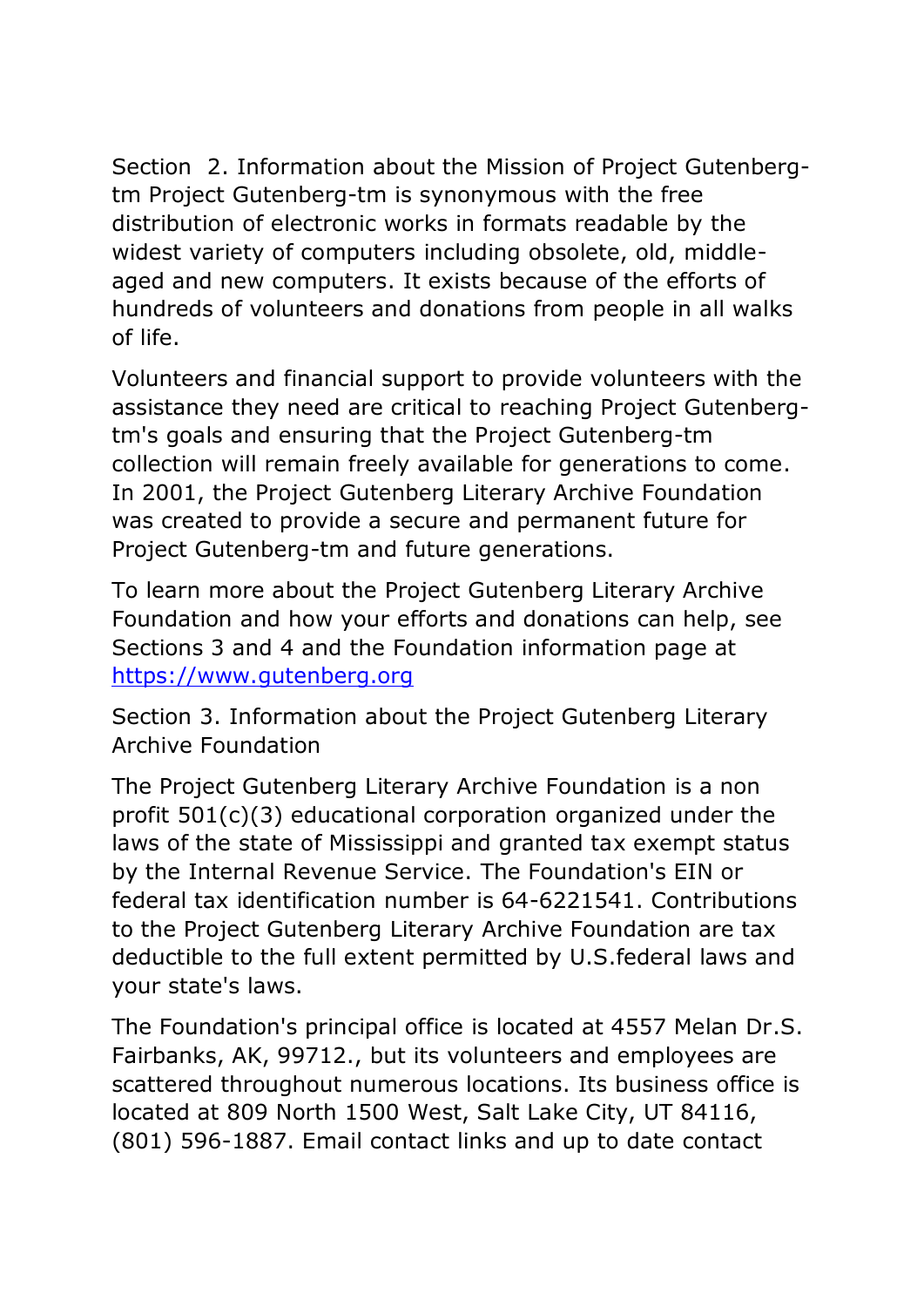information can be found at the Foundation's web site and official page at <https://www.gutenberg.org/contact>

For additional contact information:

Dr.Gregory B.Newby

Chief Executive and Director

gbnewby@pglaf.org

Section 4. Information about Donations to the Project Gutenberg

Literary Archive Foundation

Project Gutenberg-tm depends upon and cannot survive without wide spread public support and donations to carry out its mission of increasing the number of public domain and licensed works that can be freely distributed in machine readable form accessible by the widest array of equipment including outdated equipment. Many small donations (\$1 to \$5,000) are particularly important to maintaining tax exempt status with the IRS.

The Foundation is committed to complying with the laws regulating charities and charitable donations in all 50 states of the United States. Compliance requirements are not uniform and it takes a considerable effort, much paperwork and many fees to meet and keep up with these requirements. We do not solicit donations in locations where we have not received written confirmation of compliance. To SEND DONATIONS or determine the status of compliance for any particular state visit [https://www.gutenberg.org/donate.](https://www.gutenberg.org/donate)

While we cannot and do not solicit contributions from states where we have not met the solicitation requirements, we know of no prohibition against accepting unsolicited donations from donors in such states who approach us with offers to donate.

International donations are gratefully accepted, but we cannot make any statements concerning tax treatment of donations